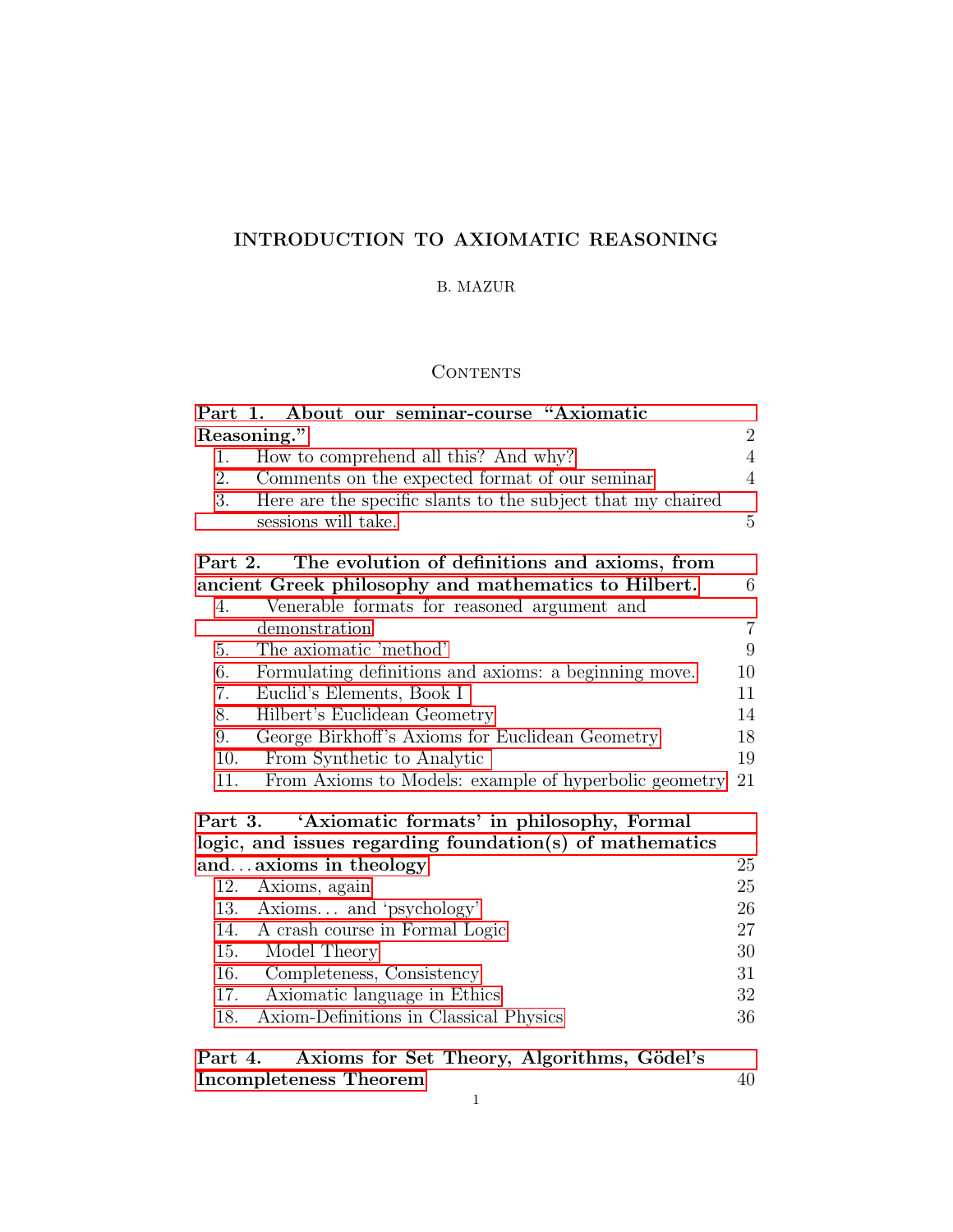| 19. Listable sets of integers                          | 40           |
|--------------------------------------------------------|--------------|
| 20. Emil Post's Fundamental Discovery                  | 42           |
| 21. Gödel's Incompleteness Theorem                     | 43           |
| 22. A Diophantine (synonym: 'arithmetic') formulation: |              |
| the result of Matiyasevich-Robinson-Davis-Putnam: a    |              |
| counter-statement to Hilbert's Tenth Problem.          | 45           |
| 23. What is a set?                                     | 46           |
| 24. 'Wrap-up' for our seminar                          | $50^{\circ}$ |

# <span id="page-1-0"></span>Part 1. About our seminar-course "Axiomatic Reasoning."

The etymological root of the word *axiom* is the Greek  $\alpha \xi i \bar{\sigma} \mu \alpha$  meaning 'what is fitting.' The concept axiom is often taken to mean 'selfevident assertion,' but we will take a much broader view, allowing it to encompass frame-creating assertions ranging from 'common notions' (Euclid's favorite) to 'rules,' 'postulates,' 'hypotheses,' and even definitions' if they play a suitable role in the ensuing discussion.

Axioms as a tool, a way of formulating a reasoned argument, a way of making explicit one's 'priors' or prior assumptions, a way of stipulating assertions very clearly so as to investigate their consequences, of organizing beliefs; a way of. . . in short, reasoning, has been with us for a long time, and in various guises.

Axiomatic frameworks offer striking transparency and help open to view the lurking assumptions and presumptions that might otherwise be unacknowledged. This mode of thought has been with us at least since Aristotle.

Axioms in formal (and even sometimes in somewhat informal) structures constitute an 'MO' of mathematics at least since Euclid, but surely earlier as well (despite, curiously, the lack of any earlier record of it). We will see how the very core of meaning and use of axiom in mathematics has undergone quite an evolution, through Euclid, his later commentators, Hilbert's revision of the notion of axiom, and the more contemporary set theorists.

Axioms are standard structures as they appear in models in the sciences, sometimes occurring as proclaimed 'laws': borrowing that word from its legal roots. Newton's Laws act as axioms for Classical Mechanics, the fundamental laws of thermodynamics for Thermodynamics.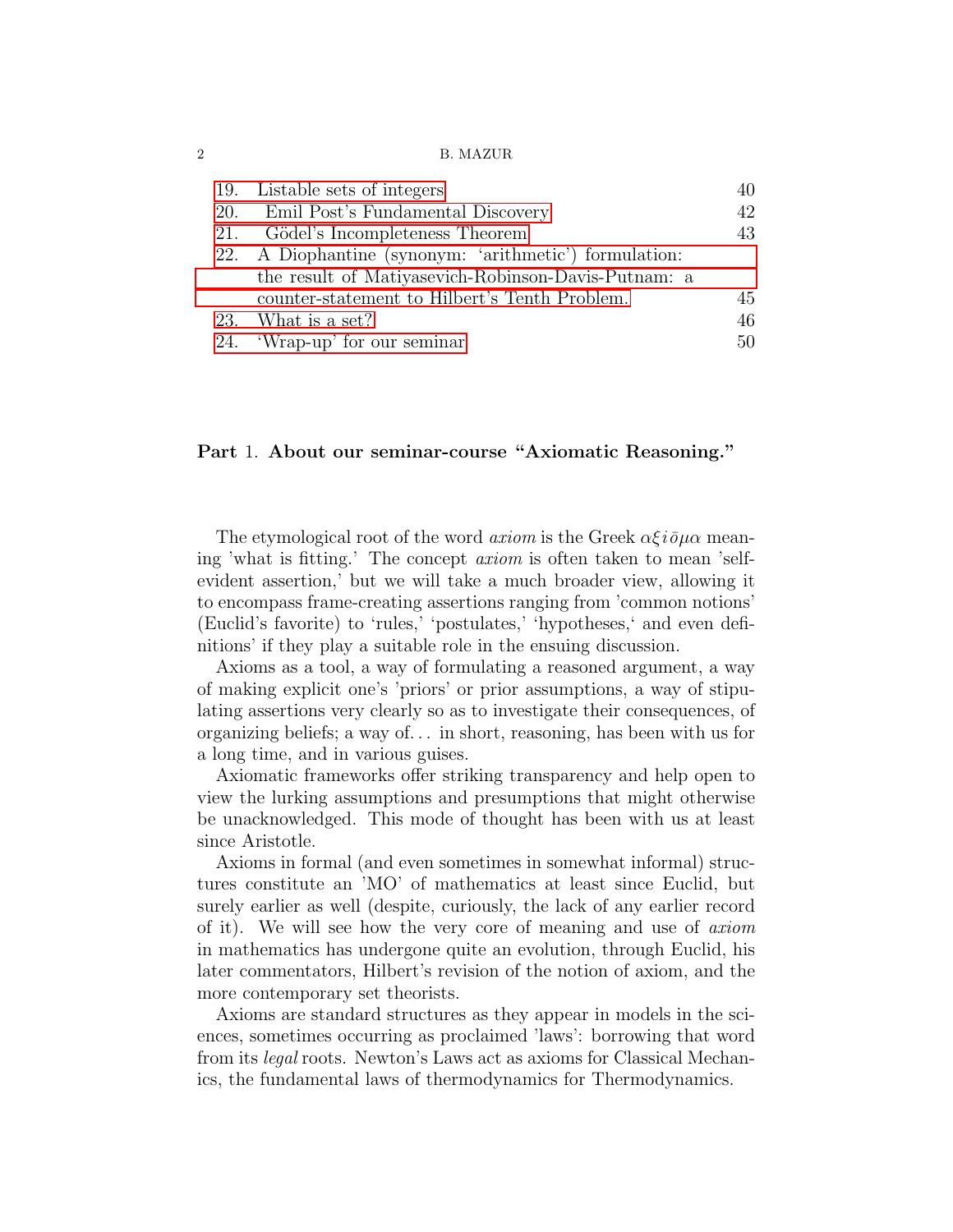Similarly for Economics: Axiomatic Utility Theory is very well named where the 'axioms' play more the role of *desiderata* which may or may not be realizable, especially in the face of the variously named 'paradoxes' and 'Impossibility Theorems' (as Professors Maskin and Sen will be discussing). Nevertheless this axiomatic format provides us with an enormously useful and powerful tool to understand forces at play in Economics.

Noam Chomsky's *Structural linguistics* set the stage for a very axiomatic approach to language acquisition and use (with interesting later critique) as does the vast tradition of rule-based grammars (as Professor Sen will be discussing later in this seminar).

Rules in games, and in the formal set-ups in mathematical game theory have their distinct qualities. Even more of 'distinct quality' is the subtle manner in which it is sometimes understood that rules are not expected to be strictly obeyed; e.g., as in the composition of a sonnet.

In the Bayesian mode of inductive reasoning, the 'priors' (as the Bayesians call them)—which are, in effect, input axioms—are constantly re-assessed in connection with the flow of further incoming data ("the data educates the priors" as they sometimes say). This is also quite a distinctive way of dealing with one's axioms!

We live these days at a time when computer programs, governed by algorithms—hence a specific form of axiomatic reasoning—make selections for us, recommendations, choices, and sometimes critical decisions. The question of when, and how, more flexible modes of human judgment should combine with, and possibly mitigate, axiom-driven decision processes is a daily concern, and something that we might address, at least a bit, in our seminar<sup>[1](#page-2-0)</sup>.

Most curiously, axiomatic structure has come up in various reflections regarding moral issues. (This, by the way, happens more than merely the *golden rule*: we might read a bit of Spinoza's *Ethics* which is set up in the formal mode of mathematical discourse, complete with Postulates, Definitions, and Theorems.)

<span id="page-2-0"></span><sup>&</sup>lt;sup>1</sup>Relevant to this discussion is Stephen Wolfram's A New Kind of Science (<https://www.wolframscience.com/>) in which it is proposed that one simply replace equations in scientific laws with algorithms.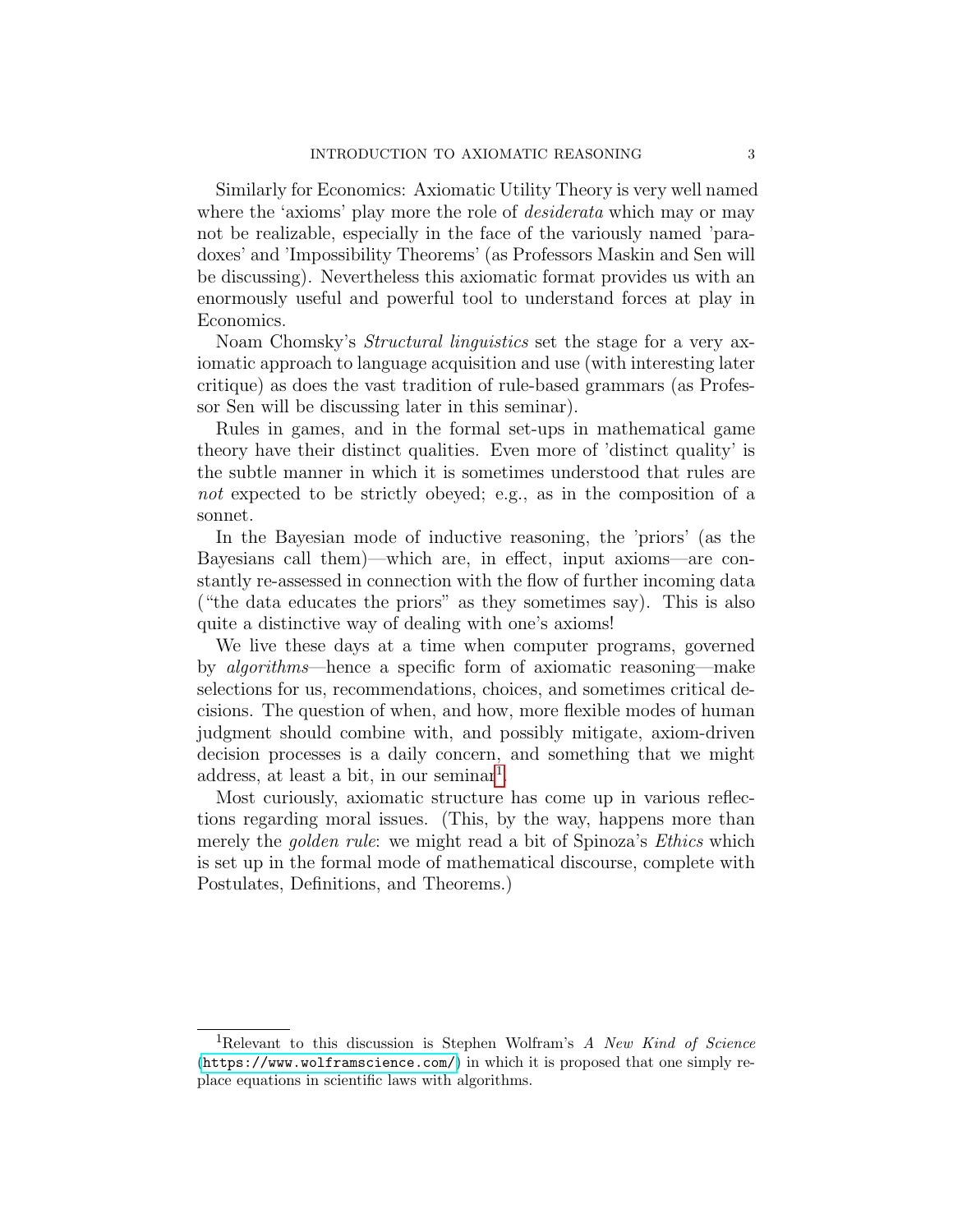# 1. How to comprehend all this? And why?

<span id="page-3-0"></span> $My$  motivation for participating in this seminar-course (as was my motivation for participating in our previous two seminar courses, Reasoning via Models and Utilty, with my two co-teachers, Amartya Sen and Eric Maskin) is that it gives me the opportunity to focus for a semester of close reading and discussion on vital 'organizing frameworks of thought' with Amartya, Eric, and the students of our course—the discussion enriched by their (and your!) broad experience, both practical and theoretical.

I have often found it fruitful to live with a concept for a significant length of time—without specifying a particular goal other than to become at home with, intimate with, the concept in broad terms in its various facts and its various moods. Such an experience can provide resonances which enrich thoughts that one may have, or can connect with ideas that one encounters, years later. Everyone in this room has interacted, in one way or another, with our subject—axiomatic reasoning—in one form or another, and this seminar is a way for us to learn about different experiences and viewpoints towards it.

## <span id="page-3-1"></span>2. Comments on the expected format of our seminar

Except for this first ("introductory") session and the final ("wrapping up") session, each of our other sessions will be 'chaired' by one of the professors. To say that we each 'chair' a session means that we expect full involvement of students in discussions and also, at times, presentations. That is, besides a final paper for the course, we may request a (usually very short) presentation on the part of some volunteers.

For example, in anticipation of each of my chaired sessions, a student (or a team of students) may be asked (or may volunteer) to give a twenty-minute presentation of specific related material, and to offer handouts related to that material for the class to read—-preferably beforehand.

Here are some 'axioms' regarding the 'final paper' of this course:

- The substance of the paper should be 'topical,' in the sense that it should be directly related to the discussions and reading that we have done.
- It should investigate some issue that you actually want to know about, or care deaply about,
- and (it would be great if it can) make use of your own expertise and experience.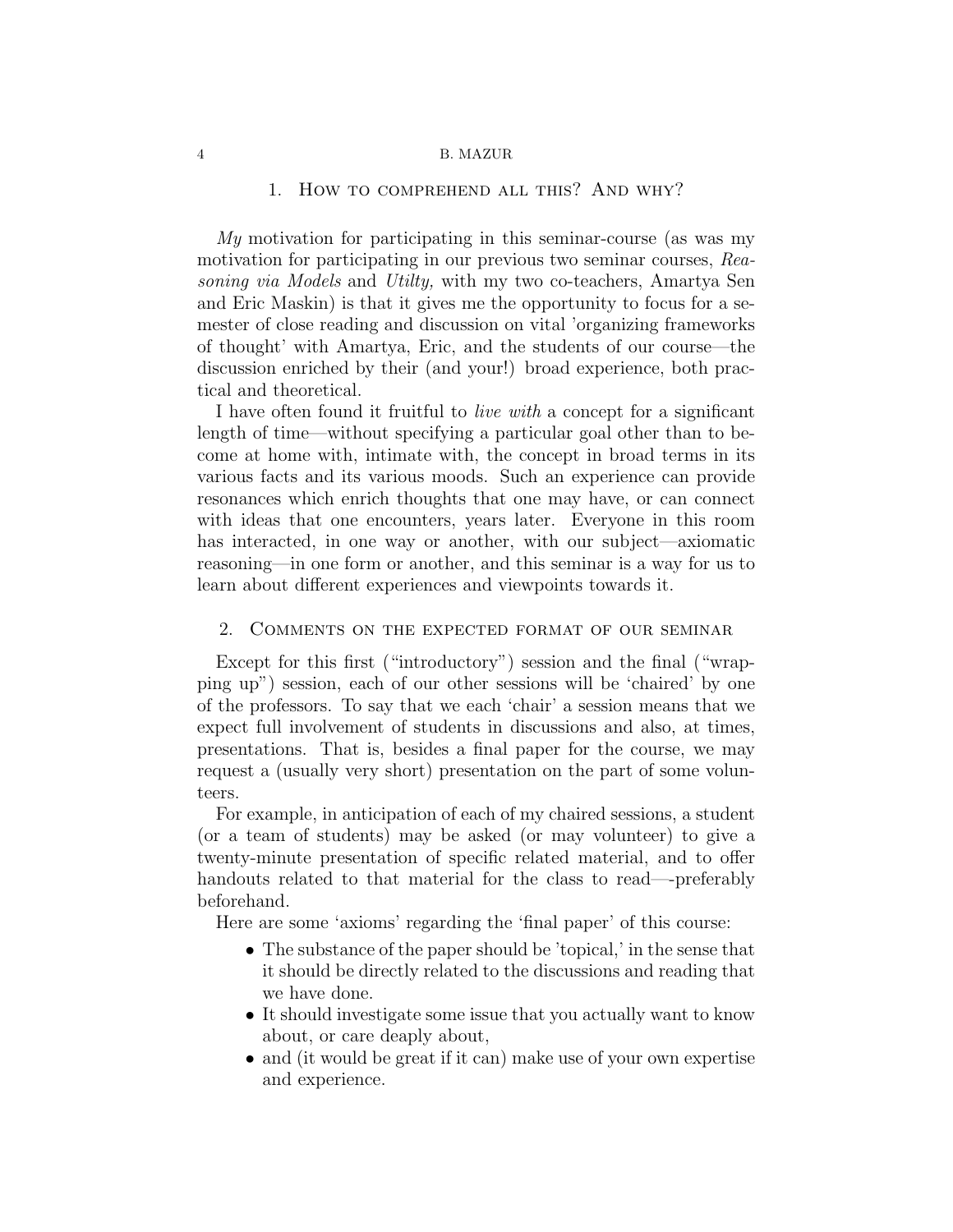As soon as you have an idea for what topic, or direction, your final paper might take on, please feel free to consult with Amartya, Eric or me, (or all of us) for comments and suggestions.

# <span id="page-4-0"></span>3. Here are the specific slants to the subject that my chaired sessions will take.

(i) The 'evolution' of definitions and axioms, from ancient Greek philosophy and mathematics to Hilbert.

## Readings:

- (a) Aristotle: Prior Analytics (Chapter 1 of Book I) [https:](https://en.wikisource.org/wiki/Prior_Analytics) [//en.wikisource.org/wiki/Prior\\_Analytics](https://en.wikisource.org/wiki/Prior_Analytics)
- (b) Euclid's Definitions, Postulates, Common Notions: Pages 6,7 of Euclid's Elements [http://farside.ph.utexas.]( http://farside.ph.utexas.edu/Books/Euclid/Elements.pdf) [edu/Books/Euclid/Elements.pdf]( http://farside.ph.utexas.edu/Books/Euclid/Elements.pdf)
- (c) Hilbert: Hilbert's Axioms: [http://web.mnstate.edu/](http://web.mnstate.edu/peil/geometry/C2EuclidNonEuclid/hilberts.htm) [peil/geometry/C2EuclidNonEuclid/hilberts.htm](http://web.mnstate.edu/peil/geometry/C2EuclidNonEuclid/hilberts.htm)
- (d) George Birkhoff's axioms for plane geometry: [http://](http://web.mnstate.edu/peil/geometry/C2EuclidNonEuclid/birkhoffs.htm) [web.mnstate.edu/peil/geometry/C2EuclidNonEuclid/](http://web.mnstate.edu/peil/geometry/C2EuclidNonEuclid/birkhoffs.htm) [birkhoffs.htm](http://web.mnstate.edu/peil/geometry/C2EuclidNonEuclid/birkhoffs.htm)
- (ii) The introduction of 'axiomatic formats' in philosophy, and curiously—in theology: "TheoLogic" in the sense of Ontological Arguments; queries about Gödel's Ontological Argument, and about the axiomatic structure of the *Ethics* of Spinoza<sup>[2](#page-4-1)</sup>. Formal logic, and issues regarding foundation(s) of mathematics.

### Readings:

<span id="page-4-1"></span><sup>2</sup> (which is impenetrable to me)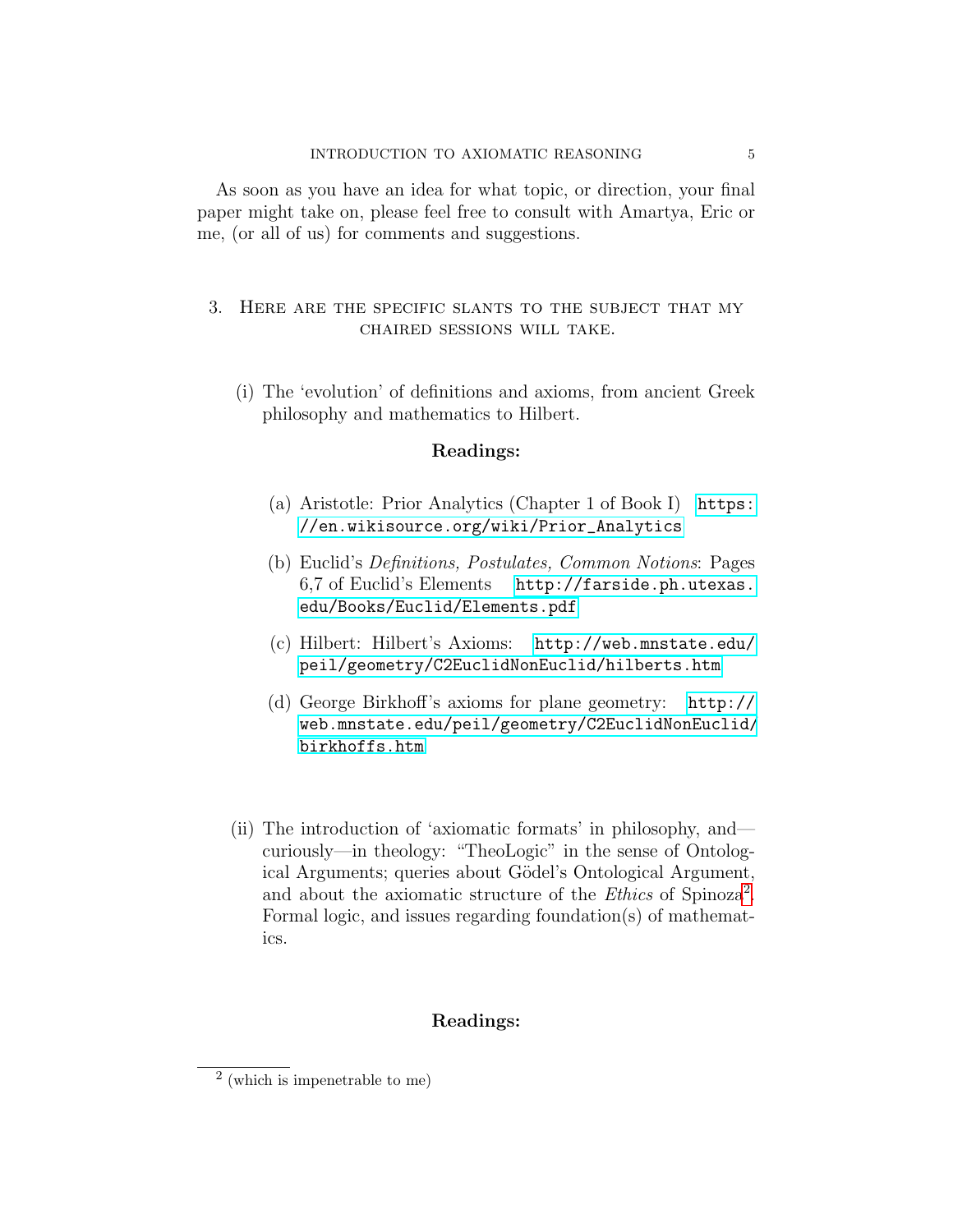- (a) Some parts of Ontological Arguments, Stanford Encyclopedia of Philosophy:[https://plato.stanford.edu/entri](https://plato.stanford.edu/entries/ontological-arguments/#StAnsOntArg)es/ [ontological-arguments/#StAnsOntArg](https://plato.stanford.edu/entries/ontological-arguments/#StAnsOntArg)
- (b) Take a look at: Logicomix: An Epic Search for Truth. Apostolos Doxiadis and Christos H. Papadimitriou with art by Alecos Papadatos and Annie di Donna.
- (iii) What is a set? What is a number? Peano's axioms, more of Gödel's incompleteness Theorem. A discussion of Models and the model-theoretic approach to axioms.

## Readings:

- (a) Martin Davis,  $G\ddot{\theta}del's\ incompleteness\ Theorem, Notice of$ the AMS  $53$  (2006) 414-418 [http://www.ams.org/notice](http://www.ams.org/notices/200604/fea-davis.pdf)s/ [200604/fea-davis.pdf](http://www.ams.org/notices/200604/fea-davis.pdf)
- (b) From Frege to Godel: A Source Book in Mathematical *Logic*, 1879-1931 Edited by Jean van Heijenoort ( $[F-G]$ ):
	- **AST:** Axiomatized Set Theory footnote 9 (p.209) and pp.290-301 of [F-G],
	- LCI: Logico-Combinatorial Investigations pp.252-263 of  $[**F-G**].$

# <span id="page-5-0"></span>Part 2. The evolution of definitions and axioms, from ancient Greek philosophy and mathematics to Hilbert.

Here is Socrates lecturing to Adeimantus in Plato's Republic VI.510c,d:

. . . the men who work in geometry, calculation, and the like treat as known the odd and the even, the figures, three forms of angles, and other things akin to these in each kind of inquiry.

These things they make **hypotheses** and don't think it worthwhile to give any further account of them to themselves or others as though they were clear to all.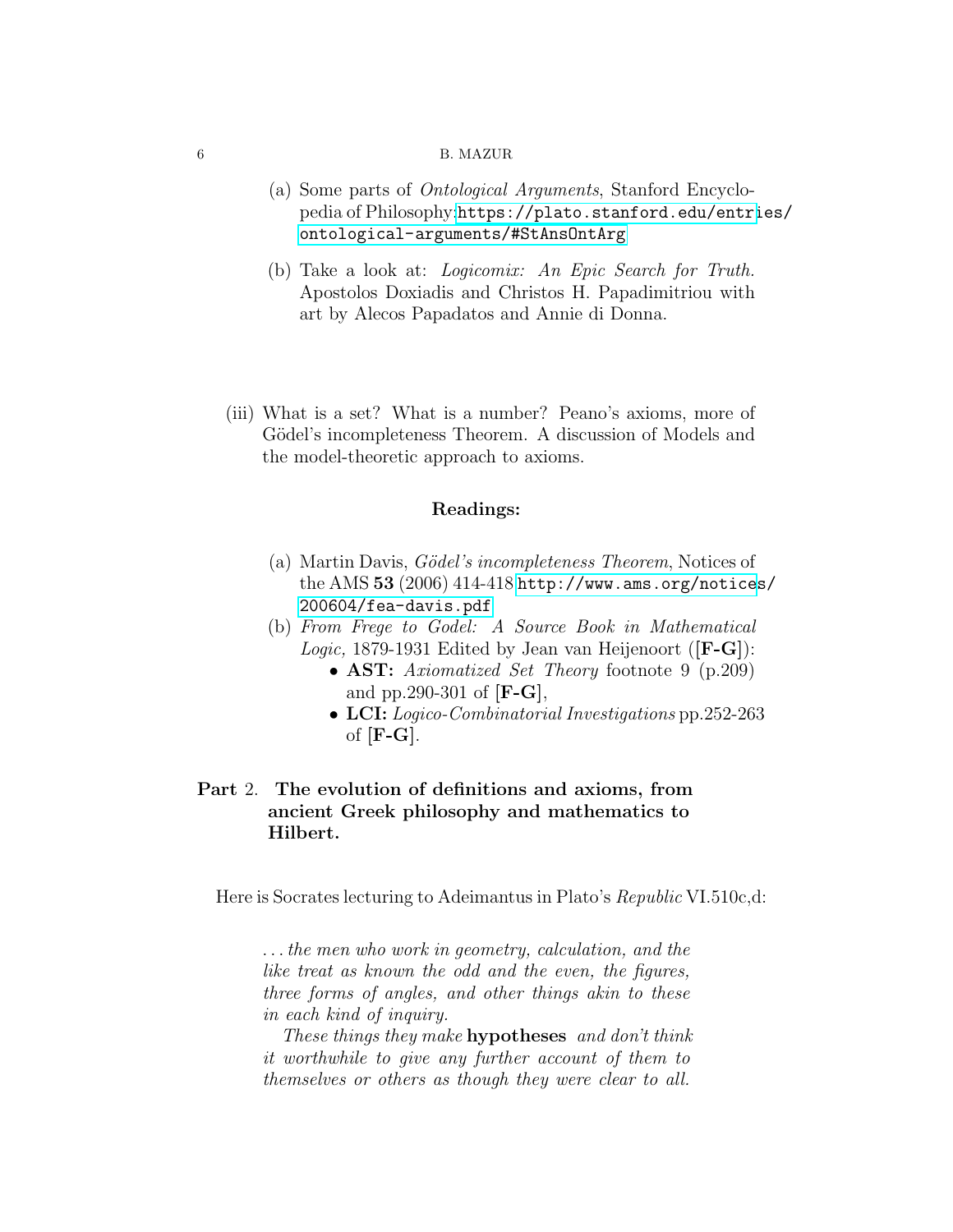Beginning from them, they . . . make the arguments for the sake of the square itself and the diagonal itself, not for the sake of the diagonal they draw, and likewise with the rest. These things themselves that they mold and draw—shadows and images in water—they now use as images, seeking to see those things themselves, that one can see in no other way than with thought.

# <span id="page-6-0"></span>4. Venerable formats for reasoned argument and **DEMONSTRATION**

Ancient organizational schemes of logic, such as the *Organon* of Aristotle, have been vastly influential and have been—even if largely implicit—the armature of the way in which we formulate assertions, ask questions, and reach conclusions in mathematics as in everything else. Aristotle begins his discussion in the Prior Analytics by setting for himself quite a task: to pin down demonstration "and for the sake of demonstrative science," to:

> . . . define, what is a proposition, what a term, and what a syllogism, also what kind of syllogism is perfect, and what imperfect; lastly, what it is for a thing to be, or not to be. . .

Aristotle gets to this job right away, and offers this succinct definition of proposition neatly distinguishing between those propositions involving universal, no, or existential quantification:

> A proposition then is a sentence which affirms or denies something of something, and this is universal, or particular, or indefinite.

and, turning to syllogism, the main object of exploration of the Organon, he characterizes syllogism as:

> discourse in which, certain things being stated, something other than what is stated follows of necessity from their being so.

Since *definition*, defined by Aristotle as: an account which signifies what it is to be for something<sup>[3](#page-6-1)</sup> plays such a vital role in mathematics, the notion deserves close attention. Mathematics seems to require as strict lack-of-ambiguity in its assertions as possible, and therefore

<span id="page-6-1"></span> $3$  a puzzling definition: logos ho to ti ên einai sêmainei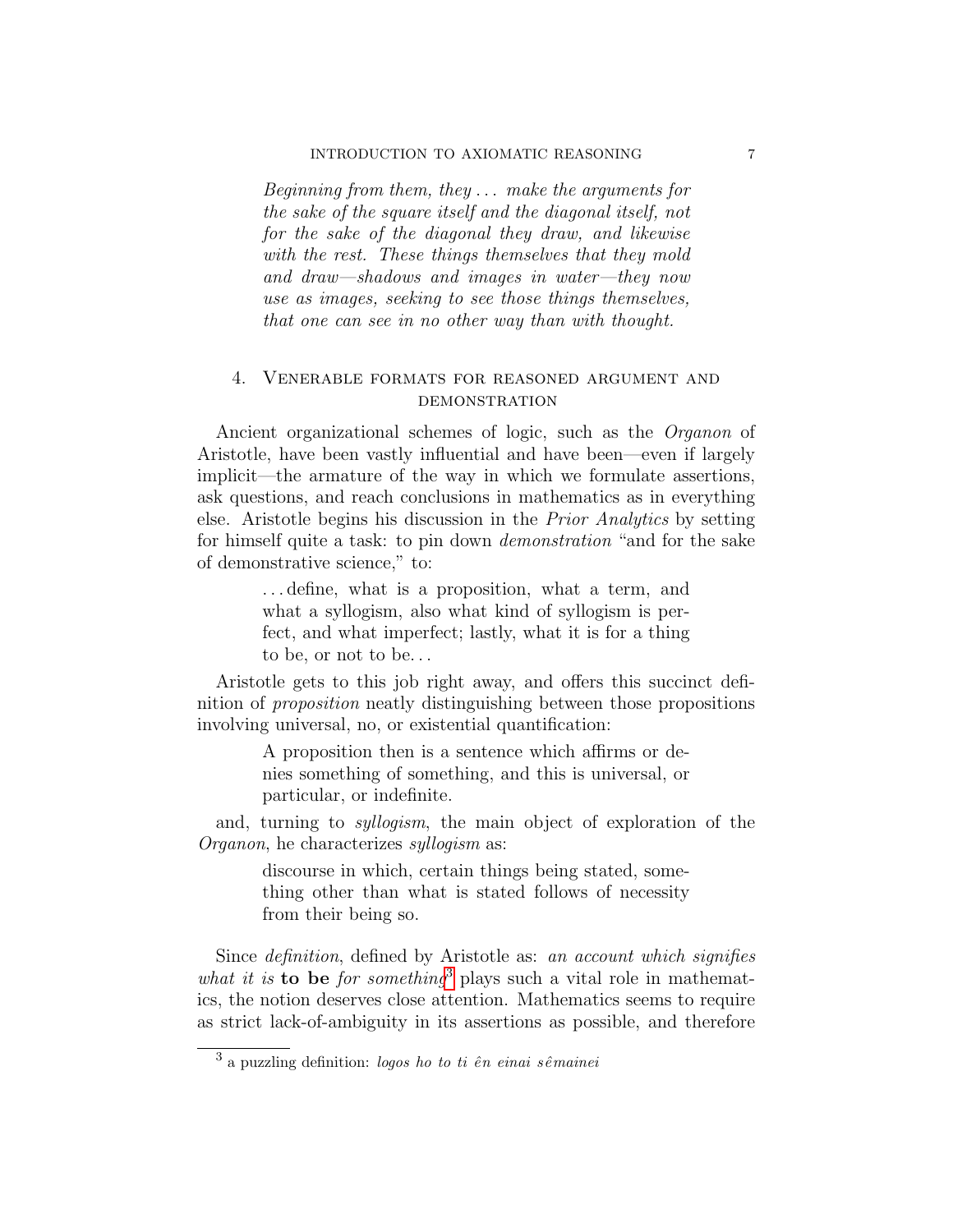maximal clarity in its definitions. But perhaps—since ambiguity is sometimes unavoidable—it is better to say that any ambiguity should be unambiguously labeled as such.

The nature, and role, of *definition* in mathematical usage has evolved in remarkable ways. We will be discussing this in more detail later this session, but consider the first two definitions in Book I of Euclid's Elements:<sup>[4](#page-7-0)</sup>

- (i) A point is that which has no part.
- (ii) A line is breadthless length.

and their counterparts in Hilbert's rewriting of Euclid's Elements, which begins with:

> Let us consider three distinct systems of things. The things composing the first system, we will call points and designate them by the letters  $A, B, C, \ldots$ ; those of the second, we will call straight lines and designate them by the letters a, b, c,... The points are called the elements of linear geometry; the points and straight lines, the elements of plane geometry...

Hilbert's undefined terms are: point, line, plane, lie, between, and congruence.

One might call Euclid's and Hilbert's formulations primordial definitions since they spring ab ovo–i.e., from nothing. Or at least from 'things' not in the formalized arena of mathematics, such as Hilbert's "system of things". Euclid's definitions of point and line seem to be whittling these concepts into their pure form from some more materi-ally graspable context (e.g., where lines have breadth)<sup>[5](#page-7-1)</sup> while for Hilbert the essence of *point and line* is their relationship one to the other.

<span id="page-7-0"></span><sup>4</sup> These 'Elements' have quite an impressive spread, starting with the proclamation that a point is characterized by the property of 'having no part,' and ending with its last three books, deep into the geometry of solids, their volumes, and the five Platonic solids. It is tempting to interpret this choice of ending for the Elements as something of a response to the curious interchange between Socrates and Glaucon in Plato's Republic (528a-d) where the issue was whether Solid Geometry should precede Astronomy, and whether the mathematicians had messed things up.

It also would be great to know exactly how—in contrast—the Elements of Hippocrates of Chios ended. (It was written over a century before Euclid's Elements but, unfortunately, has been lost.)

<span id="page-7-1"></span><sup>5</sup> I want to thank Eva Brann for pointing this out.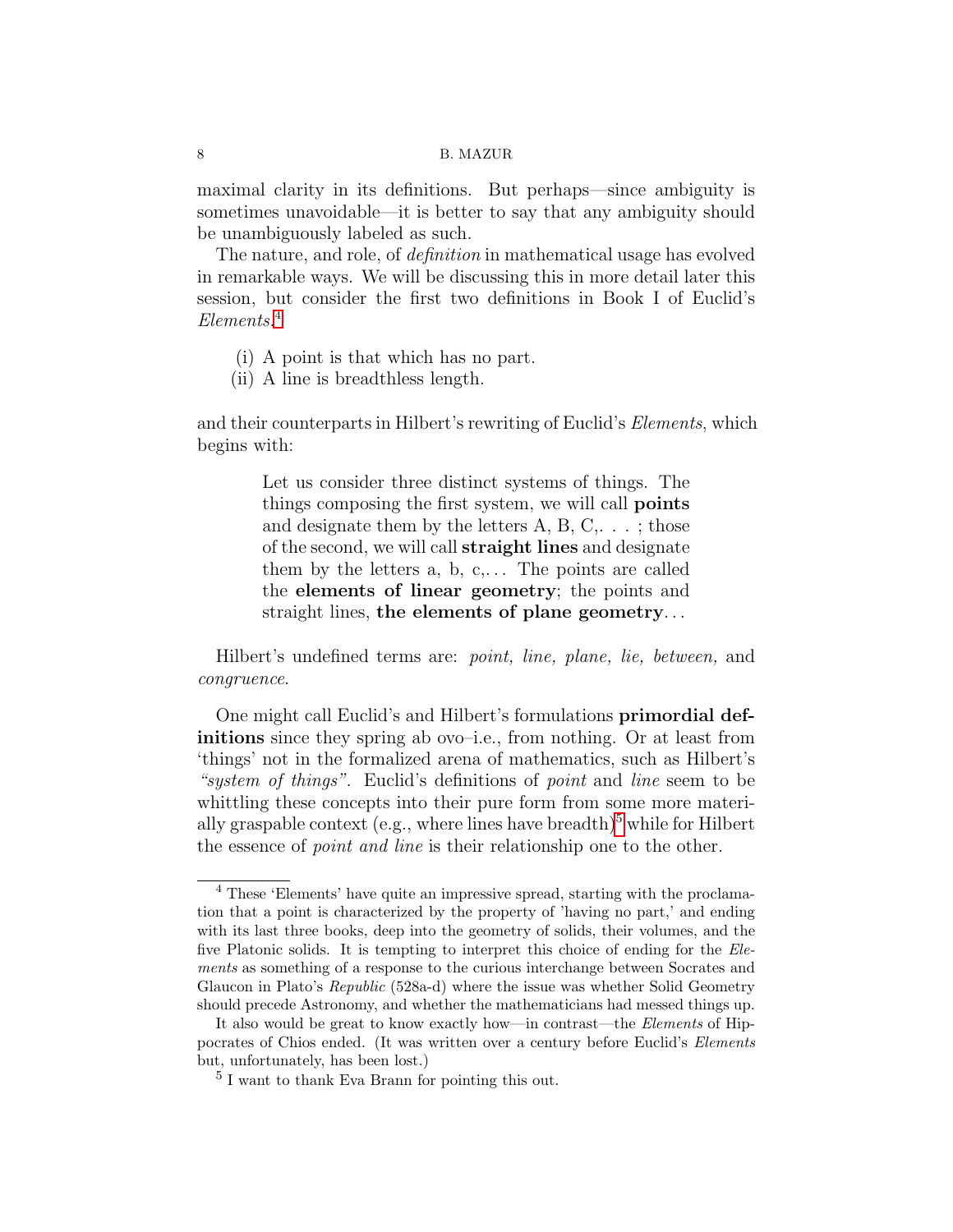Once one allows the bedrock of—say—Set Theory, definitions are often 'delineations of structure,' cut out by means of quantifiers and predicates but making use of set theoretic, or at least priorly defined objects. E.g. A circle is a set of points equi-distant from a single point in the Euclidean plane. We will discuss this in a moment.

The essential roles that 'definition' play for us are: to delineate the objects of interest to be studied; to encapsulate; to abbreviate; and to focus.

#### 5. The axiomatic 'method'

<span id="page-8-0"></span>Axioms, as we've seen, have been around— at least—since ancient Greek mathematical activity, but only more recently have people viewed the act of 'listing axioms' as a method, rather than (somewhat more relaxedly) as a natural move to help systematize thought. We saw the earlier somewhat relaxed view (in the September 5 session) in our brief discussion of Euclid's definitions and common notions. (Below, we will see something similar in a treatise of Archimedes.)

It may have been David Hilbert who actually introduced the phrase axiomatic thinking to signal the fundamental role that the structure of an axiomatic system plays in mathematics. Hilbert clearly views himself as molding a somewhat new architecture of mathematical organization in his 1918 article "Axiomatisches Denken." It begins with a political metaphor, that neighboring sciences being like neighboring nations need excellent internal order, but also good relations one with another, and:

> . . . The essence of these relations and the ground of their fertility will be explained, I believe, if I sketch to you that general method of inquiry which appears to grow more and more significant in modern mathematics; the axiomatic method, I mean.

Hilbert's essay ends:

In conclusion, I should like to summarize my general understanding of the axiomatic method in a few lines. I believe: Everything that can be the object of scientific thinking in general, as soon as it is ripe to be formulated as a theory, runs into the axiomatic method and thereby indirectly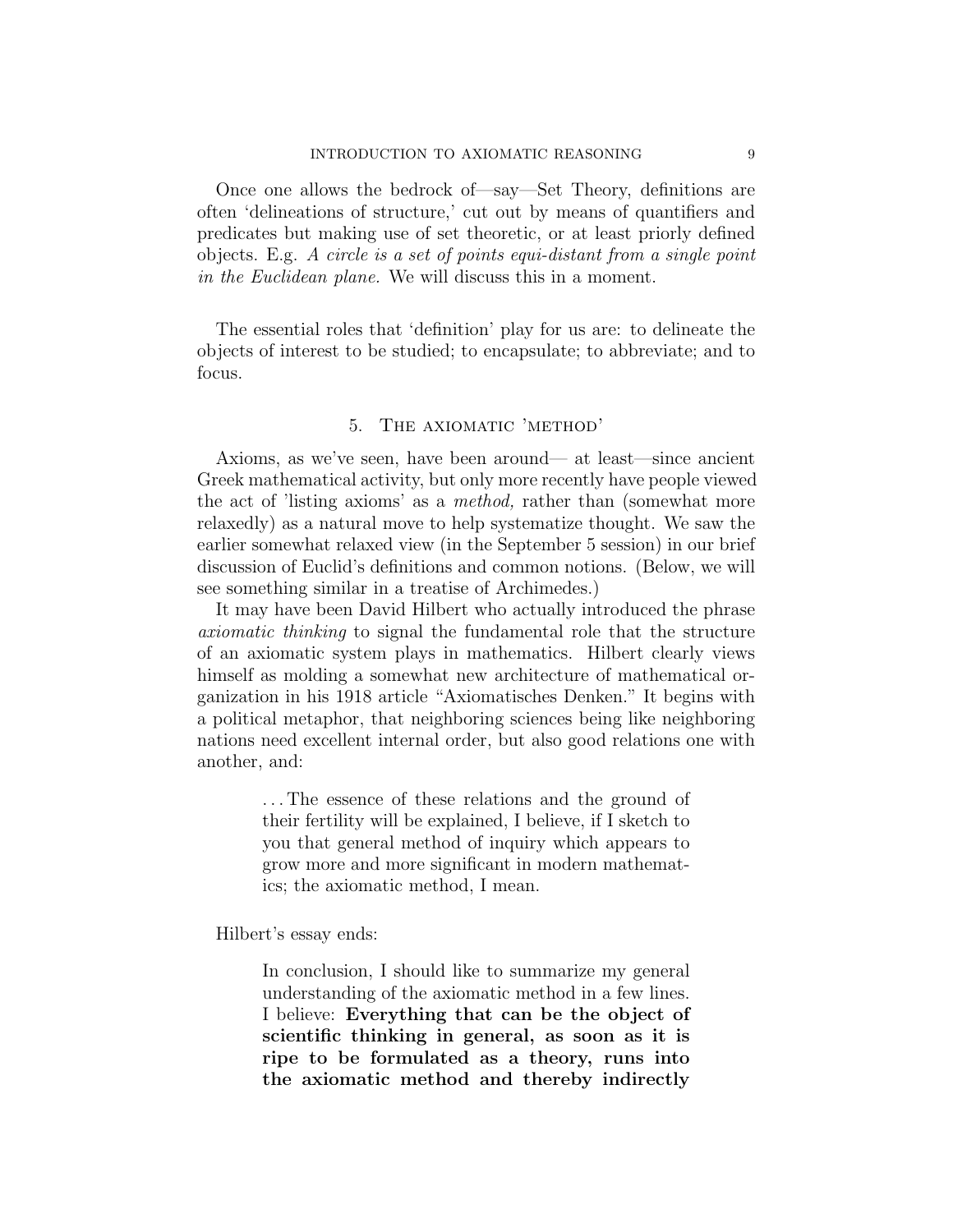to mathematics. Forging ahead towards the ever deeper layers of axioms in the above sense we attain ever deepening insights into the essence of scientific thinking itself, and we become ever more clearly conscious of the unity of our knowledge. In the evidence of the axiomatic method, it seems, mathematics is summoned to play a leading role in science in general.

## <span id="page-9-0"></span>6. Formulating definitions and axioms: a beginning move.

In the "Definitions" of Euclid's *Elements* it is striking how these are both definitions (or at the very least descriptions) as well as axioms. Definitions, of course, suffer the risk of being 'ambiguous' and collections of axioms suffer the risk of being inconsistent or—in various ways–inadequate. The essential roles that 'definition' play for us are: to delineate the objects of interest to be studied; to encapsulate; to abbreviate; and to focus<sup> $6$ </sup>

Even when axioms seem inadequate, or fail, the discussion can continue in an interesting way—very often dealing with more subjective issues. As we shall see by Gödel's Incompleteness Theorem (to be covered in my session on October 17) Hilbert's grand notion of formal system has its limitations, and these limitations themselves have interesting implications. Or as in Professor Sen's treatment of Arrow's Impossibility Theorem regarding social choice theory; or Professor Maskin's treatment of axiomatic utility theory, as in the various "Paradoxes":

- Allais manufactures a situation where the (ostensible) adding of 'equals' (i.e., adding further equal alternatives) to two choices that are open to us gets us to switch our preferred choice. Here the issue is that a guaranteed very large winning beats—in our assessment—a possible quite greater winning but with a  $1\%$ probability of total loss.
- Ellsberg points out the issue of meta-risk assessment—i.e., Ellsberg sets up a game where you must make a choice (A or B). And then compaes this game to a modified version with

<span id="page-9-1"></span><sup>6</sup> Regarding 'focus' discuss the distinction between definition and characterization—as in the two equivalent definitions of prime number—where one makes the choice to regard one of these as 'definition' and the other as 'characterization.'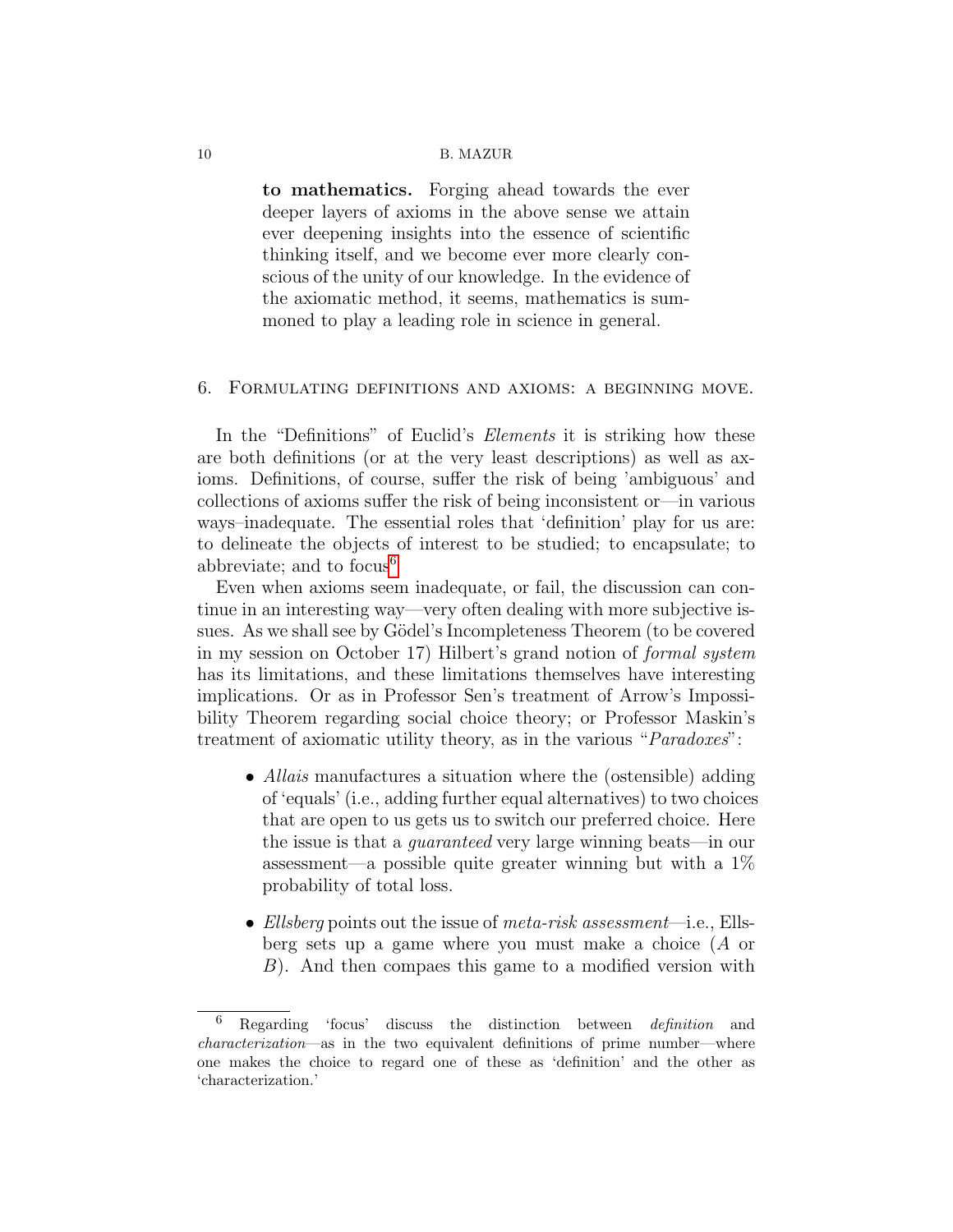slightly different choices  $(A' \text{ or } B')$  In the first game you actually know—i.e., can reasonably compute— the odds of winning depending on your choice; and you would choose A rather than B. Ellsberg then changes the game by modifying the two choices A or B in an equal way so that you are faced with choices  $A'$  or  $B'$  but the change is such that now you don't quite know the odds; and... curiously... now you would choose  $B'$ .

• The *St. Petersburg Paradox* already and the (much later) ideas of Kahnemann-Tversky—emphasize the deeply subjective nature—and intertwining—of utility and expectation.

In the session of September 5 we began to discuss the definitions of Euclid, and prepared to compare them with the vastly different axiomatic formats of Euclidean geometry, as conceived by Euclid, David Hilbert, George Birkhoff. To plunge in again today, I'll recall the Definitions, Postulates, and Common Notions of Euclid, but actually start the discussion roughly where we had left off.

But now let us compare the vastly different axiomatic formats of Euclidean geometry, as conceived by Euclid, David Hilbert, George Birkhoff, and—if there's time—we may also consider the viewpoint of the 'Erlangen Program' (regarding the formulation of Euclidean Geometry).

#### 7. Euclid's Elements, Book I

## <span id="page-10-0"></span>(i) Definitions

- (a) A point is that which has no part.
- (b) A line is breadthless length.
- (c) The extremities of a line are points.
- (d) A straight line is a line which lies evenly with the points on itself.
- (e) A surface is that which has length and breadth only.
- (f) The extremities of a surface are lines.
- (g) A plane surface is a surface which lies evenly with the straight lines on itself.
- (h) (Def'n. 13) A boundary is that which is an extremity of anything.
- (i) (Def'n. 14) A figure is that which is contained by any boundary or boundaries.
- (j) (Def'n. 15) A circle is a plane figure contained by one line such that all the straight lines falling upon it from one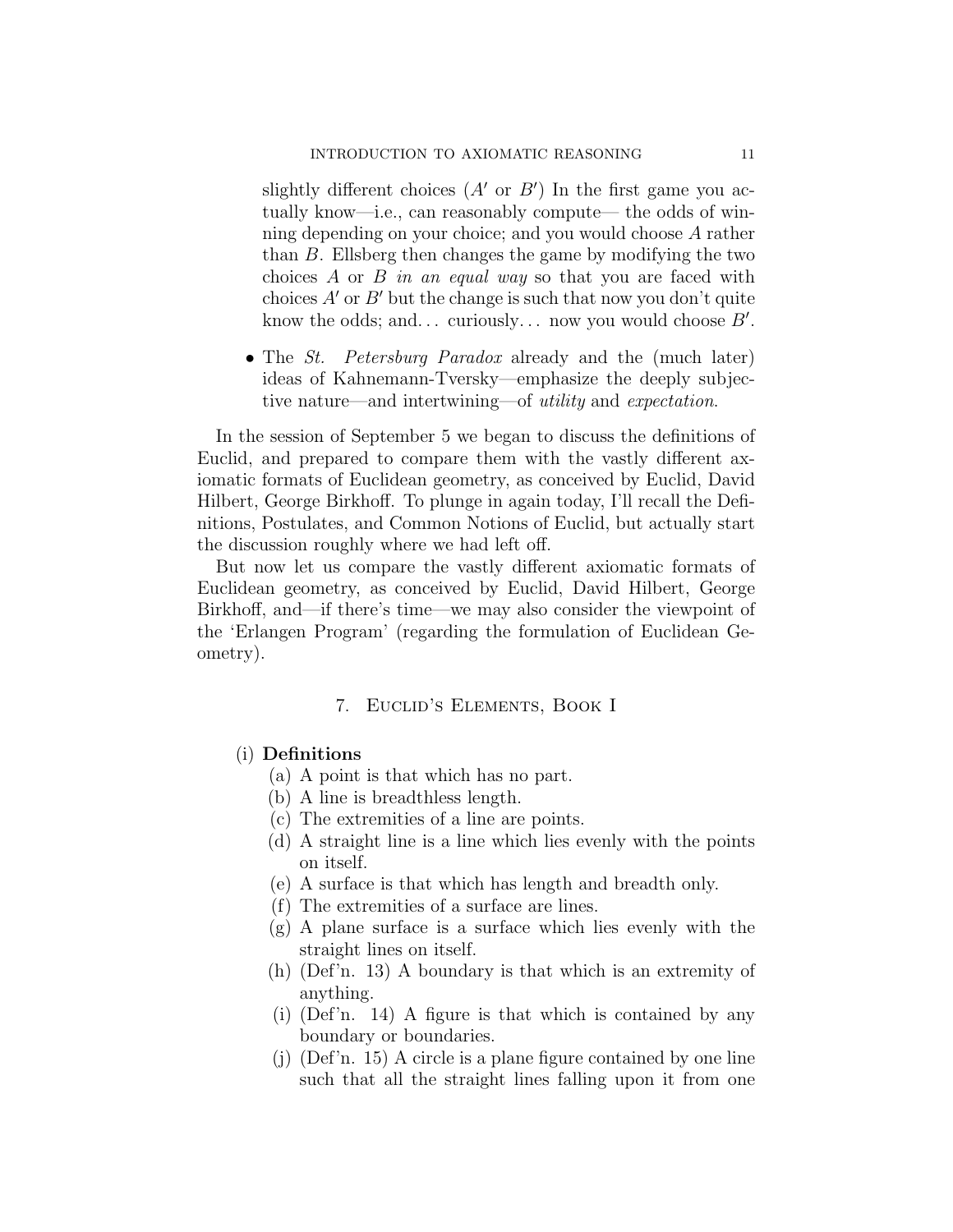point among those lying within the figure are equal to one another;

- (k) (Def'n. 16) And the point is called the centre of the circle.
- (ii) Postulates
	- (a) To draw a straight line from any point to any point.
	- (b) To produce a finite straight line continuously in a straight line.
	- (c) To describe a circle with any centre and distance.
	- (d) That all right angles are equal to one another.
	- (e)  $(Fifth Postulate')$  That, if a straight line falling on two straight lines make the interior angles on the same side less than two right angles, the two straight lines, if produced indefinitely, meet on that side on which are the angles less than the two right angles.

## (iii) Common Notions

- (a) Things which are equal to the same thing are also equal to one another.
- (b) If equals be added to equals, the wholes are equal.
- (c) If equals be subtracted from equals, the remainders are equal.
- (d) Things which coincide with one another are equal to one another.
- (e) The whole is greater than the part.

On the definitions and axioms:

# • Comparison with Archimedes

Consider, for example, the treatise On the Sphere and Cylinder of Archimedes, where he lists five 'assumptions'—i.e., in effect: axioms—that he will depend upon:

- (i) Of all the lines which have the same extremities the straight line is the least.
- (ii) Of other lines in a plane and having the same extremities any two of them are unequal if they are both concave in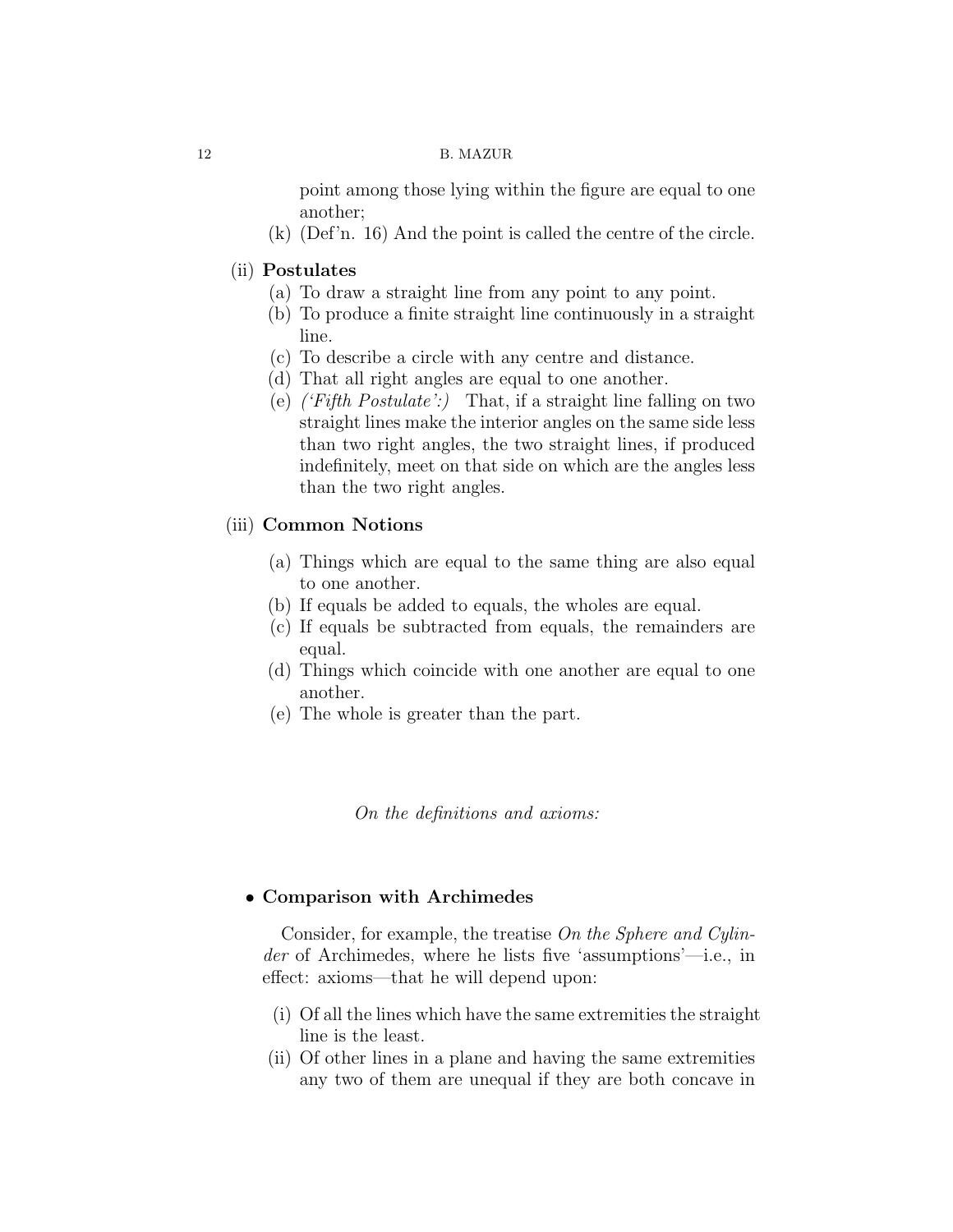the same direction and one is between the other and the straight line with the same extremities.

- (iii)  $\ldots$  similar to (1) but defining plane among surfaces with the same ' extremities'.
- $(iv)$  ... similar to  $(2)$  but distinguishing surfaces among surfaces with the same ' extremities'.
- (v) "Archimedes Principle": Further of unequal lines, unequal planes, unequal solids, the greater exceeds the lesser by such a magnitude that when added to itself, can be made to exceed any assigned magnitude among those which are comparable. . .
- Topics for discussion: What are these assumptions of Archimedes? Descriptions, definitions, or axioms? Ad hoc? Usable?
- Issues of uniqueness are perhaps implied both in Euclid, and Archimedes, but not specifically mentioned. E.g.:
	- The following 'familiar' definitions, not at all in the spirit of the definitions in Book I appear in later interpretations of Euclid:

A straight line is [implied: **uniquely**] determined by two of its points.

Or:

A straight line segment is the [implied: **unique**] curve of shortest distance between its endpoints.

- Or uniqueness, for example, of that central point in Def'ns 15 and 16?
- Substrate: For me, the most striking fact about these definitions is that they don't rely on set theoretic vocabulary. We moderns immediately think 'sets,' 'subsets,' 'membership in sets,' etc. and tend to build our structures starting with sets as substrate.
- Motion: Euclid has no vocabulary at all for 'continuous motion,' 'transformation,' 'function' except as these issues are introduced in the Postulates and/or when one triangle is "applied" to another. Discuss the 'Erlangen Program.'

On the Postulates: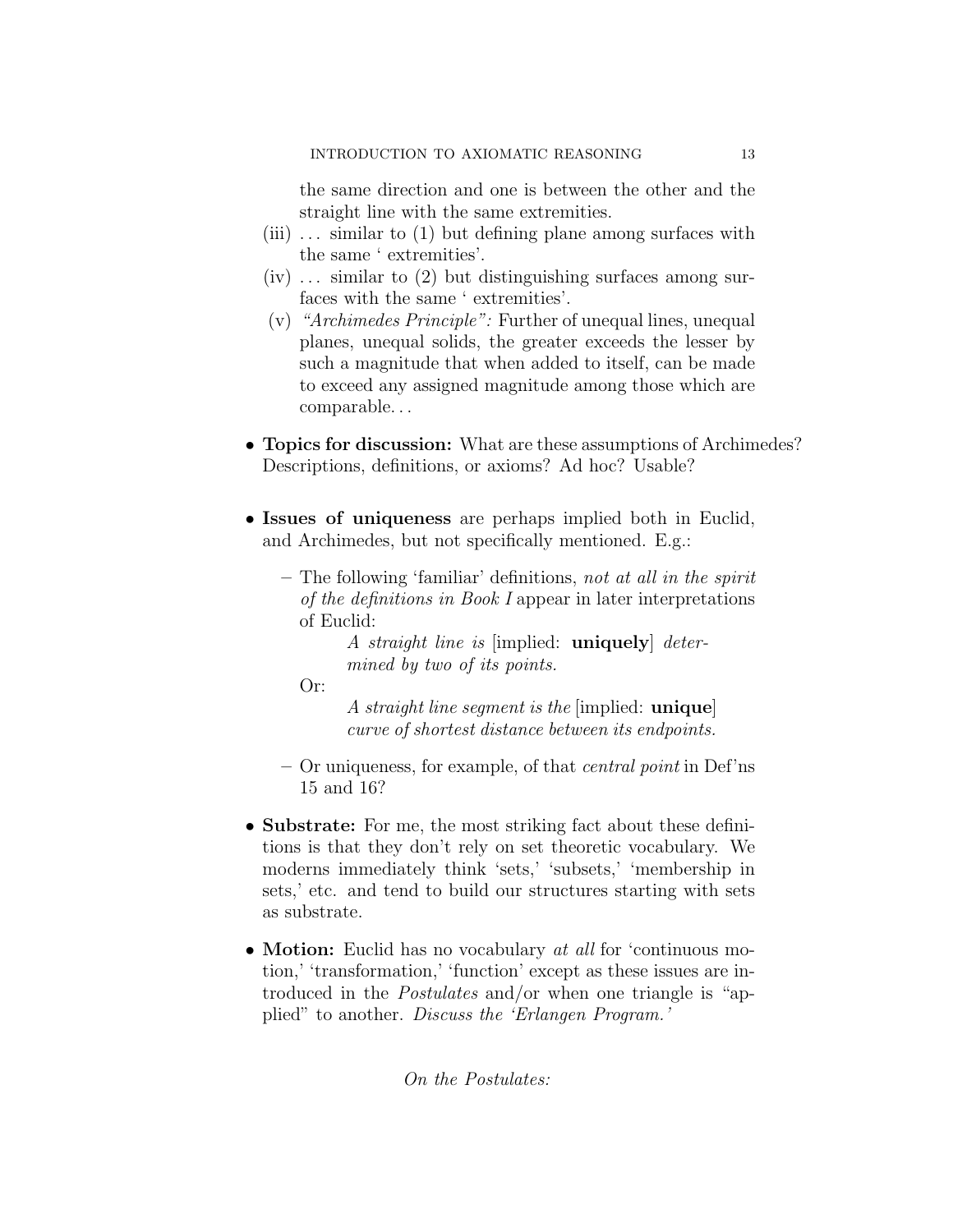- The emphasis is on Construction rather than Existence.
- Regarding The Fifth Postulate: the minute one questions its independence, one is on the way to model-formation, but, of course, this is not at all in the spirit of Euclid.

# On the Common Notions:

• These are closest to modern axiomatics, formulating rules regarding the terms equal and greater than. The intuitive notion that, say, two angles are equal if there is a Euclidean transformation bringing one exactly onto the other—is utterly absent from Euclid's vocabulary.

# 8. Hilbert's Euclidean Geometry

<span id="page-13-0"></span>Hilbert's axiom system is constructed with six **primitive notions:** 

- (i) three primitive terms:
	- point:
	- line;
	- plane;

#### and

- (ii) three primitive relations:
	- *Betweenness*, a ternary relation linking points;
	- Lies on (Containment), three binary relations, one linking points and straight lines, one linking points and planes, and one linking straight lines and planes;
	- *Congruence*, two binary relations, one linking line segments and one linking angles. Note that line segments, angles, and triangles may each be defined in terms of points and straight lines, using the relations of betweenness and containment. All points, straight lines, and planes in the following axioms are distinct unless otherwise stated.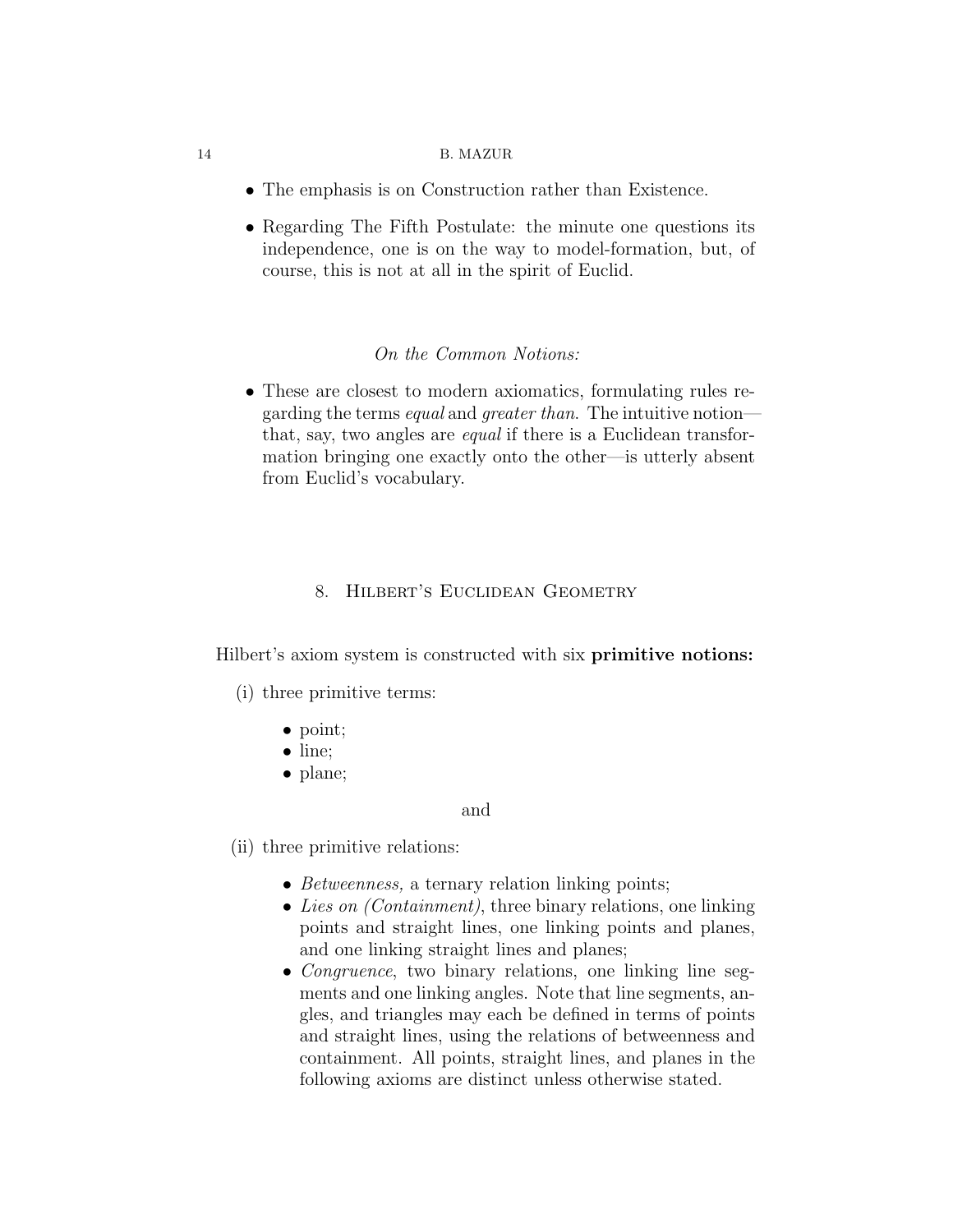And there are these structures, axioms, and lists of 'defined terms":

- (iii) Incidence: For every two points  $A$  and  $B$  there exists a line a that contains them both. . .
- (iv) Order: If a point B lies between points A and C, B is also between  $C$  and  $A$ , and there exists a line containing the distinct points  $A, B, C, \ldots$  If A and C are two points of a line, then there exists at least one point  $B$  lying between  $A$  and  $C$ . Of any three points situated on a line, there is no more than one which lies between the other two.
- (v) **Pasch's Axiom:** Let  $A, B, C$  be three points not lying in the same line and let L be a line lying in the plane ABC and not passing through any of the points  $A, B, C$ . Then, if the line  $L$  passes through a point of the segment  $AB$ , it will also pass through either a point of the segment BC or a point of the segment AC.
- (vi) **Axiom of Parallels:** Let m be any line and A be a point not on it. Then there is a unique line in the plane, determined by m and A, that passes through A and does not intersect m.
- (vii) **Congruence:** If  $A$ ,  $B$  are two points on a line  $L$ , and if  $A'$  is a point upon the same or another line  $L'$ , then, upon a given side of  $A'$  on the straight line  $L'$ , we can always find a point  $B'$ so that the segment AB is congruent to the segment  $A'B \dots$

# (viii) Continuity:

- Axiom of Archimedes: If AB and CD are any segments then there exists a number n such that n segments CD constructed contiguously from A, along the ray from A through  $B$ , will pass beyond the point  $B$ .
- Axiom of line completeness: An extension of a set of points on a line with its order and congruence relations that would preserve the relations existing among the original elements as well as the fundamental properties of line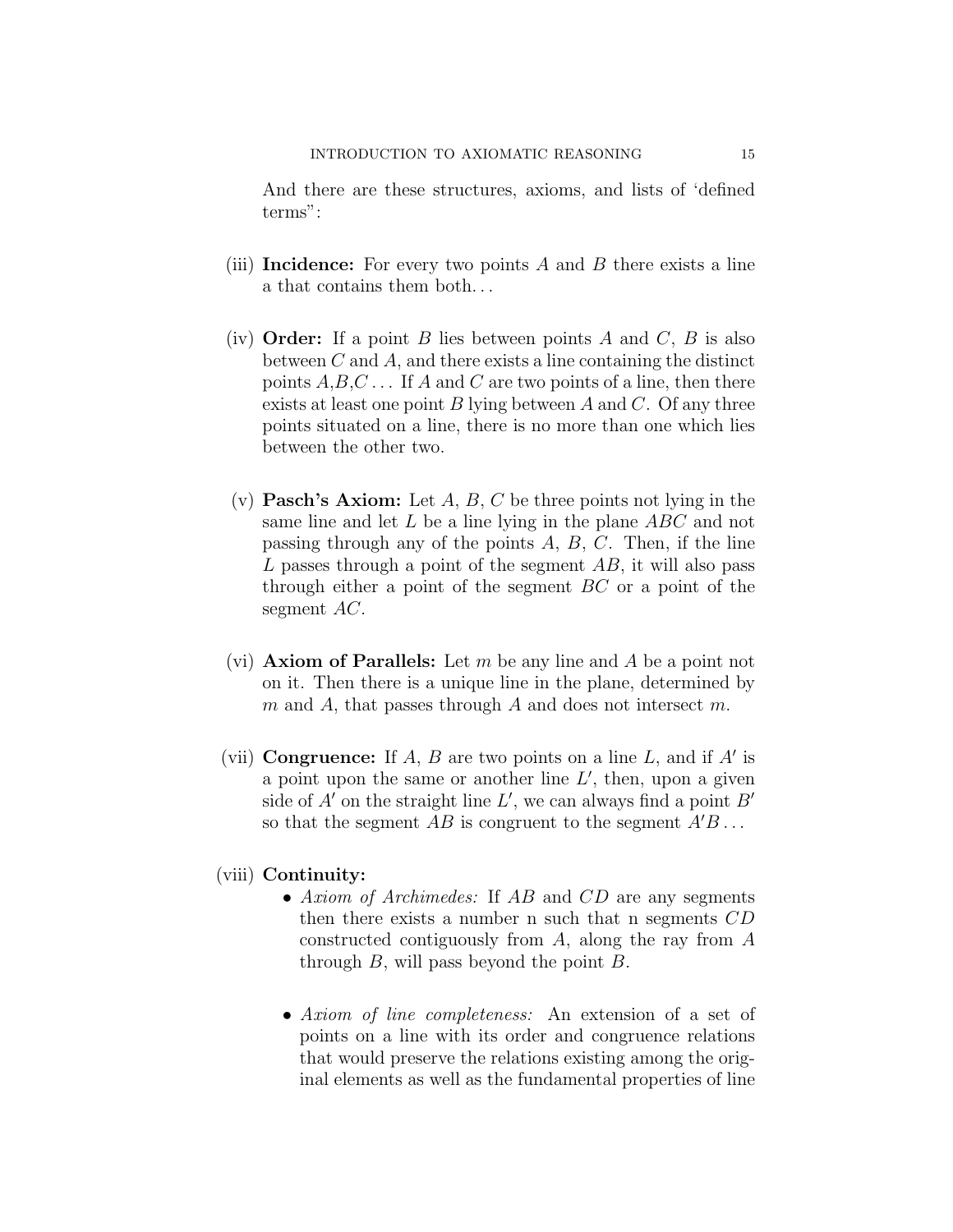order and congruence that follows from [the axioms discussed] is impossible.

• Defined Terms: segment, ray, interior, triangle, 'lie on the same side',  $\dots$ 

## Topics that we might discuss regarding Hilbert:

- Hilbert's Axioms offer an articulation very different from Euclid's: the triple definitions/postulates/common notions being replaced by primitive terms/primitive relations/structures and axioms.
- The common notions (i.e., logical pre-structures like 'equality') are implicitly assumed rather than formulated.
- Modern quantification is explicit. E.g., the 'incidence Axiom' calls up universal and existential quantification:  $\forall$  points A,  $B, \exists$  a line through A and B.
- Geometry as a structure, following the Erlangen Program.
- Set Theory: Most importantly, Hilbert expresses his axioms in Set theoretic vocabulary.

But if one uses Set Theory as a 'substrate' on which to build the structures of mathematics, as in the classical Grundlagen der Mathematik of Bernays and Hilbert, one must tangle with all the definitional questions that are faced by Set Theory (starting with: what is a set? and continuing with the discussion generated by the work of Frege, Russell, etc.)<sup>[7](#page-15-0)</sup>.

• Infinity. And then compare all this with the discussion about the existence of infinite sets in Bernays-Hilbert's Grundlagen der Mathematik, Vol. I:

> . . .reference to non-mathematical objects can not settle the question whether an infinite manifold exists;

<span id="page-15-0"></span><sup>7</sup> For example, go back to Dedekind's marvelous idea of capturing the notion of infinite by discussing self-maps (this notion popularized by people checking into Hilbert's hotel). You might formulate Dedekind's idea this way: a set  $S$  is **infinite** if it admits an injective but non-surjective self-map. . . and then confuse yourself by trying to figure out how this compares with the property that  $S$  admits a surjective but non-injective self-map.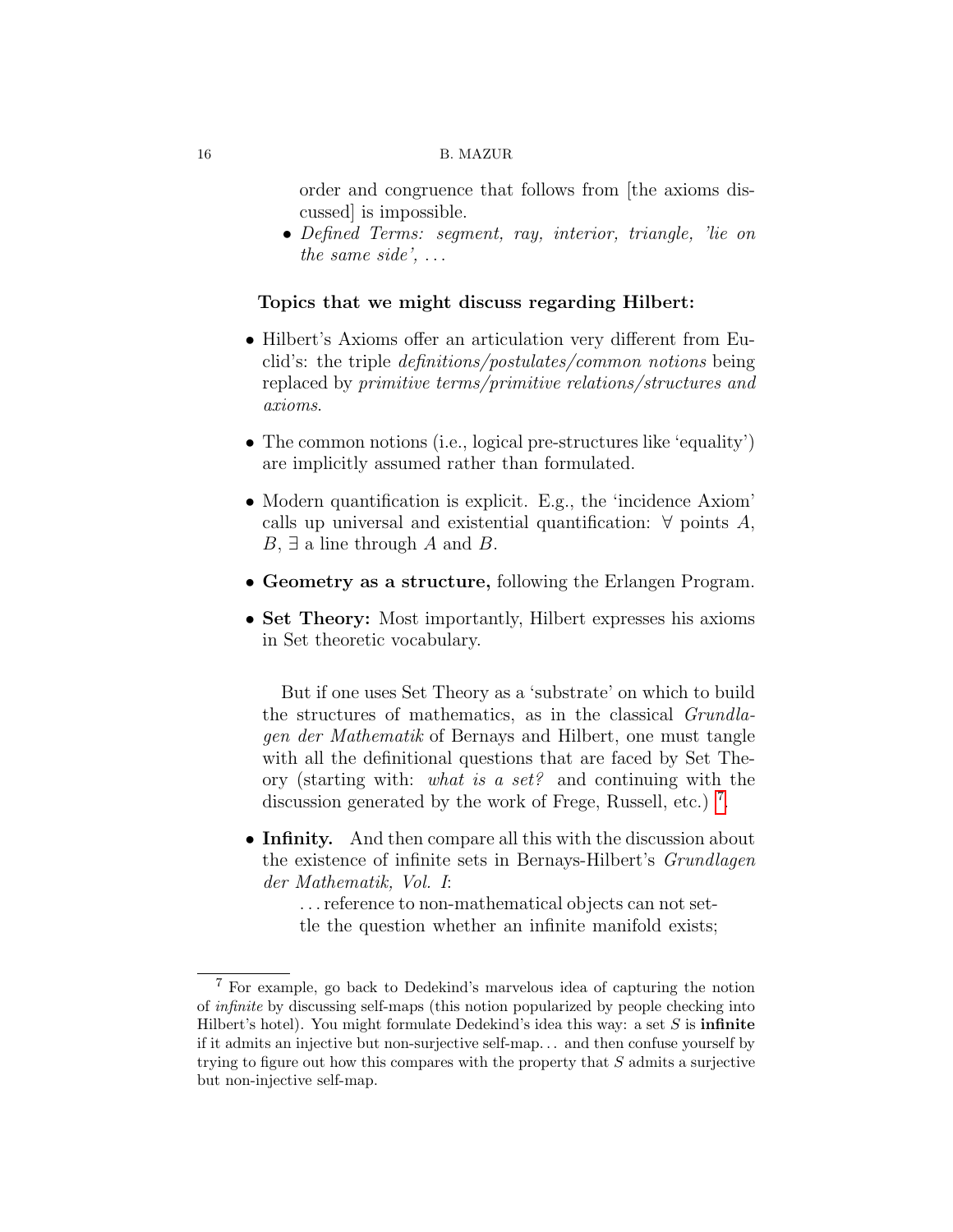the question must be solved within mathematics itself. But how should one make a start with such a solution? At first glance it seems that something impossible is being demanded here: to present infinitely many individuals is impossible in principle; therefore an infinite domain of individuals as such can only be indicated through its structure, i.e., through relations holding among its elements. In other words: a proof must be given that for this domain certain formal relations can be satisfied. The existence of an infinite domain of individuals can not be represented in any other way than through the satisfiability of certain logical formulas. . .

### From Hilbert's On The Infinite:

. . .We encounter a completely different and quite unique conception of the notion of infinity in the important and fruitful method of ideal elements. The method of ideal elements is used even in elementary plane geometry. The points and straight lines of the plane originally are real, actually existent objects. One of the axioms that hold for them is the axiom of connection: one and only one straight line passes through two points. It follows from this axiom that two straight lines intersect at most at one point. There is no theorem that two straight lines always intersect at some point, however, for the two straight lines might well be parallel. Still we know that by introducing ideal elements, viz., infinitely long lines and points at infinity, we can make the theorem that two straight lines always intersect at one and only one point come out universally true. These ideal "infinite" elements have the advantage of making the system of connection laws as simple and perspicuous as possible. Moreover, because of the symmetry between a point and a straight line, there results the very fruitful principle of duality for geometry.. . .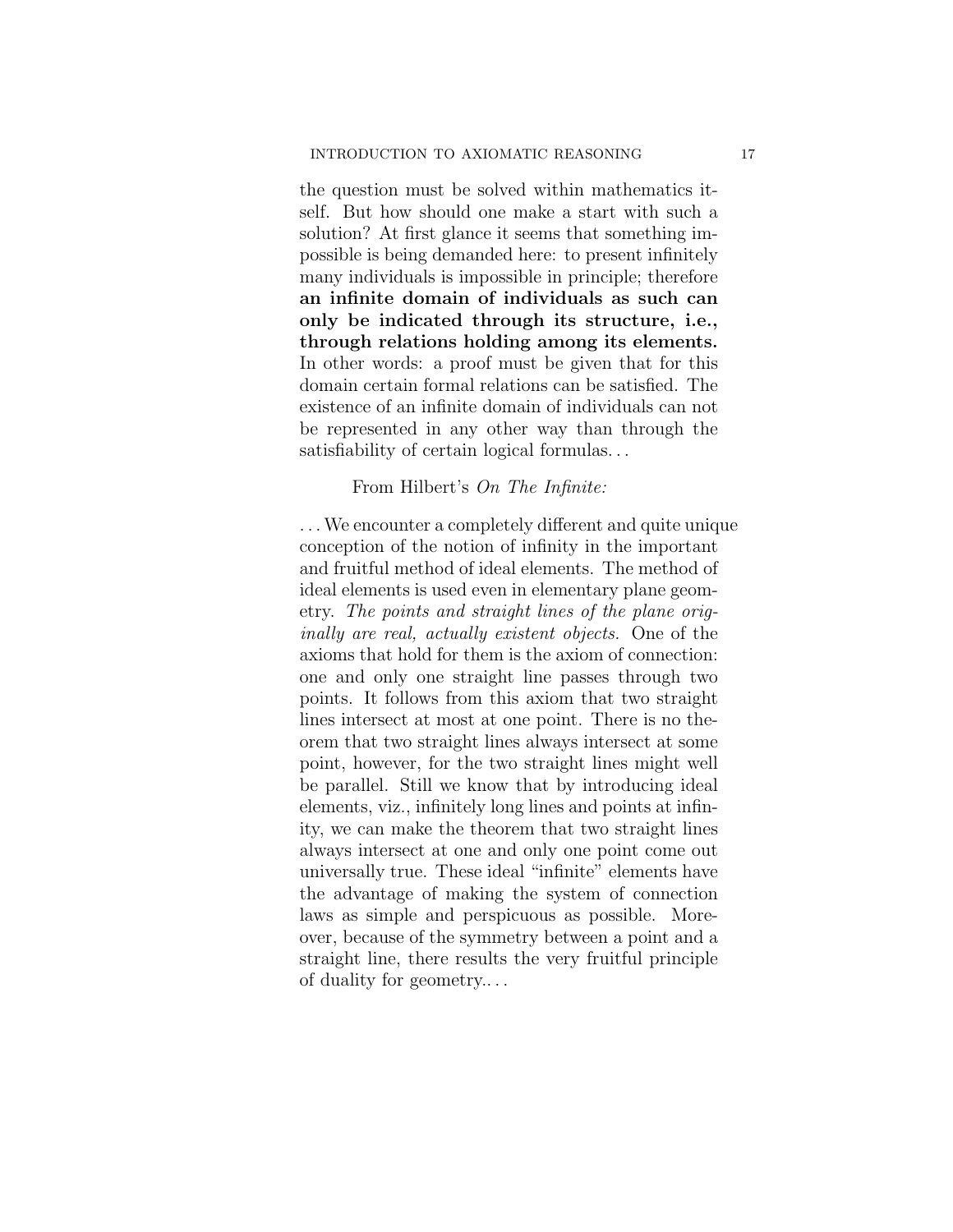<span id="page-17-0"></span>9. George Birkhoff's Axioms for Euclidean Geometry

## Undefined Elements and Relations:

- points  $A, B, \ldots$
- sets of points called lines  $\ell, m \ldots$
- $\bullet$  distance between any two points  $A$  and  $B$ : a nonnegative real number  $d(A, B)$  such that  $d(A, B) = d(B, A)$ .
- angle formed by three ordered points  $A, O, B(A \neq O, B \neq O)$ :  $\angle AOB$  a real number (mod  $2\pi$ ). The point O is called the vertex of the angle.
- Postulate I. (Postulate of Line Measure) The points  $A, B, \ldots$ of any line  $\ell$  can be placed into one-to-one correspondence with the real numbers, so that for  $x$  a non-negative real number,  $|xA - xB| = xd(A, B)$  for all points A, B.
- Postulate II. (Point-Line Postulate) One and only one line  $\ell$ contains two given points  $P, Q \, (P \neq Q)$ .
- Postulate III. (Postulate of Angle Measure) The half-lines  $\ell, m \ldots$  through any point O can be put into one-to-one correspondence with the real numbers  $a$ (mod  $2\pi$ ), so that, if  $A \neq O$  and  $B \neq O$  are points of  $\ell$  and m, respectively, the difference  $am - al \pmod{2\pi}$  is  $\angle AOB$ . Furthermore if the point B on m varies continuously in a line  $\ell$  not containing the vertex O, the number am varies continuously also.
- Postulate IV. (Similarity Postulate) If in two triangles

 $\triangle ABC$ ,  $\triangle A'B'C'$ 

and for some constant  $k > 0$ ,

$$
d(A', B') = kd(A, B), \ d(A', C') = kd(A, C),
$$

and

 $\angle B'A'C' = \pm \angle BAC,$ 

then also

 $d(B', C') = kd(B, C), \angle A'B'C' = \pm \angle ABC,$ 

and

$$
\angle A'C'B' = \pm \angle ACB.
$$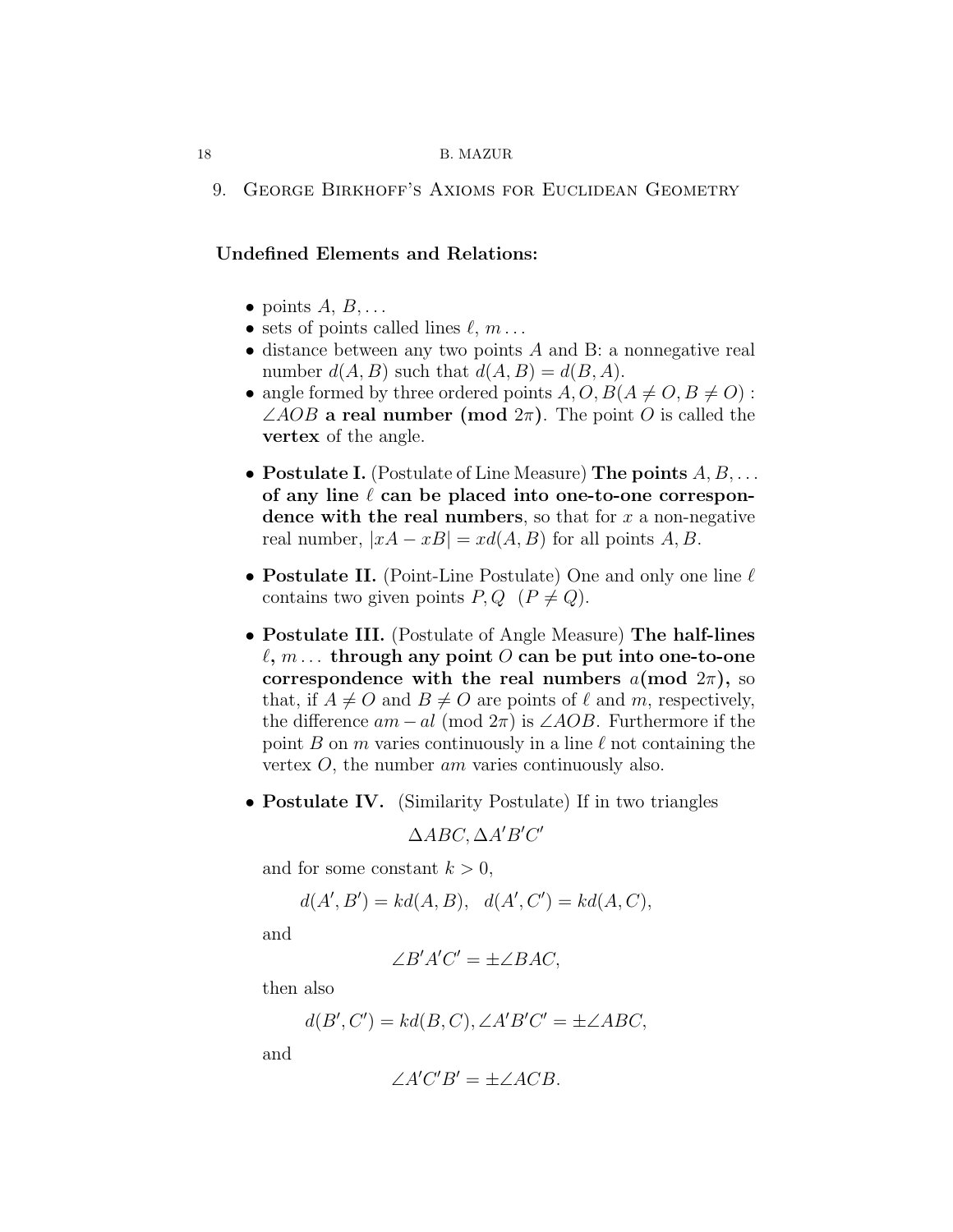## Defined Terms:

A point B is between A and  $C(A \neq C)$ , if  $d(A, B)$  +  $d(B, C) = d(A, C)$ . The half-line  $\ell'$  with endpoint O is defined by two points O, A in line  $\ell$   $(A \neq O)$  as the set of all points A' of  $\ell$  such that O is not between A and A'. The points A and C, together with all point B between A and C, for segment AC. If  $A, B, C$  are three distinct points, the segments  $AB, BC, CA$ are said to form a triangle  $\triangle ABC$  with sides  $AB, BC, CA$  and vertices  $A, B, C$ .

## Topics that we might discuss regarding Birkhoff:

- The big distinction between the three 'Euclidean axiom-formulations' (Euclid's, Hilbert's, and Birkhoff's) is—I believe–in the implicitly assumed substrates that ground each of the axiom systems:
	- Euclid assumes that we are—at least vaguely—familiar with the basic nature of 'Euclidean Space' and his mission is to describe it more precisely and give terminology so that we may offer reasoned arguments about its features and make constructions in it. Discuss: proportions versus numbers.
	- Hilbert—in effect—generates his 'Euclidean space' by relational axioms, depending on the substrate (undiscussed explicitly) of set theory.
	- Birkhoff brings in (in a way fundamental to his approach) metric considerations; hence his 'substrate' includes quite explicitly the system of real numbers.

## 10. FROM SYNTHETIC TO ANALYTIC

<span id="page-18-0"></span>All three axiom systems fall under the general rubric of "synthetic geometries," i.e., set-ups that formulate conditions regarding essentially geometric features. Note that there is no mention of the *real numbers* or any other number system in Euclid's or Hilbert's Axioms; this is not true of Birkhoff's axioms. All three systems are quite different from *'analytic geometry'* which would set things up—from the start—by working in the substrate of  $\mathbb{R}^2$  or  $\mathbb{R}^3$  and providing i geometric definitions in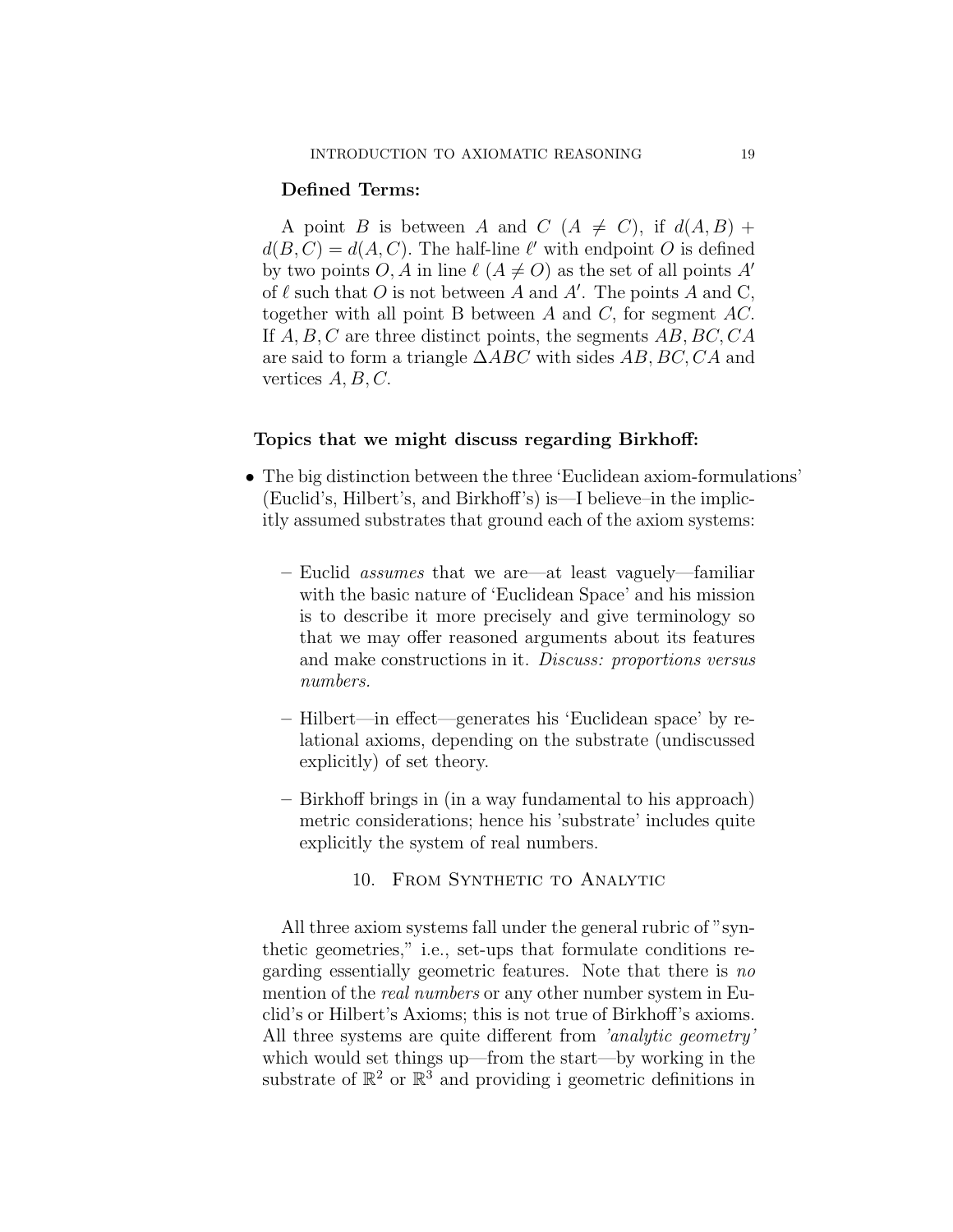purely algebraic language. Birkhoff's axioms do move closer to that, but are still (interestingly) synthetic.

Here's Felix Klein's definition of the distinction between analytic and synthetic geometry:

Synthetic geometry is that which studies figures as such, without recourse to formulas, whereas analytic geometry consistently makes use of such formulas as can be written down after the adoption of an appropriate system of coordinates.

and here are his comments in an essay he wrote:

# On the Antithesis between the Synthetic and the Analytic Method in Modern Geometry:

The distinction between modern synthesis and modern analytic geometry must no longer be regarded as essential, inasmuch as both subject-matter and methods of reasoning have gradually taken a similar form in both. We choose therefore in the text as common designation of them both the term projective geometry. Although the synthetic method has more to do with space-perception and thereby imparts a rare charm to its first simple developments, the realm of space-perception is nevertheless not closed to the analytic method, and the formulae of analytic geometry can be looked upon as a precise and perspicuous statement of geometrical relations.

Also, when I was first learning geometry, Herbert Buseman was the main proponent of keeping as much "synthetic geometry" as possible, but even he realized that he was being out-dated as a purist. He wrote:

Although reluctantly, geometers must admit that the beauty of synthetic geometry has lost its appeal for the new generation. The reasons are clear: not so long ago synthetic geometry was the only field in which the reasoning proceeded strictly from axioms, whereas this appeal so fundamental to many mathematically interested people is now made by many other fields.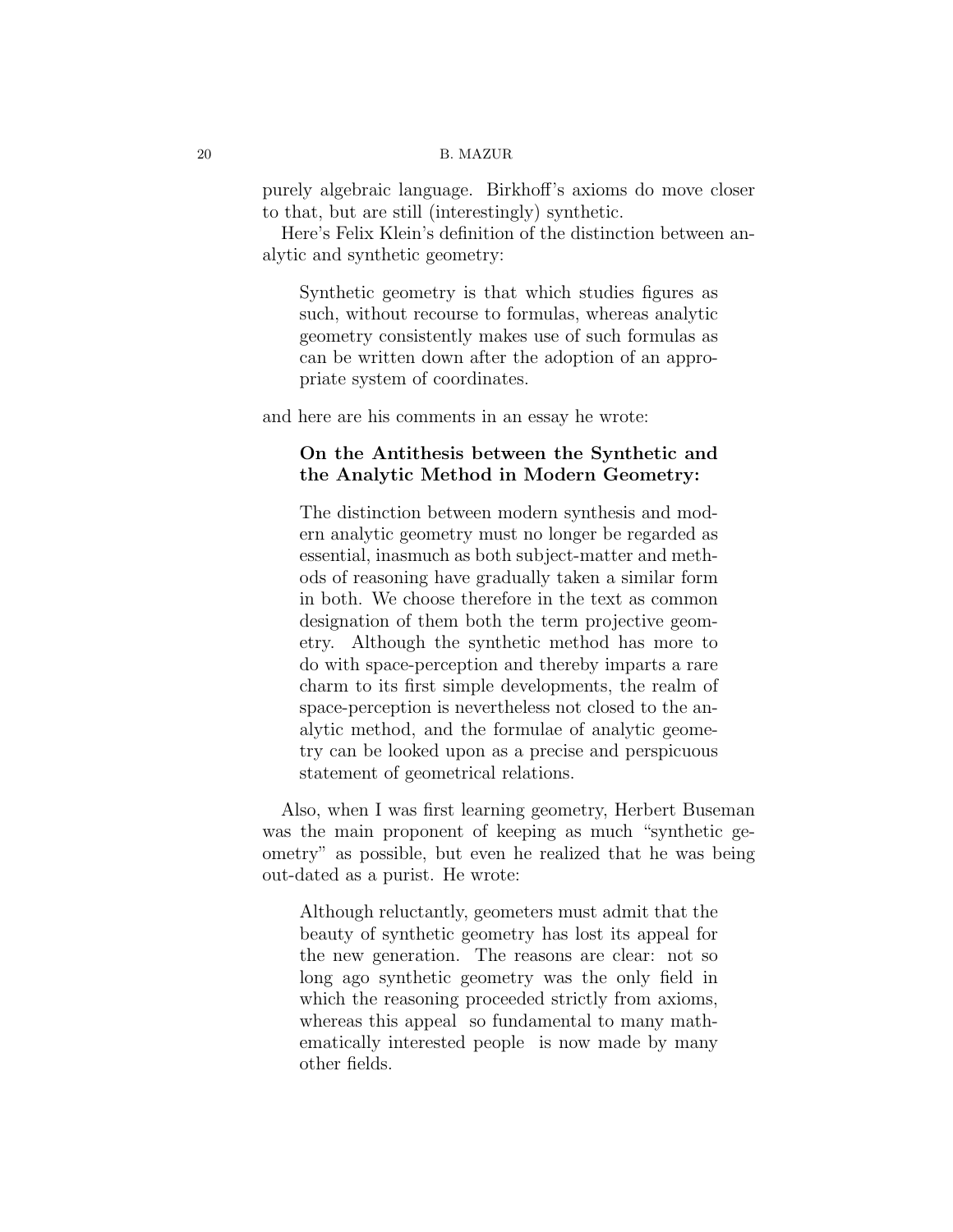There's a good Wikipedia page about this: [https://en.](https://en.wikipedia.org/wiki/Synthetic_geometry) [wikipedia.org/wiki/Synthetic\\_geometry](https://en.wikipedia.org/wiki/Synthetic_geometry)

Given all these sentiments, I take Birkhoff's axioms as being something of a compromise: it is largely synthetic, but with an analytic flavor.

In contrast to all three axiom systems, one has The Erlangen Program.

Discuss...

# <span id="page-20-0"></span>11. From Axioms to Models: example of hyperbolic **GEOMETRY**

Often—when we frame an axiomatic system—- we have a specific structure in mind (Euclid surely did!) and our axiomatic system is a way of allowing us to understand, to study, the structure. Once the axiomatic system is formulated, though, we can reverse the process and ask for concrete structures that  $\textit{model}^8$  $\textit{model}^8$  (or perhaps are modeled by) our axiomatic system. There are celebrated stories about this issue (non-Euclidean geometry) where various slight change of one postulate ("Euclid's Fifth Postulate') provides axiomatics for various different geometries—Hyperbolic Geometry being one of them.

Essential roles played by models (vis- $\acute{a}$ -vis axiomatic systems) is that

- the axiomatic systems may elucidate the models;
- the models will establish the *consistency* of the axioms (i.e., proving that they're not self-contradictory);
- the models will offer the intuition needed to think constructively about the axioms.

All this is nicely illustrated by the example of the multiplicity of different models for the same system of axioms of Hyperbolic Geometry. With Hyperbolic Geometry we have an assortment of different models

<span id="page-20-1"></span> $^8$   $Model$   $Theory,$  a subject we will touch on later focuses even more explicitly on the relation between setting-up a language-and-structure and models for such.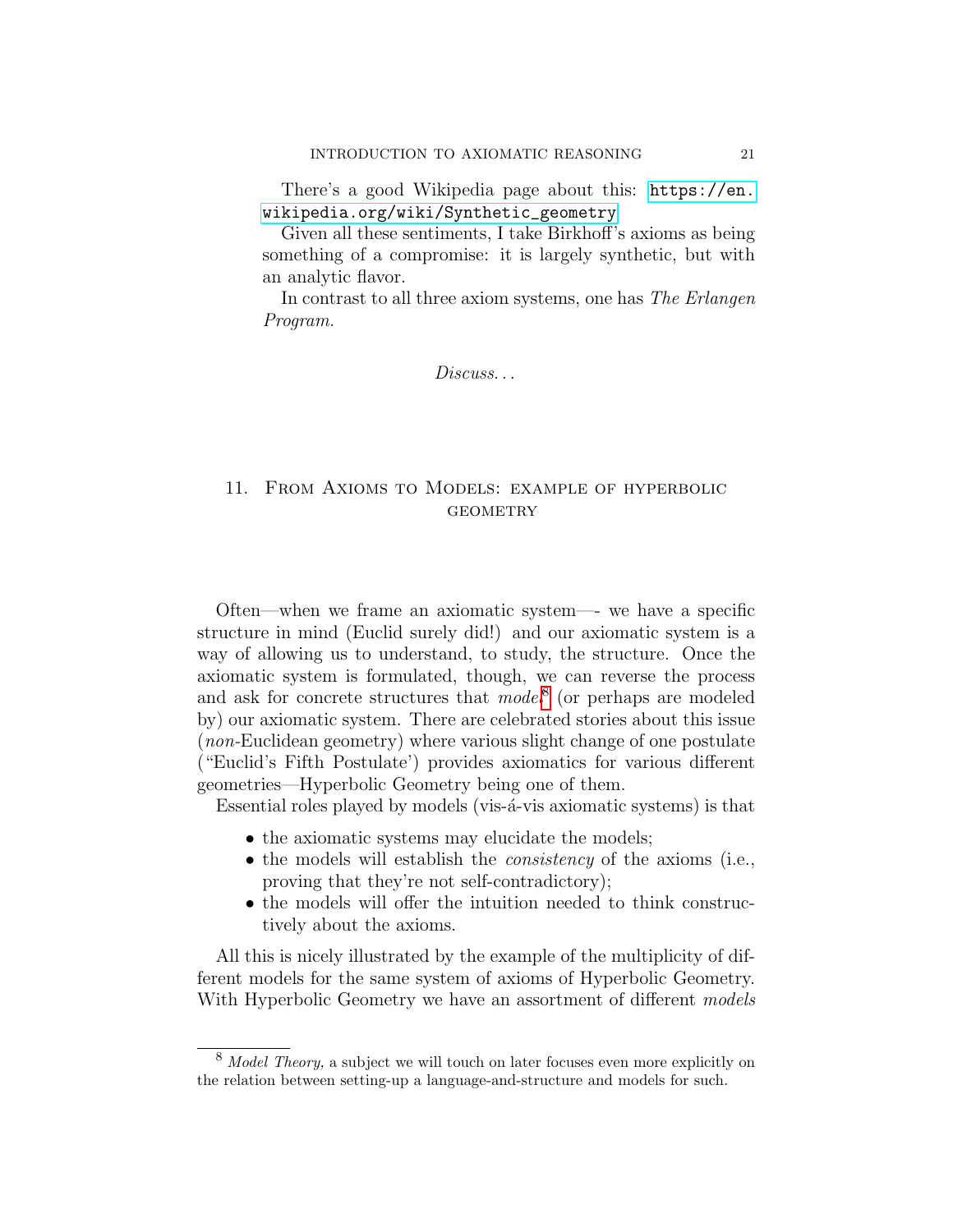any one of which conforms to the axiomatic system of Hyperbolic Geometry and we display them below. And this is a possible topic for our discussion.



• Klein model (used by many)

Geodesics are straight lines in the (open) unit disc.

• Poincaré disc model (loved by geometers)

Geodesics are arcs of circles perpendicular to the boundary.

• Poincaré half-plane model (loved by number theorists)

Geodesics are vertical lines from the real axis to infinity; or semicircles perpendicular to the real axis.

• Lorentz model or hyperboloid model (loved by physicists)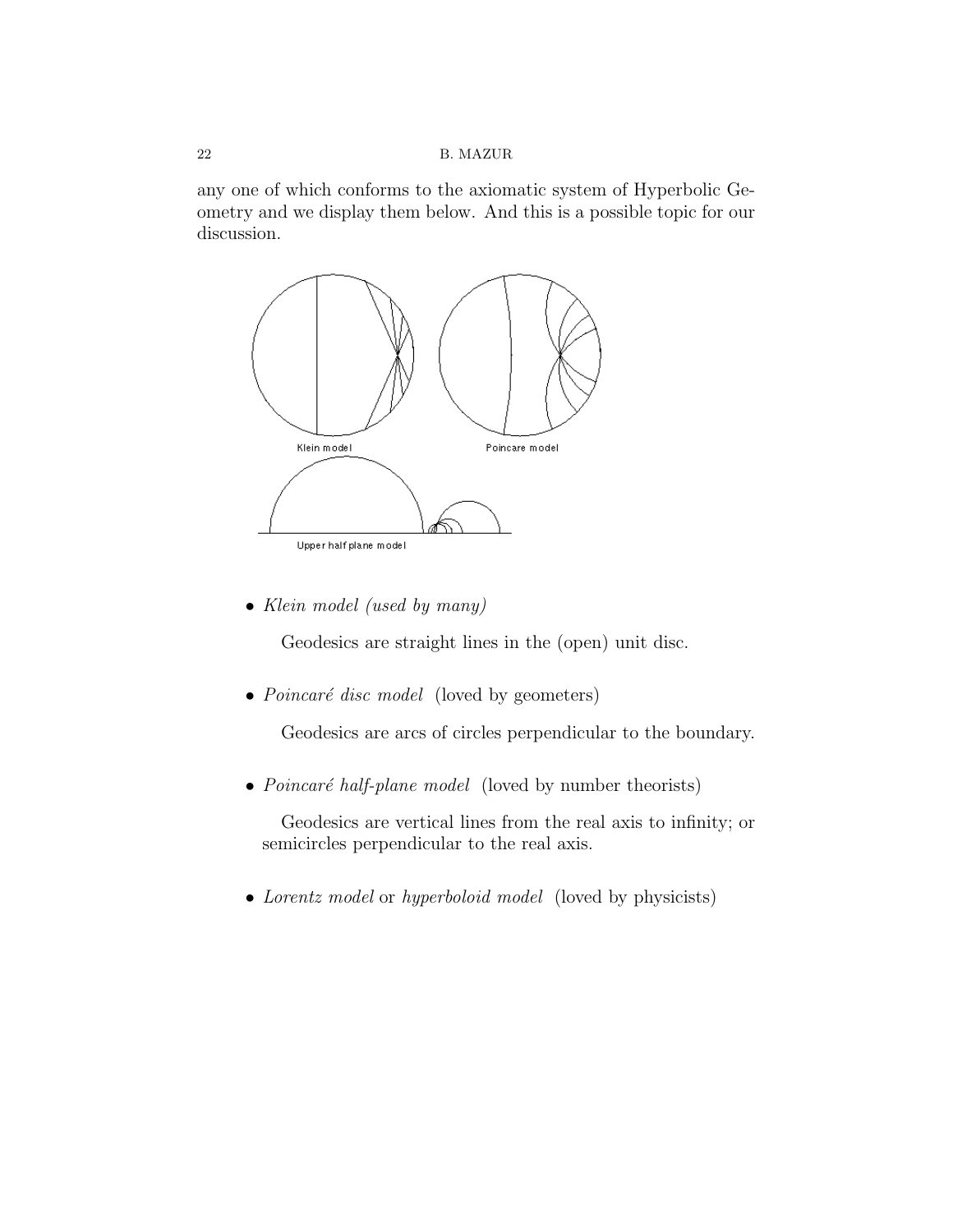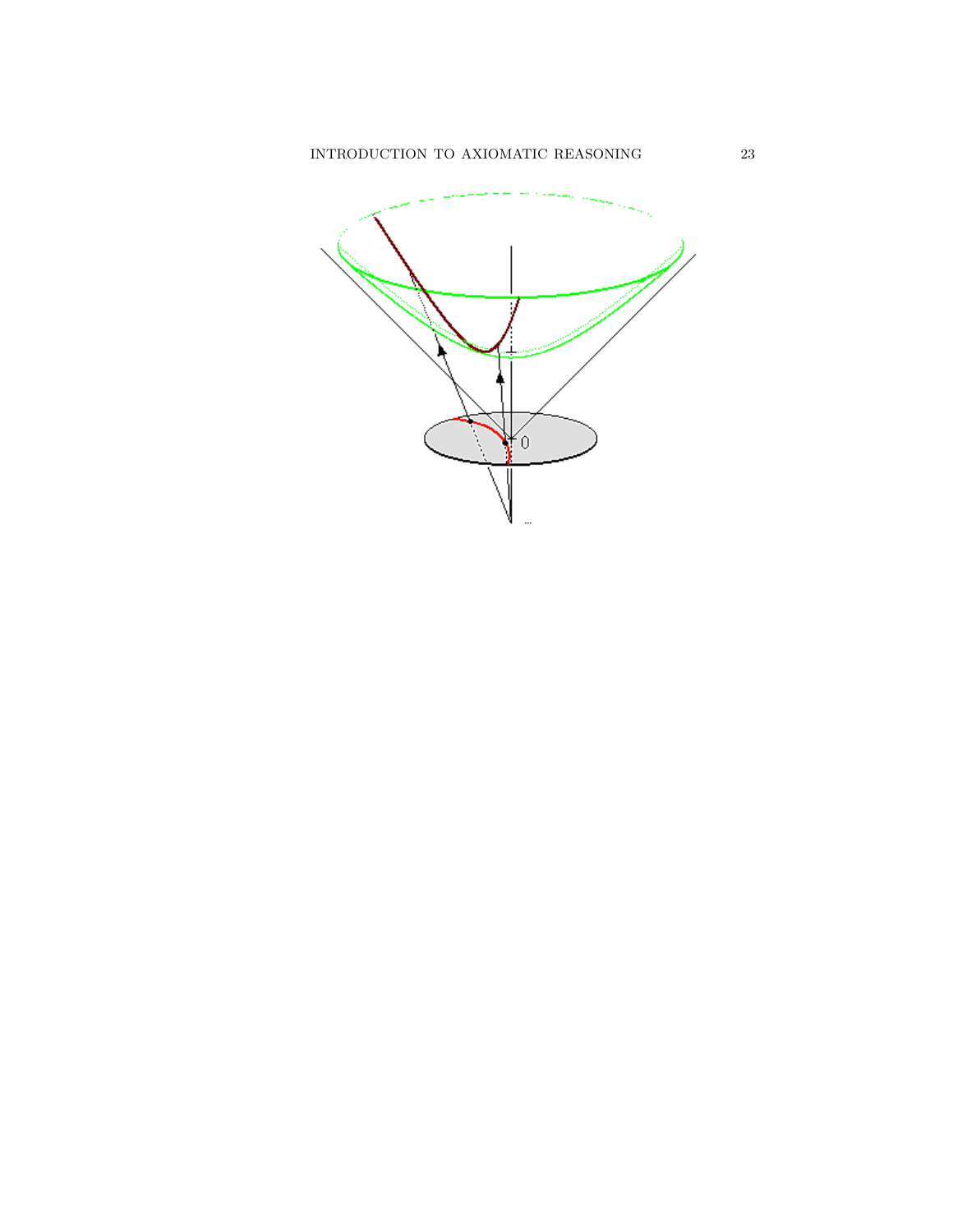This coral, I'm told, is very approximately a hyperbolic planar surface embedded in Euclidean space:



M. C. Escher's Circle Limit III in which "strings of fish shoot up like rockets from infinitely far away" and then "fall back again whence they came." (This approximates a tiling by 'hyperbolical equilateral triangles and squares' represented in the Poincaré disc model.)

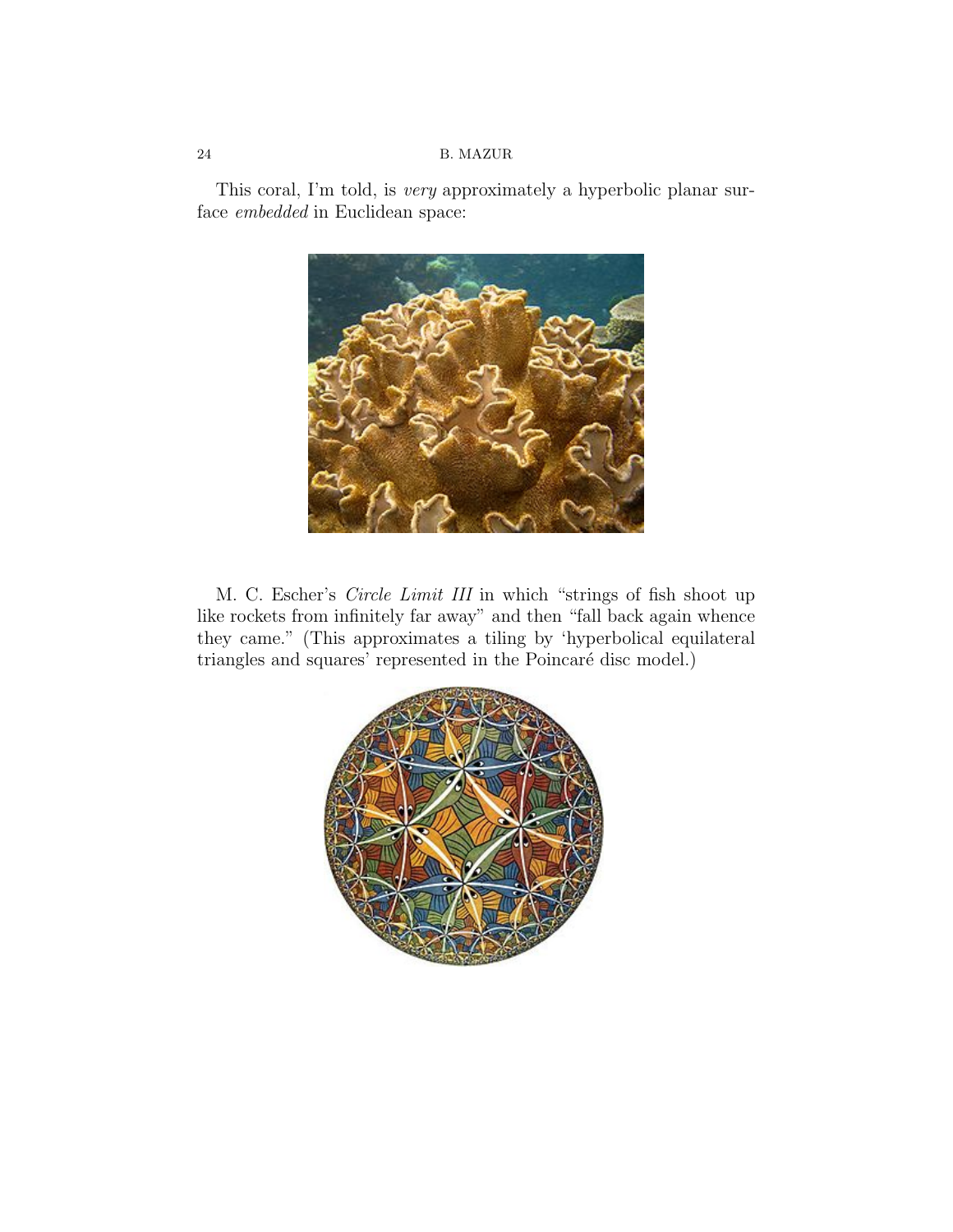Here are lines through a given point and parallel to a given line, illustrated in the Poincaré disk model:



A good discussion of this is in [en.wikipedia.org/wiki/Hyperbolic\\_]( en.wikipedia.org/wiki/Hyperbolic_geometry) [geometry]( en.wikipedia.org/wiki/Hyperbolic_geometry)

# <span id="page-24-0"></span>Part 3. 'Axiomatic formats' in philosophy, Formal logic, and issues regarding foundation(s) of mathematics and. . . axioms in theology

## 12. Axioms, again

.

<span id="page-24-1"></span>It may pay, at this point, to summarize the various uses we have seen of the axiomatic format.

- (i) To provide an explicit organized framework for thought: axioms may be framed to set out the starting assumptions in a line of reasoning. Or, more formally, to formulate a specific algorithmic procedure.
- (ii) To describe in as explicit terms as possible certain specific human interactions: either fully descriptive (e.g., this is—or may be a rough model of what people do), or more normative, desiderata perhaps. This is as in axiomatic utility theory.
- (iii) To stipulate a 'mathematical structure': as in axioms for Euclidean or Hyperbolic Geometry. This can be descriptive i.e., a characterization of a geometry (in the style of Euclid) or more—one might say—ontological (in the style of Hilbert) where the axioms are meant to be an abstract structure that has, as one of its features, Euclidean Geometry as (a) model. It is a structure that defines Euclidean Geometry.
- (iv) To 'delineate" a mathematical structure from a previously constructed axiomatic system. A good example being: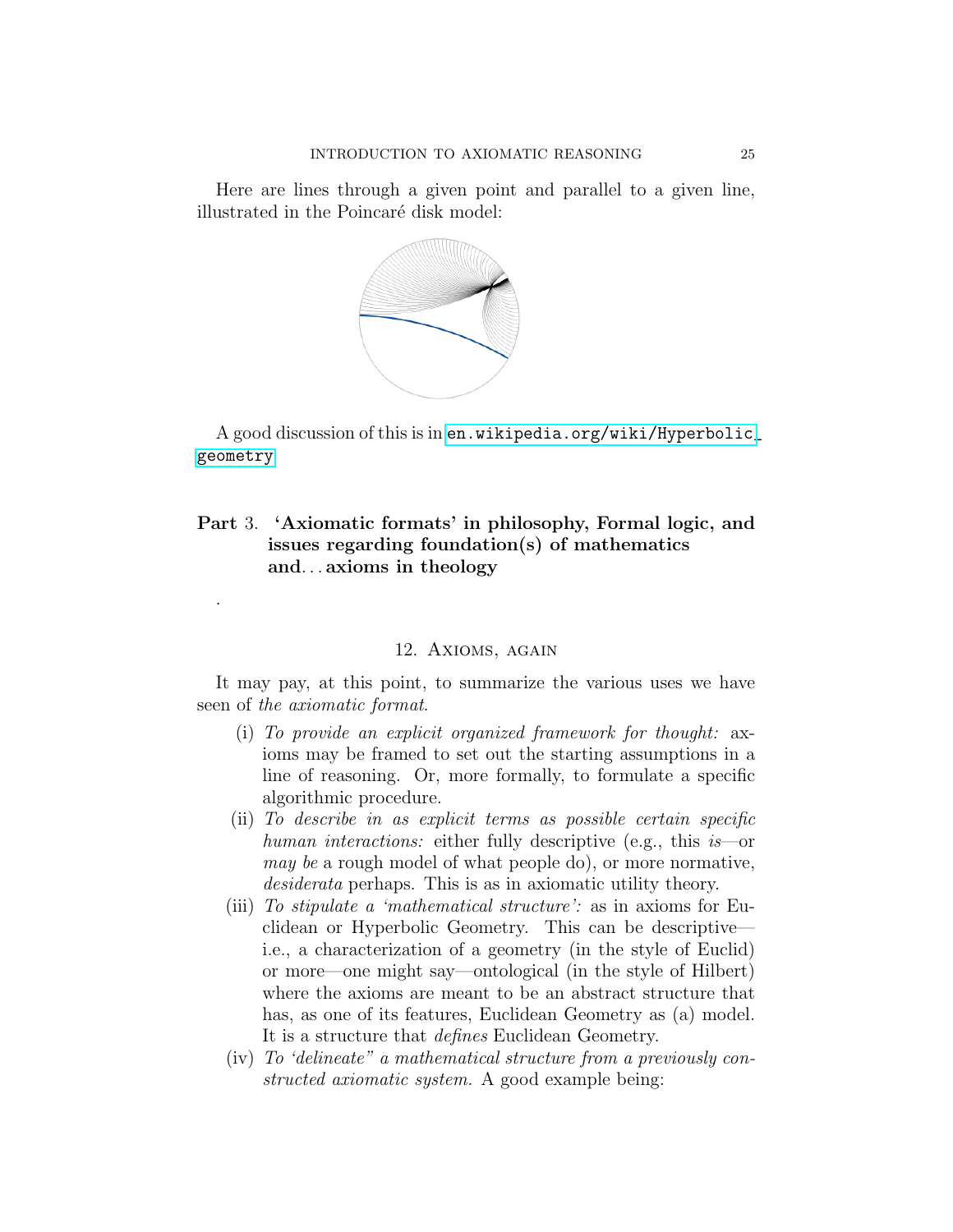## Analytic Geometry:

- A point is (given by) a couple  $(x, y)$  where x and  $y$  are real numbers; i.e., the **plane** is (given by) the 2-dimensional vector space  $\mathbb{R}^2$  over the field  **of real numbers.**
- A line is the locus of a "linear equation"

 $y = ax + b$ 

where  $a, b \in \mathbf{R}$ .

 $\bullet$  etc....

In a sense Birkhoff's axiom system is something of a hybrid synthetic/analytic axiomatic set-up.

## 13. Axioms. . . and 'psychology'

<span id="page-25-0"></span>In axiomatic formulations of models for utility—e.g. axiomatic utilitarianism; or in attempts to model the manner in which we—individually, or collectively—make choices, it would seem that the axioms play an essential role as the starting point of a discussion—the axioms reflecting the seemingly-rational way that people do (or should) behave in making their individual or collective choices.

However,—crudely speaking—psychology often intervenes, making these axioms not entirely reliable predictors of behavior, and softening their effect as normative signposts. This is illuminated by the named paradoxes (Ellsberg, Allais, St. Petersburg) of Social choice theory, and by our reading of Kahneman & Tversky's Rational choice and the framing of decisions where among many other things, they show that

- two formulations of the same problem may elicit different preferences, in violation of the axiom of invariance.
- The *dominance rule* is obeyed when its application is transparent, but dominance can easily be "masked by a frame in which the inferior option yields a more favorable out- come in an identified state of the world."

Whether the relation of dominance is detected depends on framing as well as on the sophistication and experience of the decision maker.

In Kahneman & Tversky's language: different framings call into play different personal 'takes' on the axioms. A transformation, then, from rules of rational choice to the more malleable rules for subjective reasonable choice. This was already implicit in Daniel Bernoulli's notion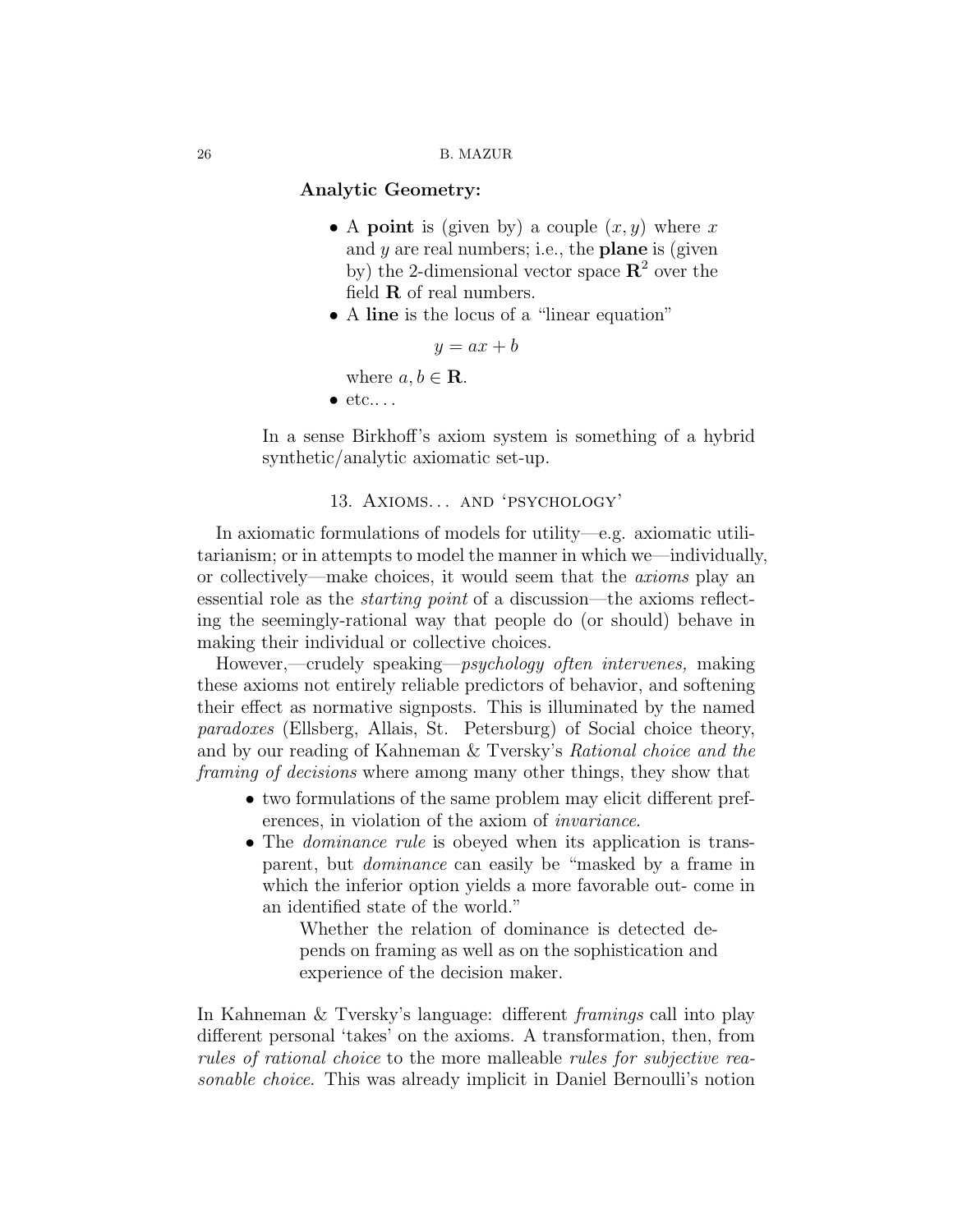of the concavity of the (function describing) the value of goods, or money. Of course, Kahneman & Tversky go much further in considering 'subjective takes on things' (and in many directions: even in their weight functions which might be more descriptively labelled as subjective evaluation of probabilities).

## 14. A crash course in Formal Logic

- <span id="page-26-0"></span>A. Formal Systems. A Formal System consists of:
	- A finite set of *symbols*, that can be used for constructing formulas (i.e. finite strings of symbols).
	- A *grammar*, which tells how well-formed formulas (abbreviated wff) are constructed out of the symbols in the alphabet. It is usually required that there be a decision procedure for deciding whether a formula is well formed or not.
	- A set of axioms or axiom schemata: each axiom must be a wff.
	- A set of *inference rules*.

# B. Propositional Calculus (PC). The apparatus:

- symbols for 'variables:'  $p, q, \ldots$
- 'operators:'

```
¬,
        \cdot (or \vee),
        ∧,
\supset (or \rightarrow or \implies),
             =
```
 $\bullet$  'brackets:' ()

The 'meaning' of the operators are (in order):  $\neg$  means not,

```
· means and,
```
∧ means or,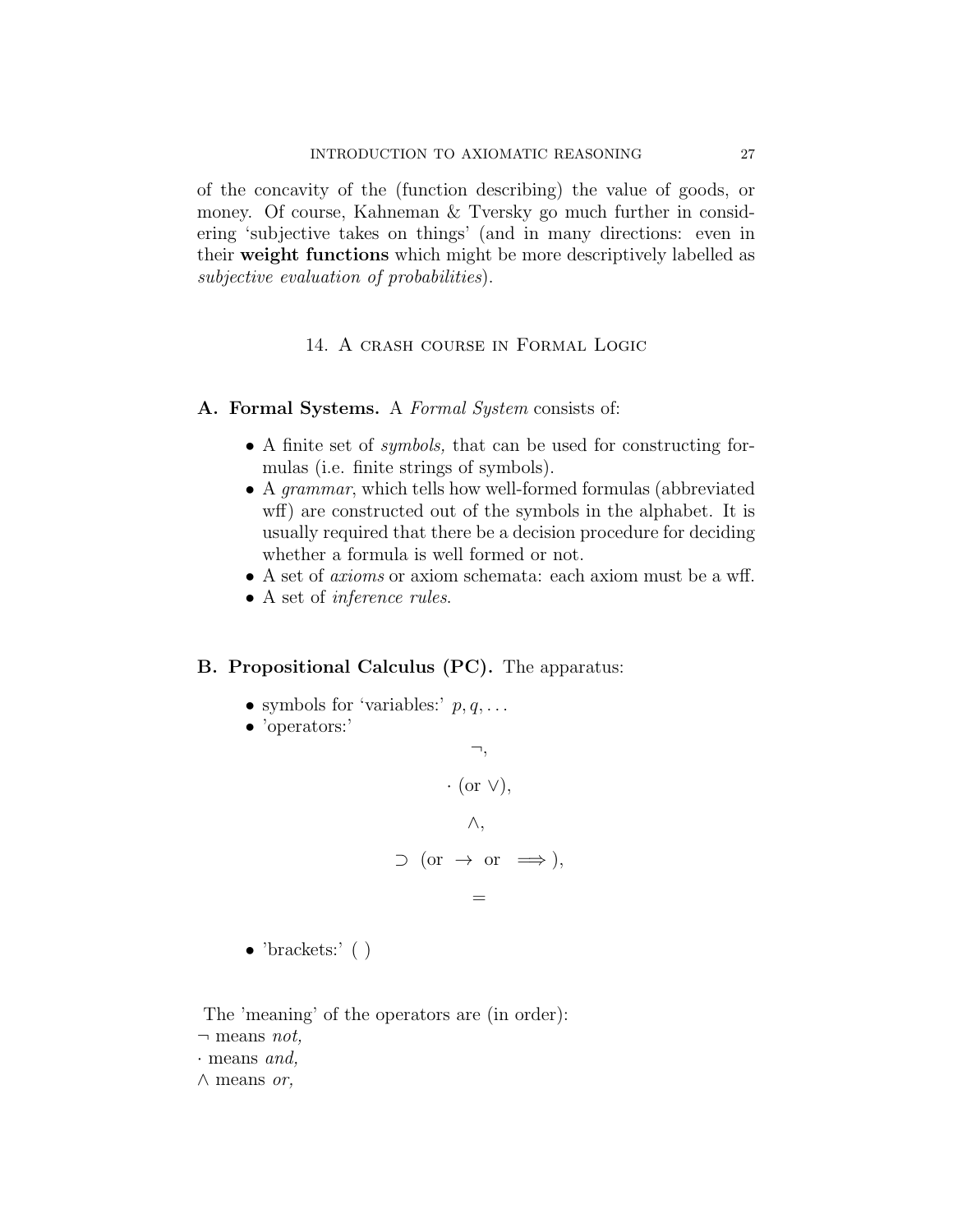⊃ means implies; and

 $=$  means *equivalent in truth-value*.

The point about *truth-value* is that there is indeed a sort of calculus where—if you interpret each variable-symbol (e.g.  $p$ ) as standing for the statement:  $p$  is true there are natural rules that guarantee that certain statements formulated with the above apparatus are true (or false). For example: if p is true, then—in this calculus—  $\neg p$  is false, and vice versa.

The brackets are pretty important. For example, there's no associative law:  $p \cdot (q \wedge r)$  is not the same as  $(p \cdot q) \wedge r$ , the former meaning

 $p$  and either  $q$  or  $r$ 

while the latter means:  $p$  and  $q$ , or  $r$ .

Some inference rules:

- modus ponens:  $\frac{a}{b}$  (and  $\frac{b}{a \Longrightarrow b}$ )
- and-addition; and-elimination:  $\frac{a, b}{a \vee b}$  ;  $\frac{a \vee b}{a, b}$ a, b
- or-introduction:  $rac{a}{a \wedge b}$
- Double-negative-reduction:  $\frac{\neg a}{a}$  (and  $\frac{a}{\neg \neg a}$ )
- Various 'resolutions:'  $\frac{b, \neg a}{b}$ , etc.

Discuss: wff, consistency, completeness, decidability

**Example:** Two symbols,  $p, q$  both taken as *axioms*. Then  $(e.g.,)$ any wff that doesn't have a  $\neg$  sign in it is *true*.

 $p, \quad q, \quad p \wedge q, \quad p \vee q, \quad (p \implies q), \quad p \wedge (p \vee q), \quad \ldots$ 

But there isn't much one can do with Propositional Calculus. One needs a richer structure:

C. First-order logic. This provides us with apparatus with which we can actually work. The new ingredients:

First there should be some domain of discourse—call it  $\Omega$ —which I won't describe too explicitly, but then: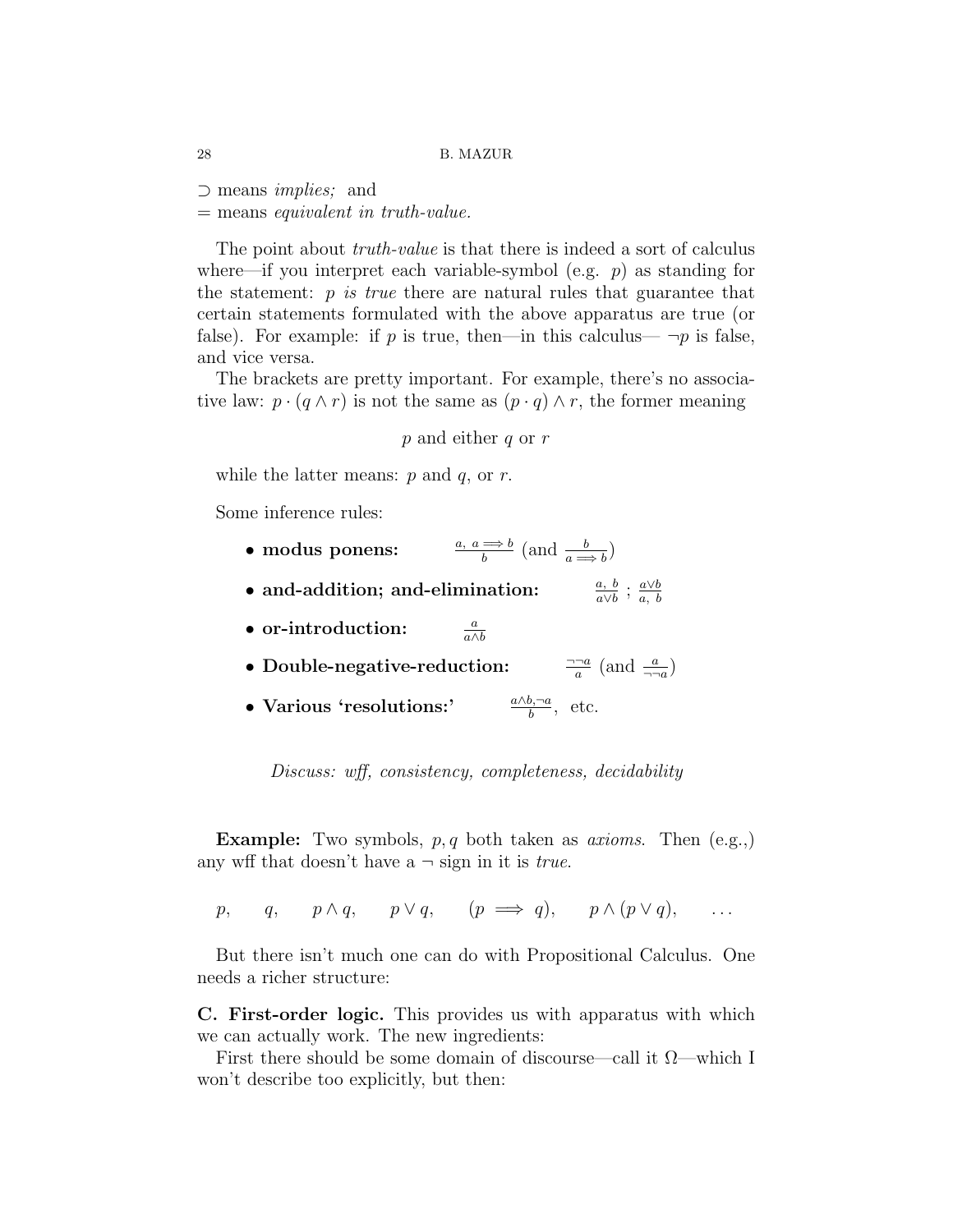- Terms: By an elementary term one means a member of that stipulated domain of discourse. The set of terms is then inductively defined by the following rules:
	- (i) Elementary terms.
	- (ii) Variables. Any variable is a term.
	- (iii) Functions. Any expression  $f(t_1, t_2, \ldots, t_n)$  of n arguments (where each argument is a term) and  $f$  is a function symbol of valence  $n$ ) is a term.
- Predicates. These are, in effect, statements with a free variable (or a finite number of independent free variables) contained in them. A predicate should be viewed as a specific quality that a term might possess.

For example, suppose the domain of discourse is the set of real numbers. Let x denote a 'free variable' and the predicate  $P(x)$  is: "is positive." That is, it is short for the sentence 'x is positive". where the " $x$ " here is taken to be a variable that might range though members of 'the domain of discourse.' So, fixing on some such member (e.g.,  $\pi$ ) you get the formula  $P(\pi)$ :  $\pi > 0$ . Another example: consider the predicate  $P(x, y)$  that stands for the sentence "x is greater than  $y$ " where the domain of discourse, again, is the set of real numbers. Often predicates are simply associated with the sets of terms that are described by the sentence that 'interprets' the predicate.

• Quantifiers  $\forall$ ,  $\exists$ ; e.g., these quantifiers 'quantify' the predicates; they will be forming sentences such as:

$$
\forall x \in \mathbf{R} \mid x^2 \ge 0.
$$

• Formulas

The set of formulas (also called well-formed formulas or WFFs) is inductively defined by the following rules:

- (i) If  $P(x_1, x_2, \ldots, x_n)$  is an "*n*-ary predicate symbol and  $(a_1, a_2, \ldots, a_n)$ are terms then  $P(a_1, a_2, \ldots, a_n)$  is a formula.
- (ii) If a, b are terms, then  $a = b$  is a formula.
- (iii) If  $\Phi$  is a formula, then  $\neg \Phi$  is a formula.
- (iv) If  $\Phi$  and  $\Psi$  are formulas, then  $(\Phi \wedge \Psi)$ ,  $(\Phi \vee \Psi)$  and  $(\Phi \rightarrow \Psi)$ are formulas.
- (v) If  $\varphi$  is a formula and x is a variable, then  $\forall x \varphi$ —i.e., (for all  $x, \varphi$  holds)—is a formula.
- (vi) If  $\varphi$  is a formula and x is a variable, then  $\exists x \varphi$ —i.e., (there exists a term a such that  $\varphi(a)$  holds)—is a formula.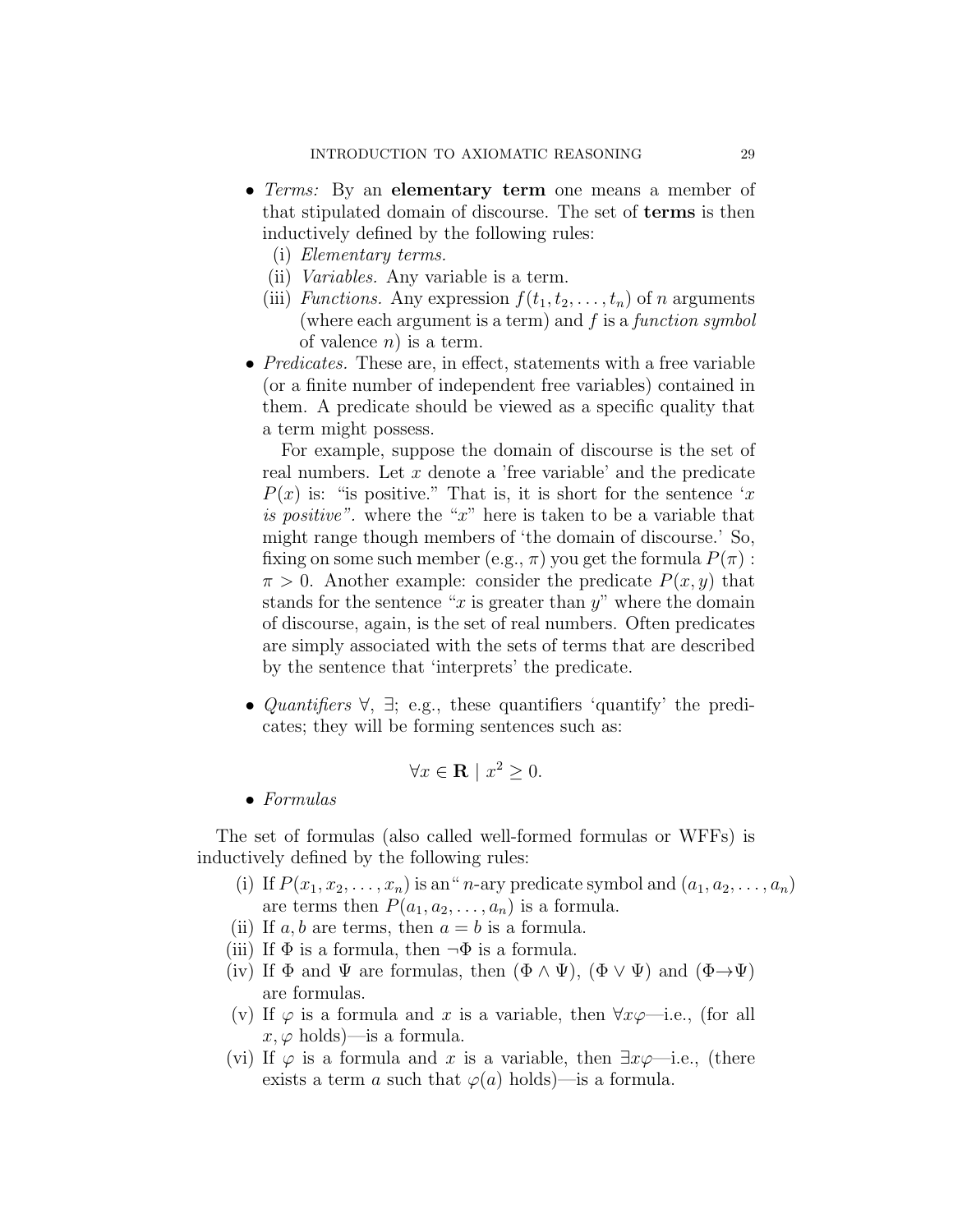Only expressions which can be obtained by finitely many applications of rules (i)-(vi) are formulas. The formulas obtained from the first two rules are said to be atomic formulas.

One can also make sense of 'higher-order' theories, where—say for 'second-order logic' predicates may be interpreted as sets of sets, and quantification can be over sets (as well as members of sets).

Exercise: What 'logical system' do you need to define the *natural* numbers

$$
\mathbf{N} := \{1, 2, 3, \dots, \}?
$$

E.g., We might do it this way:

## Definition 1. N is a set

- (i) containing an element  $1 \in \mathbb{N}$  and
- (ii) admitting a mapping (call it the successor mapping)

$$
s:\mathbf{N}\to\mathbf{N}
$$

that is

- (iii) injective (i.e.,  $\forall x_1, x_2 \in \mathbb{N}$  if  $x_1 \neq x_2$  then  $s(x_1) \neq s(x_2)$ ) and
- (iv) the element 1 is not in the image of s and
- $(v)$  N is minimal with respect to the above properties in the sense that any subset  $N' \subset N$  containing 1 and stable under the successor mapping s is equal to  $N$ .

So, describe the formal system necessary to encompass this axiomatic format.

## 15. Model Theory

<span id="page-29-0"></span>Model theory begins by offering a format for doing mathematics within an explicitly shaped 'Language' (in the style of 'universal algebra') where the 'models' will be *sets with extra structure*—and where its *sen*tences interpreted in any 'model' have truth-values that conform to the rules of first-order logic.

The 'opening move' of Model Theory is a powerful and revealing disarticulation of semantics from substance. Here's what I mean: if you are not model-theoretic and want to formulate, say, graph theory, you might—for example—just define a **graph** to be given by a set  $V$  of vertices and a set  $E$  of edges, each edge attaching two distinct vertices and you might also insist that no two vertices are attached by more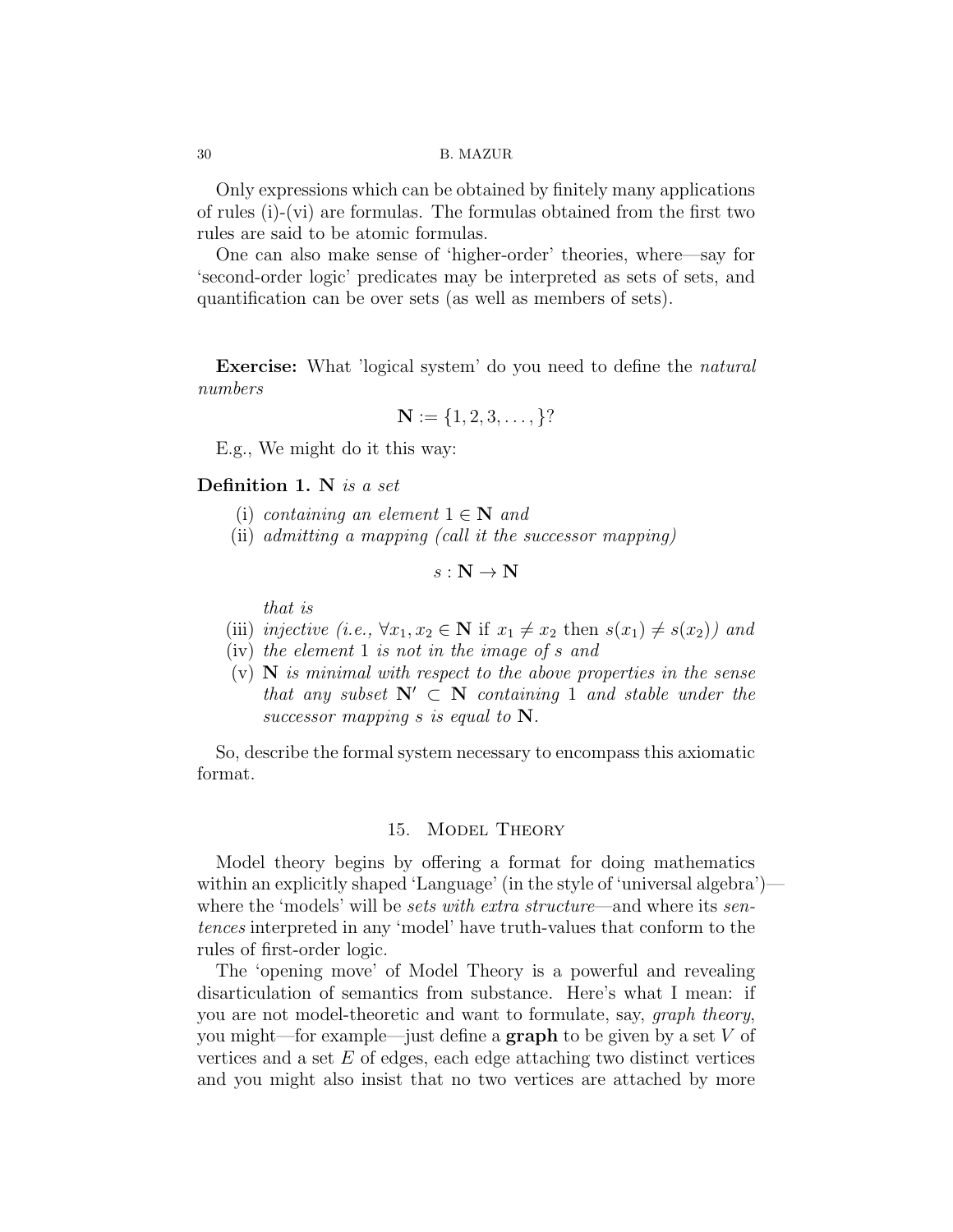than one edge. Or you might give a more topological account of this



structure.

In any event, your formulation begins with a set and then some structure is imposed on it.

Model Theory, reverses this. It begins by offering an explicitly shaped language in which first-order logic is incorporated. In the case of our example of graph theory, the language would have a symbol  $\mathcal E$  labeled as a binary relation (symmetric, but not reflexive) in connection with which we label as *true* sentences:

$$
\forall x, y(x \mathcal{E} y \leftrightarrow y \mathcal{E} x)
$$

and

 $x \mathcal{E} y \implies x \neq y.$ 

Set Theory. That is, it would give us a set V endowed with a binary An 'interpretation' of this language—or synonymously, a 'model' for this would be a 'representation' of this language in (some version of) relation  $E$  for which the labeled-as-true sentences are... in fact true; i.e., such a model is simply a graph, where the set of vertices is the set V and the set of edges is given by the binary relation E.

## 16. Completeness, Consistency

<span id="page-30-0"></span>A Formal System (consisting in, say, a first order theory with a finite collection of axioms) is consistent if it is not the case that there exists a wff P such that P and  $\neg P$  can both be proved from those axioms. It is **complete** if for every wff P either P or  $\neg P$  can be proved.

. . . Discussion. . .

Take a look—just a look—at Martin Davis, Gödel's incompleteness Theorem, Notices of the AMS 53 (2006) 414-418 [http://www.ams.](http://www.ams.org/notices/200604/fea-davis.pdf) [org/notices/200604/fea-davis.pdf](http://www.ams.org/notices/200604/fea-davis.pdf)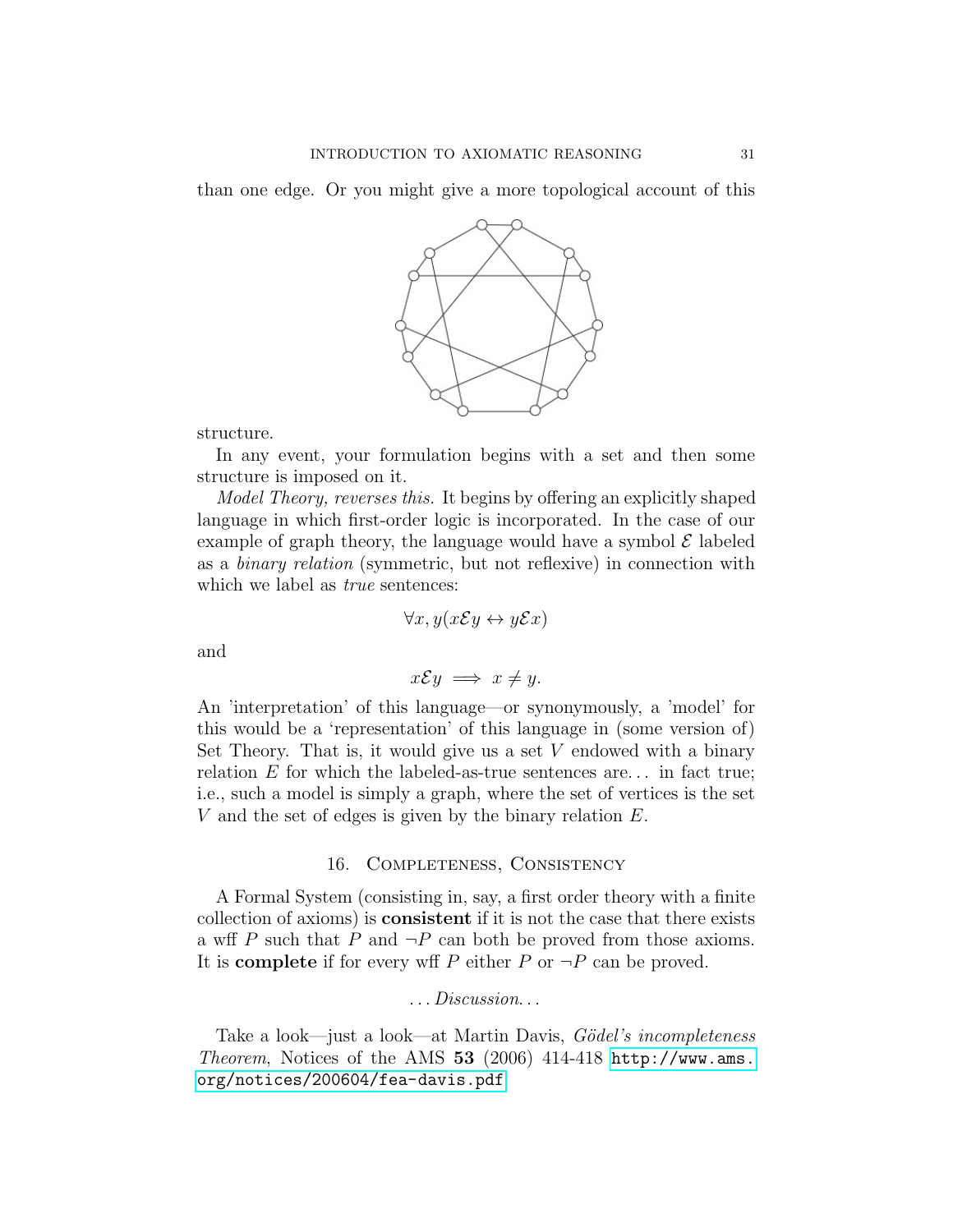#### 17. Axiomatic language in Ethics

<span id="page-31-0"></span>There is much to discuss here: It is (essentially) the Euclidean format for the organization of rational argument—including first principles of a very general nature (often labelled Definitions and Axioms) formally set down and referred to explicitly in the justification of each step of arguments that have played important roles in moral philosophy. For example:

## A. From: Baruch de Spinoza, Ethics.

The organization of his *Ethics* has a Euclidean framework where there are very explicitly displayed Definitions, Axioms, and Propositions and where the propositions have arguments labeled Proof in which every line of argument refers only to prior *Definitions*, *Axioms*, or *Propositions*.<sup>[9](#page-31-1)</sup>.

The long quotation below is from PART II of Spinoza's Ethics:

## ON THE NATURE AND ORIGIN OF THE MIND

First, I would like some discussion about this, since I don't have any idea how Spinoza expects us to deal with this 'borrowed' Euclidean format:

> DEFINITION I. By body I mean a mode which expresses in a certain determinate manner the essence of God, in so far as he is considered as an extended thing. (See Pt. i., Prop. xxv., Coroll.)

> DEFINITION II. I consider as belonging to the essence of a thing that, which being given, the thing is necessarily given also, and, which being removed, the thing is necessarily removed also; in other words, that without which the thing, and which itself without the thing, can neither be nor be conceived.

> DEFINITION III. By idea, I mean the mental conception which is formed by the mind as a thinking thing.

> Explanation: I say conception rather than perception, because the word perception seems to imply that

<span id="page-31-1"></span> $9$  See <https://www.gutenberg.org/files/3800/3800-h/3800-h.htm>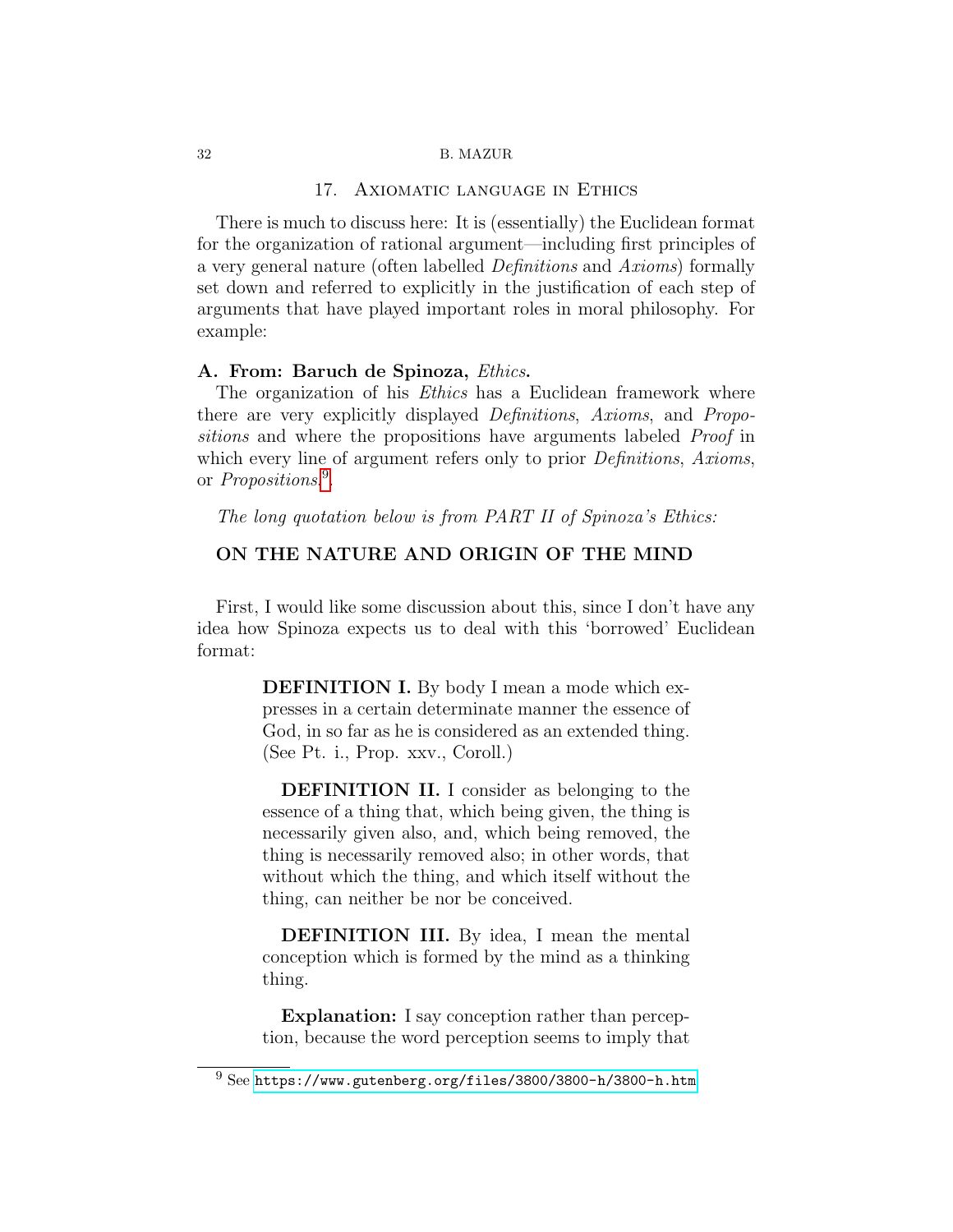the mind is passive in respect to the object; whereas conception seems to express an activity of the mind.

DEFINITION VI. Reality and perfection I use as synonymous terms.

. . .

## AXIOMS

. . .

AXIOM II. Man thinks.

AXIOM III. Modes of thinking, such as love, desire, or any other of the passions, do not take place, unless there be in the same individual an idea of the thing loved, desired, etc. But the idea can exist without the presence of any other mode of thinking.

. . .

## PROPOSITIONS

PROP. I. Thought is an attribute of God, or God is a thinking thing.

Proof: Particular thoughts, or this and that thought, are modes which, in a certain conditioned manner, express the nature of God (Pt. i., Prop. xxv., Coroll.). God therefore possesses the attribute (Pt. i., Def. v.) of which the concept is involved in all particular thoughts, which latter are conceived thereby. Thought, therefore, is one of the infinite attributes of God, which express God's eternal and infinite essence (Pt. i., Def. vi.). In other words, God is a thinking thing. Q.E.D.

B. The Categorical Imperative. Perhaps the most quoted example of axiomatics in ethics is Immanuel Kant's 'golden rule': the categorical imperative as formulated in his Critique of Practical Reason.<sup>[10](#page-32-0)</sup>.

<span id="page-32-0"></span> $^{10}$  See page 38 (Fundamental Principle of Pure Practical Reason) in <http://www.kantwesley.com/Kant/CritiqueOfPracticalReason.pdf>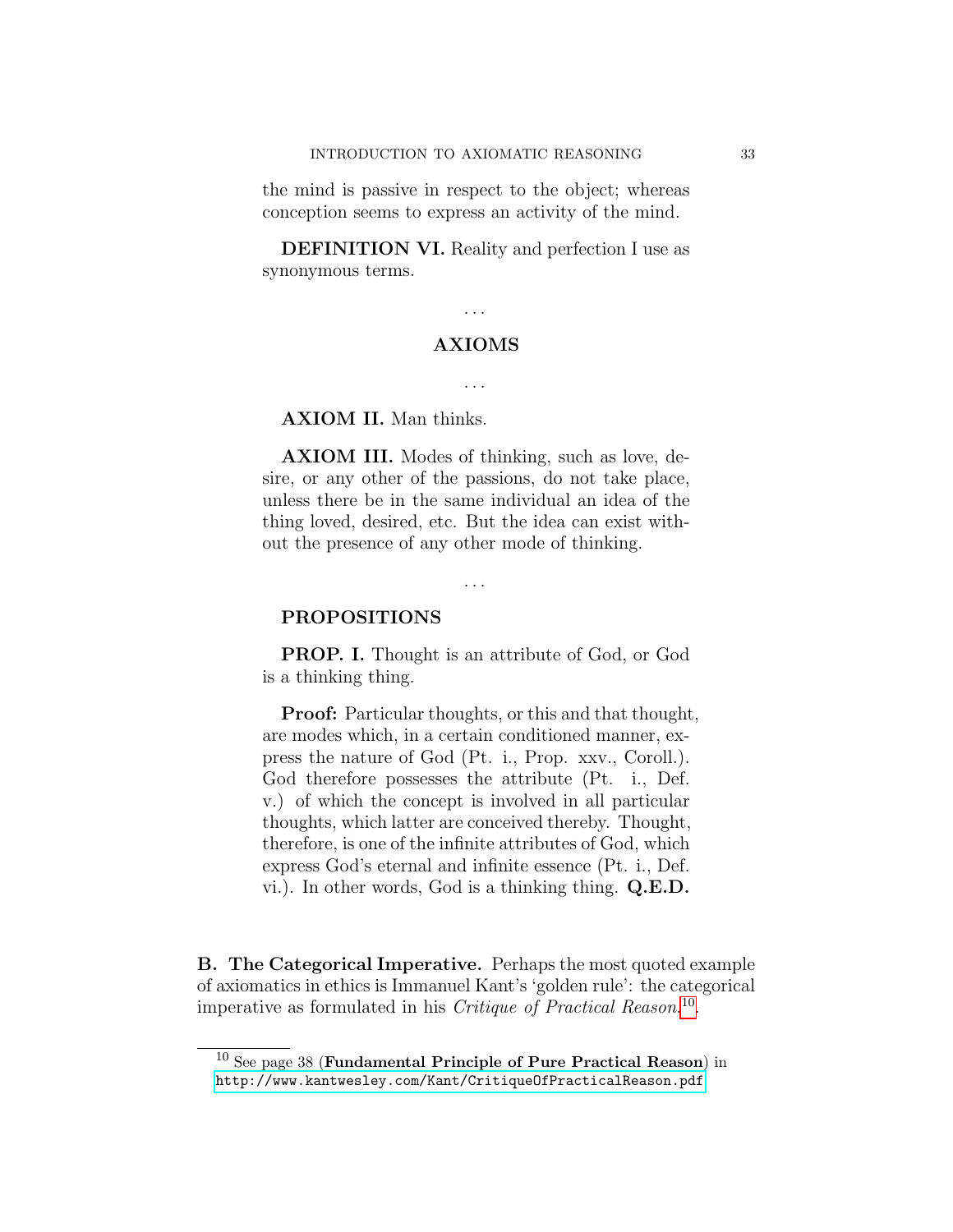Act in such a way that the maxim of your will can at the same time always hold as a principle of a universal legislation.

This succinct proposition expands impressively in its applications, and is meant to fit into the context of various Theorems of morality stated by Kant. Kant insists on the imperative here, noting that "Pure geometry has postulates as practical propositions which, however, contain nothing further than the presupposition that one is able to do something if it were required." Geometry's propositions are, Kant says, "therefore, practical rules under a problematical condition of the will." (What Kant is signaling here is that in Geometry one can construct a circle or not: there's no obligation to perform any act—but his theorems of morality oblige 'the will' to act in the above way.)

Earlier in his Introduction Kant writes:

For in the present work we will begin with principles and go to concepts, and only then from these, where possible, continue on to the senses. With speculative reason, in contrast, we began with the senses and had to end with the principles.

which I take to mean that even though he works in a formal setting (with statements labeled as "Theorems," etc. ) he is inverting the usual order of appearance of elements in a formal system—starting with conclusions ("principles") and having them reveal basic concepts (an analysis of propositional truths rather than a synthesis).

C. Ontological Arguments. But the most curious engagement of axiomatics in ethics are the various "Ontological arguments" related to the existence (or at least to the definition) of God. These arguments can be essentially pro- (i.e., claiming that God's existence is proved) as in St. Anselm, or Spinoza; or essentially critical as in Aquinas or Kant. An enlightening account of these arguments, and their history, can be found in the Stanford Encyclopedia of Philosophy's entry [https:](https://plato.stanford.edu/entries/ontological-arguments/) [//plato.stanford.edu/entries/ontological-arguments/](https://plato.stanford.edu/entries/ontological-arguments/). (Read especially sections 1-3.)

A curious common thread in many of the ontological arguments is to allow 'existence' to be a possible predicate ( or not!) of the various things-of-thought. St. Anselm, for example, puts a value judgment on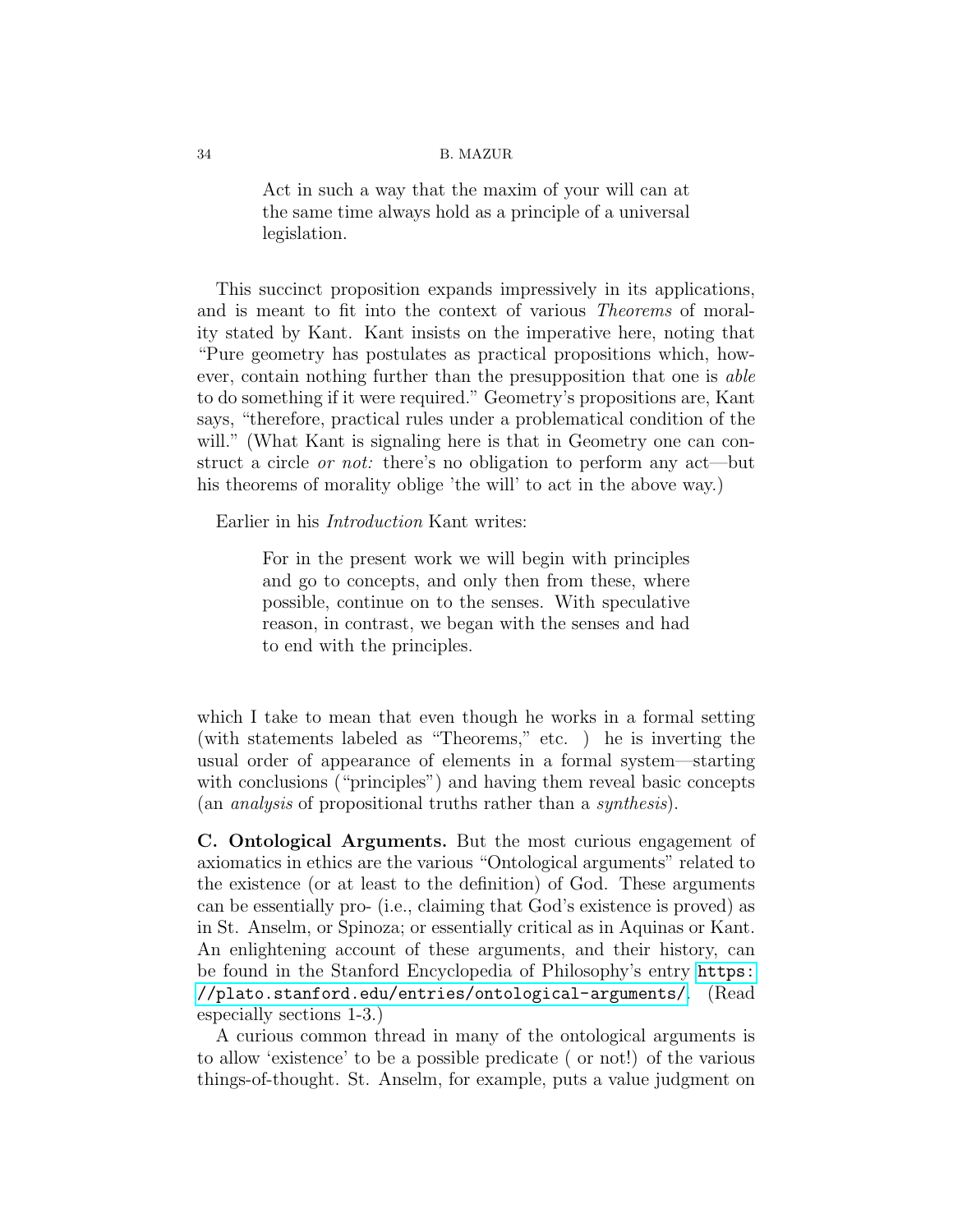this predicate :*it's more perfect to exist than not*<sup> $11$ </sup>. Compare this with Spinoza's Definition IV quoted above.

So if you conjure the most perfect thing-of-thought that can be conceived, well: if it doesn't exist, there's your contradiction. For now imagine whatever it is that you conjured up, but as existing, and you've just conceived of a yet more perfect thing-of-thought—voilá.

Often in these ontological arguments one sees the unqualified use of the quantifier ∃ to establish existence (of something) as being a predicate (of that something). That is: one asserts existence of an entity, without specifying in what realm that entity is (so-to-speak) 'taken from.'

In symbols: as long as you have a set in mind as your domain of discourse—call it  $\Omega$ —it makes sense to consider formulas such as:

 $\exists x \in \Omega$  such that ...,

but you're asking for trouble if you have no specific set such as  $\Omega$  in mind and just want to deal with the formula:

 $\exists x$  such that ....

( This puts such arguments in the same framework as unqualified use of the quantifier ∀, as is behind Russell's paradox and the various uses of 'unqualified universal quantification, related to the classical crisis in the foundations of mathematics.)

Baruch de Spinoza, however, in his Ethics has—as far as I can make out—a very different take. Spinoza gives three different 'proofs'. These might be characterized as follows.

(i) Two versions of the 'ontological argument':

- God's essence (simply) entails existence.
- The potentiality of non-existence is a negation of power, and contrariwise the potentiality of existence is a power, as is obvious.

(ii) A version of the principle of insufficient reason:

If, then, no cause or reason can be given, which prevents the existence of God, or which destroys his existence, we must certainly conclude that he necessarily does exist. If such a reason or cause should be

<span id="page-34-0"></span> $11$ Old joke:

A: I wish I never was born!

B: Oh, only one in a million is that lucky.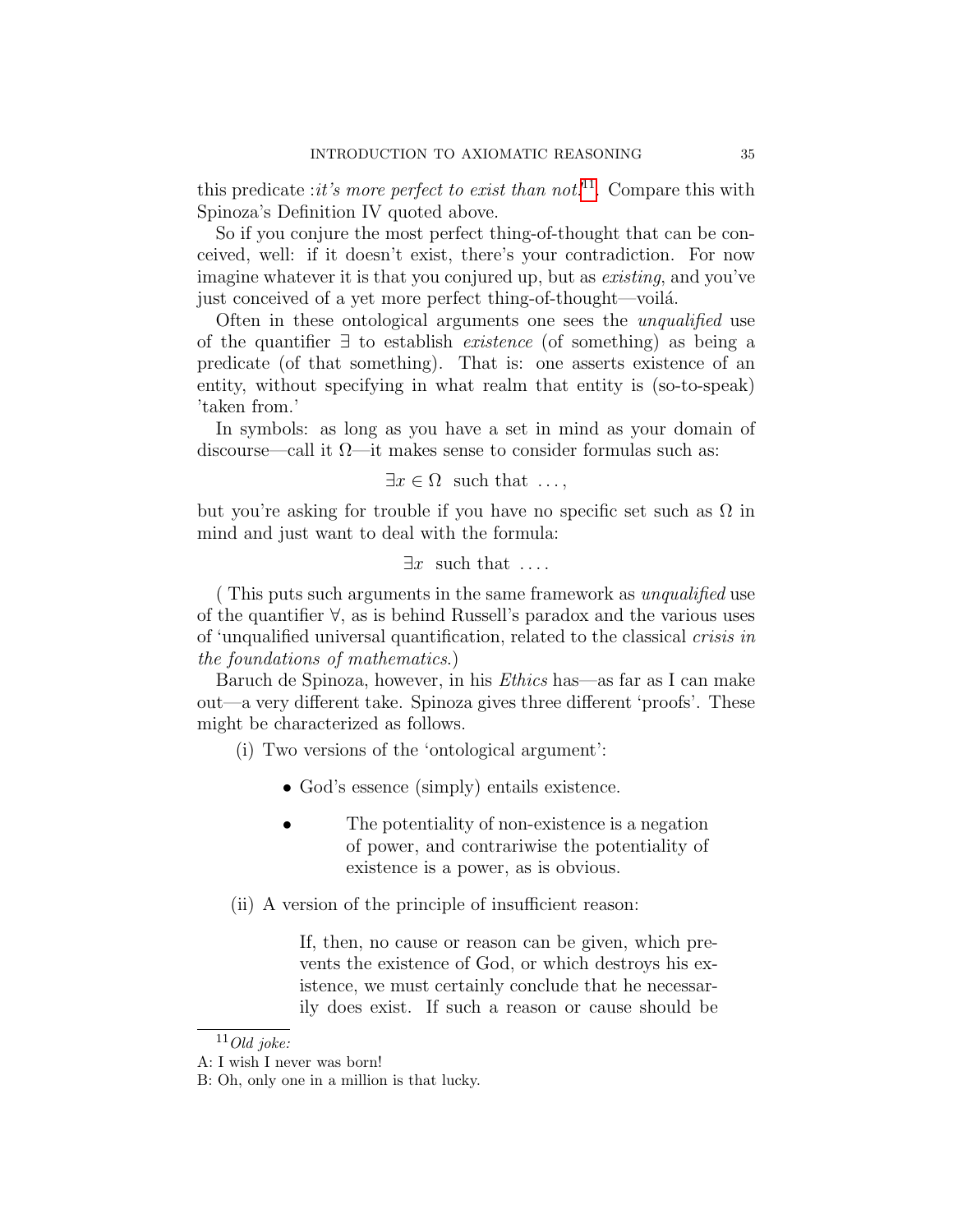given, it must either be drawn from the very nature of God, or be external to him—that is, drawn from another substance of another nature. For if it were of the same nature, God, by that very fact, would be admitted to exist. But substance of another nature could have nothing in common with God (by Prop. ii.), and therefore would be unable either to cause or to destroy his existence.

# 18. Axiom-Definitions in Classical Physics

<span id="page-35-0"></span>We have already encountered instances of 'organizing statements' setting up an axiomatic framework, where it isn't quite clear to what extent a statement is a definition of something or an axiom about the behavior of something<sup>[12](#page-35-1)</sup>. A simple example of this is the labelled Definition 16 in Euclid's Elements: And the point is called the centre of the circle. That this point is 'unique' has 'gone without saying,' i.e., the definition carries along with it the uniqueness assertion, as axiom.

Newtons three Laws form–or at least suggest—a formal axiom system. Specifically interesting for our seminar is the structure, the nature, and various historical revisions imposed on these axioms. Moreover, at times these laws move from their status as axiom (the status they enjoy in straight Newtonian mechanics) to part-definition or to something less easily describable. Here are Newton's Laws, not in their original language, but in their original strength and intent as they were given in Newton's 1687 treatise: Mathematical Principles of Natural Philosophy:

- First law: In an inertial frame of reference, an object either remains at rest or continues to move at a constant velocity, unless acted upon by a force.
- Second law: In an inertial reference frame, the vector sum of the forces  $F$  on an object is equal to the mass m of that object multiplied by the acceleration a of the object:

 $F = ma$ .

<span id="page-35-1"></span><sup>&</sup>lt;sup>12</sup> A historically (and substantially) important example of a shift from definition to law, and perhaps back again, occurs in the early discussions of what it means to be computable. See "Not a Definition, a Natural Law" in Allyn Jackson's essay Emil Post: Psychological Fidelity published in the journal Inference [https://](https://inference-review.com/article/psychological-fidelity) [inference-review.com/article/psychological-fidelity](https://inference-review.com/article/psychological-fidelity)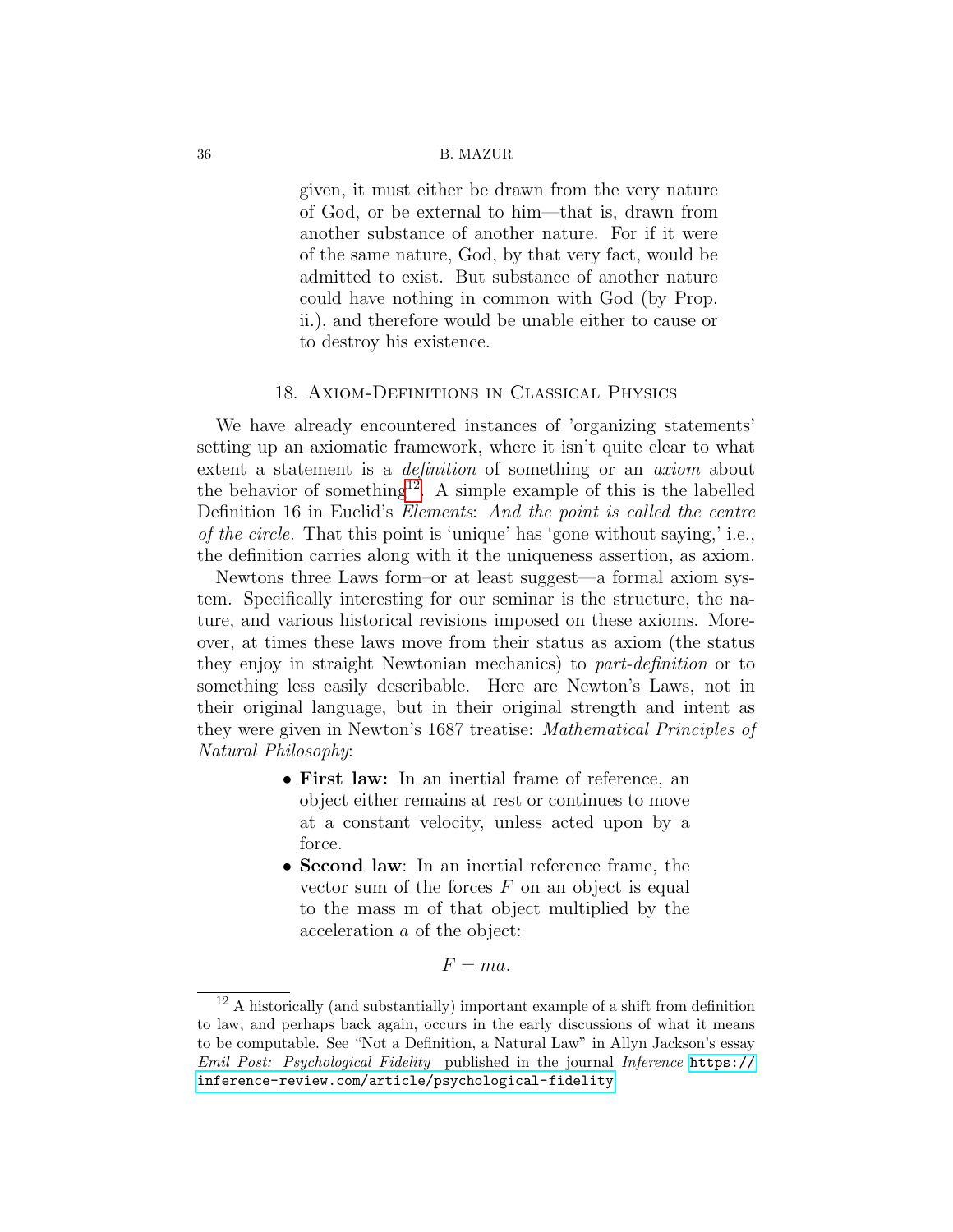• Third law: When one body exerts a force on a second body, the second body simultaneously exerts a force equal in magnitude and opposite in direction on the first body.

These are the starting laws, that launched that extraordinarily exact science—classical mechanics.

A. Kant's metaphysical counterpart to Newton's laws. Almost exactly a century later (1786) Kant published a treatise Metaphysical Foundations of Natural  $Science^{13}$  $Science^{13}$  $Science^{13}$  as an attempt to revisit Newton's laws from a metaphysical perspective—and in a wildly idiosyncratic way. In contrast to Newton's very often-quoted "Hypotheses non fingo," (I make no—metaphysical—hypotheses) Kant is not shy of making them! For example, Here's Kant's definition of matter:

> Matter is whatever is movable and can be an object of experience.

The first definition in his first chapter is:

Definition 1: I call something material if and only if it is movable in space. Any space that is movable is what we call material or relative space. What we think of as the space in which all motion occurs—space that is therefore absolutely immovable—is called pure space or absolute space.

Starting with this definition—to express it anachronistically—Kant is working out the issue of dependence on frame of reference—in particular the idea that motion is a relative notion. He proclaims as a Principle:

> Every motion that could be an object of experience can be viewed either as

- the motion of a body in a space that is at rest or as
- the rest of a body in a space that is moving in the opposite direction with equal speed. Its a free choice.

<span id="page-36-0"></span><sup>13</sup> <http://www.earlymoderntexts.com/assets/pdfs/kant1786.pdf>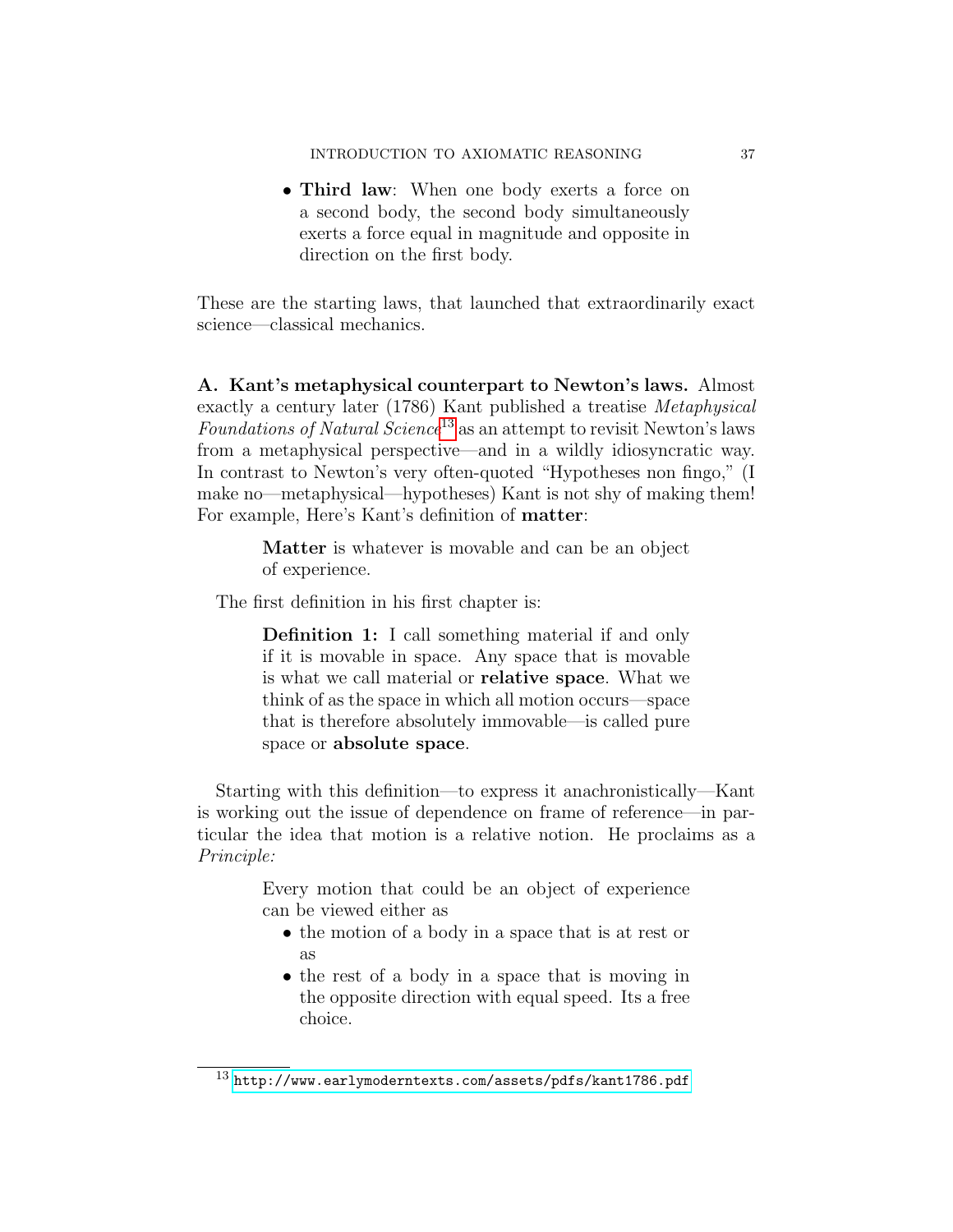(This might be a point for discussion in our seminar, since, here and at other places in his essay, Kant is formulating something that in modern language—might be phrased as the question of whether a coordinate-free language is possible for the framing of physical laws.)

Regarding gravitational attraction, he offers this description, but labelled as propositions:

> Proposition 7: The attraction that is essential to all matter is an unmediated action through empty space of one portion of matter on another.

> Proposition 8: The basic attractive force, on which the very possibility of matter depends, reaches out directly from every part of the universe to every other part, to infinity.

And eventually, Kant formulates his version of the laws:

- First law of mechanics: Through all changes of corporeal Nature, the over-all amount of matter remains the same— neither increased nor lessened.
- Second law of mechanics: Every change in matter has an external cause. (Every motionless body remains at rest, and every moving body continues to move in the same direction at the same speed, unless an external cause compels it to change.)
- Third mechanical law: In all communication of motion, action and reaction are always equal to one another.

(A further possible topic for discussion might be whether Kant succeeds or fails in giving Newton's laws a metaphysical underpinning—or in elucidating the underlying issues. Or: what is Kant actually trying to get at?)

B. Ernst Mach's reconfiguration of Newton's laws. Going forward yet another century, there is Mach's retake. Most striking is his view of Newton's second Law. Simply formulated above, it was that the *law*  $F = ma$  might be viewed as defining the concept of mass: the quantity m is, in fact defined by its appearance as a constant in such a law. Specifically, this second law is the following assertion: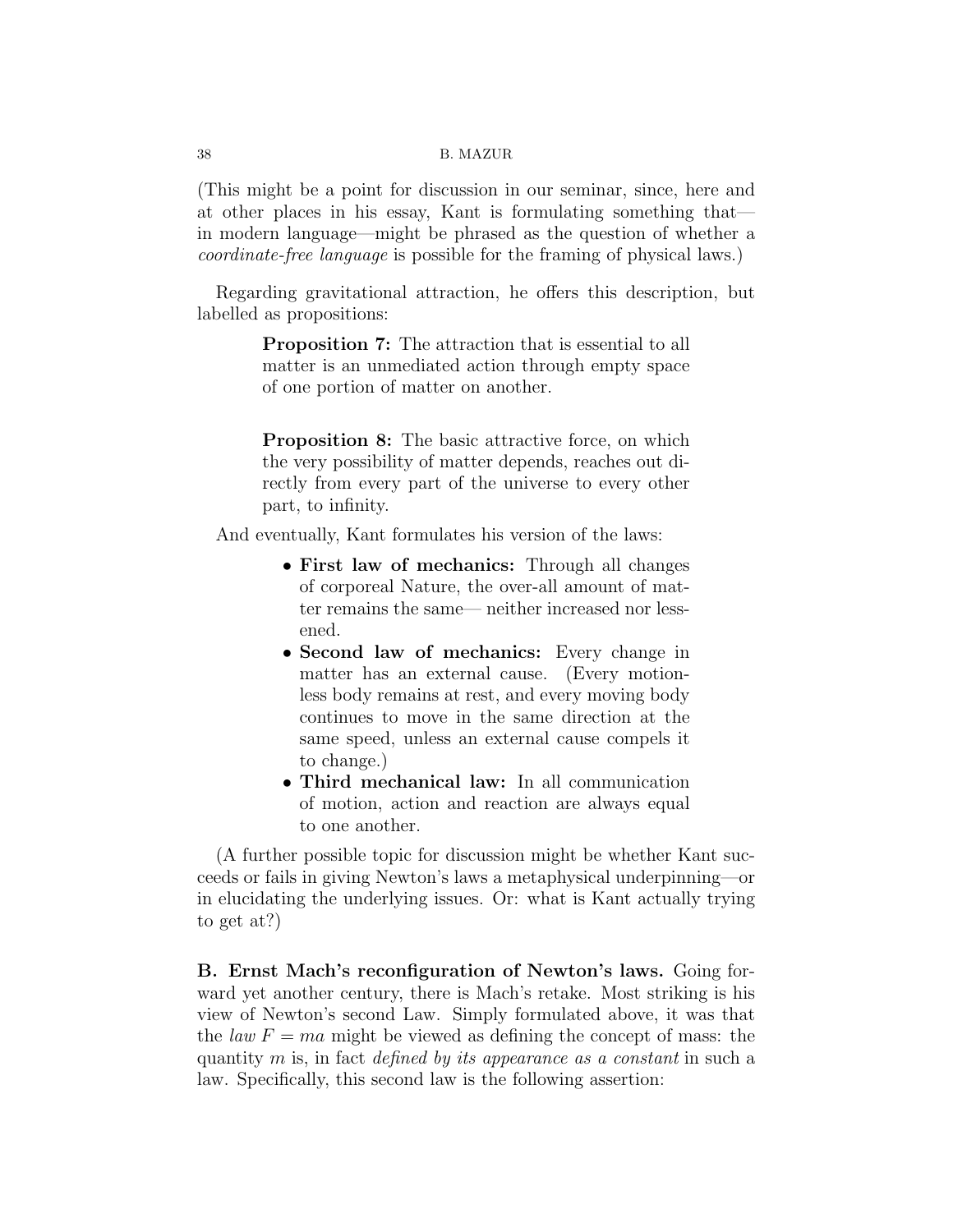Appropriately understood —relative to any specific body ( conceived of as "point-mass") the 'ratio'  $F/a$  is constant; and this constant is defined to be the mass of this body.

This turns the tables, a bit, on the second law, focusing on its role as a definition of one of the three components of this Newtonian system. Indeed Mach had a few variant formulations of this definition: one of them in terms of a little drama involving a closed system consisting of two bodies A and B doing whatever they are doing to each other (repelling or attracting) and as a result having accelerations  $a_A$  and  $a_B$ at which point (making implicit use of Newton's Third law) one can define the ratio of the masses of bodies A and B to be:

$$
m_A/m_B = -a_B/a_A,
$$

which has the sdded virtue of not ever dealing explicitly with the notion of Force[14](#page-38-0)

C. D'Alembert's revision. More than a century earlier than Mach, there appeared a different rewriting of Newton's second law known (now) as D'Alembert's Principle. This principle seems to have been created by a shockingly simple—you might think:—trick. But, in fact, it represents an extremely important change of viewpoint related to (and perhaps inspiring) an entire genre of conservation laws and stationary principles. Here is D'Alembert's simple idea. Write Newton's second law,  $F = ma$ , in this (clearly equivalent) way:

$$
F-ma = 0.
$$

Dubbing "−ma" as a sort of fictional force (referred to as inertial force) you get that the equilibrium of the system is marked (in this somewhat semantic juggle) as the sum of all the forces on the system being: 0. A *conservation* of forces. This is the precursor of two other rewritings of Newton's laws—these going under the names of Lagrange, and *Hamilton*. (An interesting theme for a final paper would be a discussion of the way in which these formulations difffer from each other, and from Newton's original formulation.) Viewing Newton's second law (as D'Alembert did) as a 'conservation law' is in the spirit of other conservation laws, such as conservation of energy—which in a sense

<span id="page-38-0"></span> $14$  For a very critical discussion of the merits of Mach's approach, see There Is No Really Good Definition of Mass by Eugene Hecht [http://physicsland.com/](http://physicsland.com/Physics10_files/Mass.pdf) [Physics10\\_files/Mass.pdf](http://physicsland.com/Physics10_files/Mass.pdf)

See also About the definition of mass in (Machian) Classical Mechanics by Marco Guerra and Antonio Sparzani (Foundations of Physics Letters, 7, No. 1, 1994)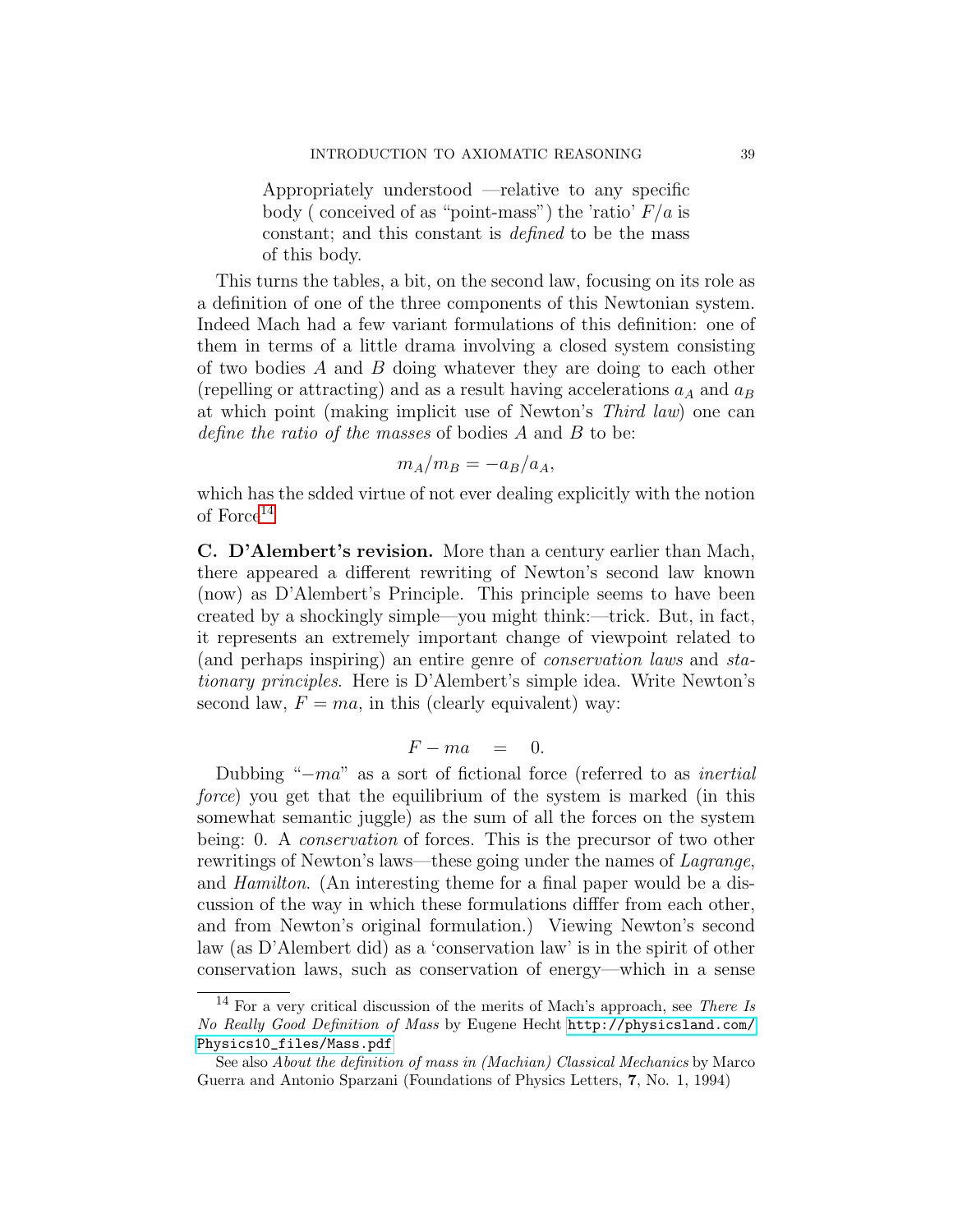was more of a principle to be defended rather than a pure axiom, in that whenever, in some set-up, the 'conservation principle of energy' seemed to be violated, the physicists confronted by this seeming violation fashioned a new facet or form of energy to put into the equation so as to maintain conservation.

# <span id="page-39-0"></span>Part 4. Axioms for Set Theory, Algorithms, Gödel's Incompleteness Theorem

## D. Readings:

•

- (i) Martin Davis, *Gödel's incompleteness Theorem*, Notices of the AMS 53 (2006) 414-418 <http://www.ams.org/notices/200604/fea-davis.pdf>
- (ii) Allyn Jackson, Emil Post: Psychological fidelity, Inference, 4 (2018)

<https://inference-review.com/article/psychological-fidelity>

(iii) Wikipedia on  $Gödel's$  incompleteness Theorem  $https://en.$ [wikipedia.org/wiki/G%C3%B6del%27s\\_incompleteness\\_theorems](https://en.wikipedia.org/wiki/G%C3%B6del%27s_incompleteness_theorems)

E. How rigorous will we be? The answer is: not rigorous at all, and in no way self-contained; but I shall only hint at the train of arguments—introducing a minimum of notation—but I'll try to usefully evoke the general sense of these arguments, and be as honest as I can be, in all this 'evoking.'.

## 19. Listable sets of integers

<span id="page-39-1"></span>(synonyms: recursively enumerable, computably enumerable, algorithmically enumerable)

Let's start with some examples of sets that are easy to "list"

 $2, 3, 5, 7, 11, 13, 17, 19, 23, \ldots$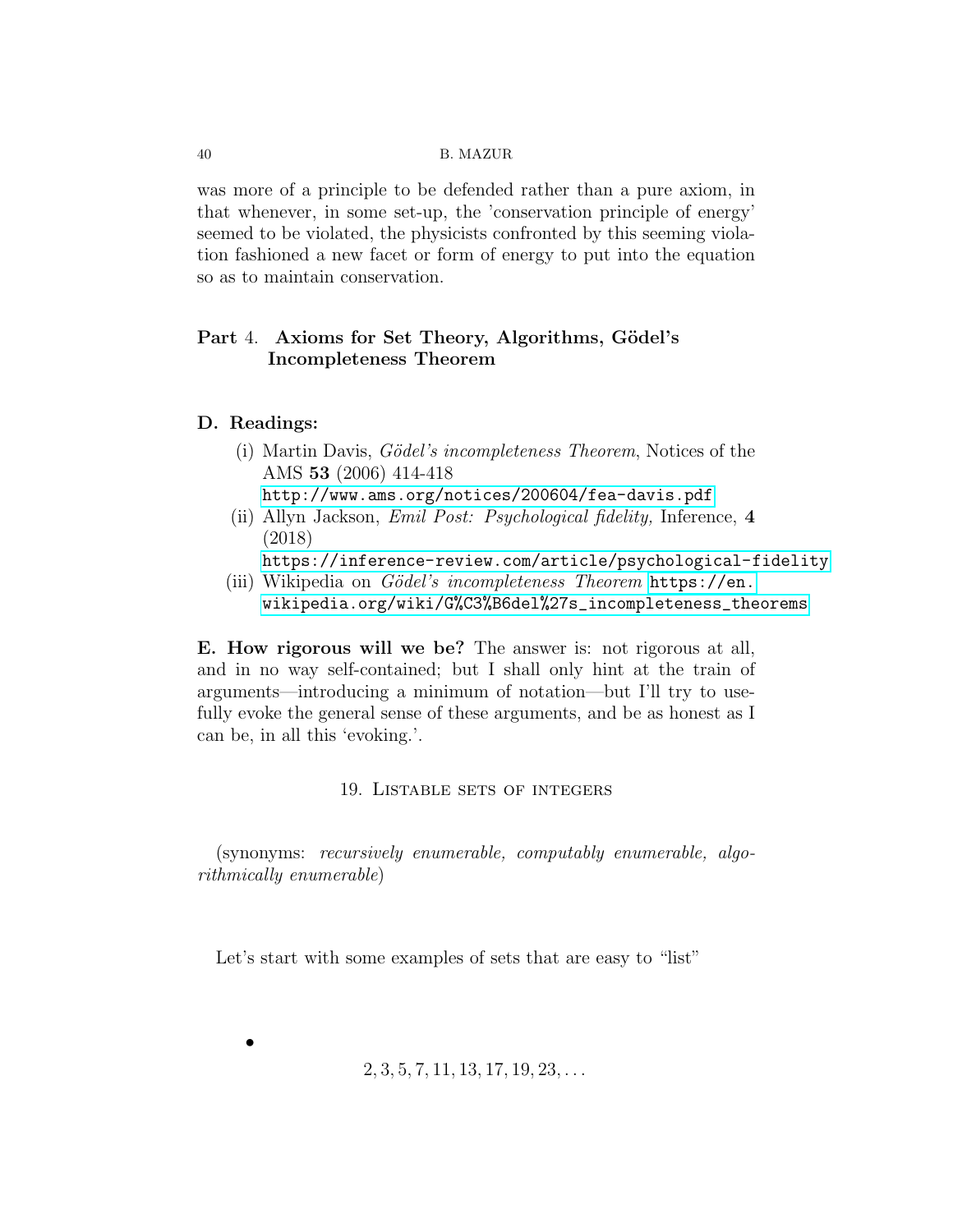•

$$
2!, 3!, 4!, 5!, \ldots
$$

Discuss what is meant by *easy*.

Generally, a subset  $\mathcal{L} \subset \mathbb{Z}$  is called **listable**<sup>[15](#page-40-0)</sup> if there exists a finite computer program whose output gives a sequence  $\alpha_1, \alpha_2, \alpha_3, \ldots$  of integers such that the set  $\mathcal L$  is precisely this collection of numbers; i.e.,

$$
\mathcal{L} = \{\alpha_1, \alpha_2, \alpha_3 \dots \}.
$$

A computer algorithm that does job this will be called a computer algorithm that "lists  $\mathcal{L}$ ."

Note, though, that–even if the computer spits out a "new" integer every second— the ordering in which the numbers in the computer's listing of  $\mathcal L$  come may be very up and down in terms of size. Therefore if you suspect that a given number, say 3, is *not* in  $\mathcal L$  and need to have a definite guarantee of the truth of your suspicion, well ( if you are right!) running the computer algorithm for any finite length of time with the helter-skelter sizes of numbers that come up will be of no help to you: if 3 does show up, it is—of course–therefore in  $\mathcal{L}$ ; if it hasn't yet shown up, no matter how long the computer has run, this tells you nothing about whether it is or isn't in  $\mathcal{L}$ .

For example, (I'm taking an offhand random example) consider the set of numbers that are expressible as a sum of two sixth powers minus a sum of two sixth powers. Now the set  $\mathcal{L}_{o}$  of such numbers is listable. There is a simple way of systematically listing all such numbers. Run systematically through all quadruples of whole numbers  $A, B, C, D$  organizing these quadruples by size in what is called 'diagonal ordering'

<span id="page-40-0"></span> $15$  A very readable introduction to a bit of this theory (and especially the historical and personal context in which it arose) is Allyn Jackson's essay; see D(ii) above. For a pretty readable intro to the notion of *listable set* see **[https://en.](https://en.wikipedia.org/wiki/Recursively_enumerable_set)** [wikipedia.org/wiki/Recursively\\_enumerable\\_set](https://en.wikipedia.org/wiki/Recursively_enumerable_set) noting that listable is called recursively enumerable there. For a hint about hierarchies of 'relative listability' take a quick look at [https://en.wikipedia.org/wiki/Post%27s\\_theorem](https://en.wikipedia.org/wiki/Post%27s_theorem).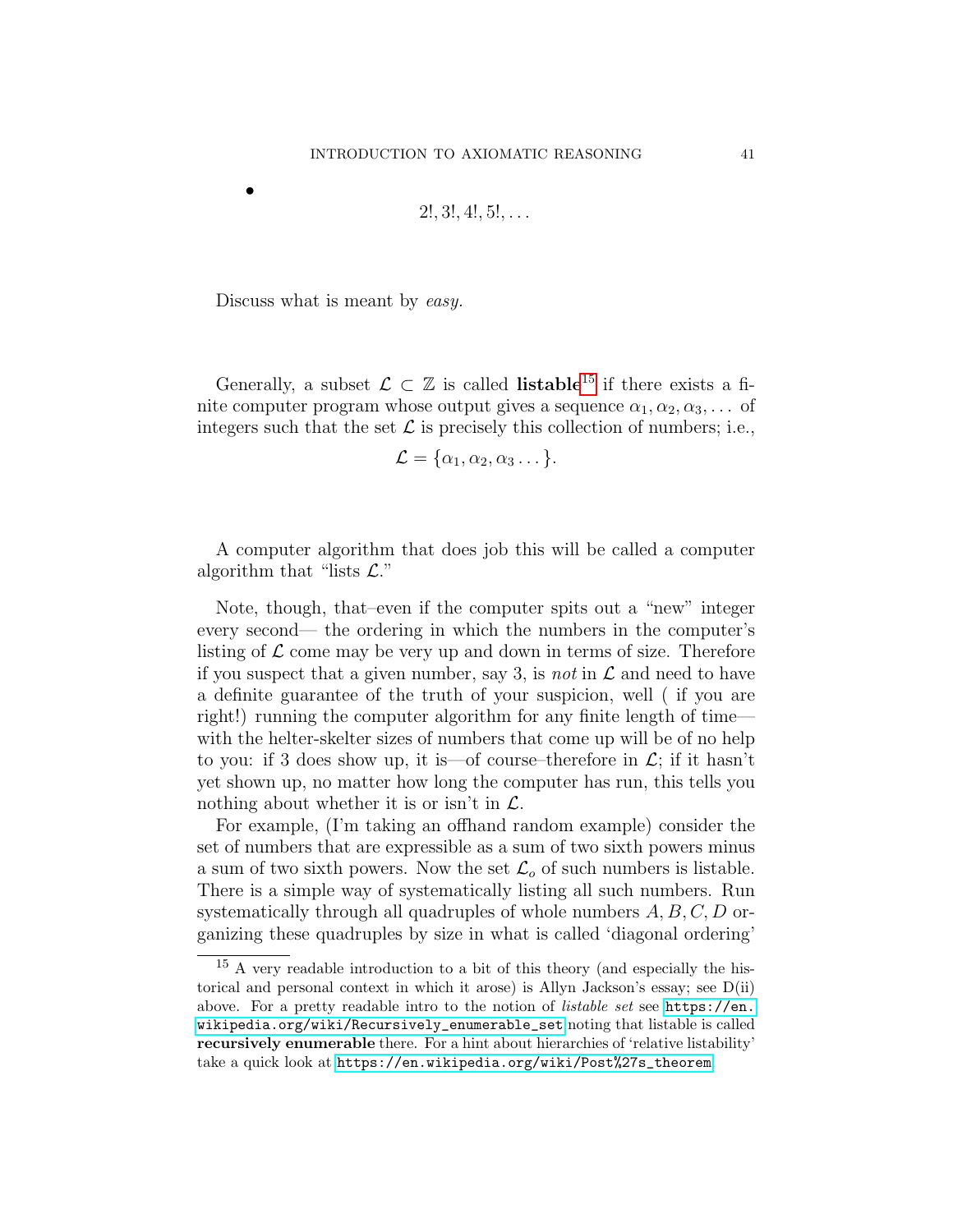and collecting the values  $n := A^6 + B^6 - C^6 - D^6$ , this constituting a list of the elements of  $\mathcal{L}_o$ .

What are the numbers n that are not in  $\mathcal{L}_{o}$ ? I (personally) don't know<sup>[16](#page-41-1)</sup> whether, say, 3 is or is not in  $\mathcal{L}_{o}$ .

Suppose you have a listable subset of positive numbers:

$$
\mathcal{L} \subset \mathbf{N} := \{1, 2, 3, \dots\}.
$$

By the **complement** of such a set  $\mathcal{L}$  one means the set of all numbers in N that are *not in*  $\mathcal{L}$ . Call this complement  $\mathcal{L}^{\perp}$ . So the union of  $\mathcal{L}$ and  $\mathcal{L}^{\perp}$  is all of **N**:

$$
\mathcal{L}\cup\mathcal{L}^{\perp}~=~\mathbf{N}.
$$

<span id="page-41-3"></span>Lemma 19.1. Day and Night: There is an algorithm to determine whether any number  $n = 1, 2, 3, \ldots$  is contained in  $\mathcal L$  if and only if both  $\mathcal L$  and  $\mathcal L^{\perp}$  are listable<sup>[17](#page-41-2)</sup>.

Proof: If there is such an algorithm, go through the positive integers one by one, and for each integer  $n$  use the algorithm to determine whether it is or isn't contained in  $\mathcal L$  and put that number n in the appropriate listing of  $\mathcal L$  if the algorithm says it is, and in  $\mathcal L^{\perp}$  if the algorithm says it isn't.

Going the other way, suppose that both  $\mathcal L$  and  $\mathcal L^{\perp}$  are listable. For any integer n spend your days listing  $\mathcal L$  and your nights listing  $\mathcal L^{\perp}$  and you are guaranteed to find  $n$  at some day or night; this gives us the algorithm that determines whether *n* is or isn't contained in  $\mathcal{L}$ .

20. Emil Post's Fundamental Discovery

<span id="page-41-0"></span>A fundamental result of Cantor is that there are sets that are unlistable. This follows from the fact that the set of all listable sets is a countable set of sets because the set of all possible lists are countable. . . but the set of all sets is an uncountable set. So there has to exist some unlistable set.

<span id="page-41-1"></span> $16...$  but I haven't thought much about how difficult it is to know...

<span id="page-41-2"></span><sup>&</sup>lt;sup>17</sup> In the literature, if a set  $\mathcal L$  has the property that both  $\mathcal L$  and  $\mathcal L^{\perp}$  are listable, then  $\mathcal L$  is called **recursive**.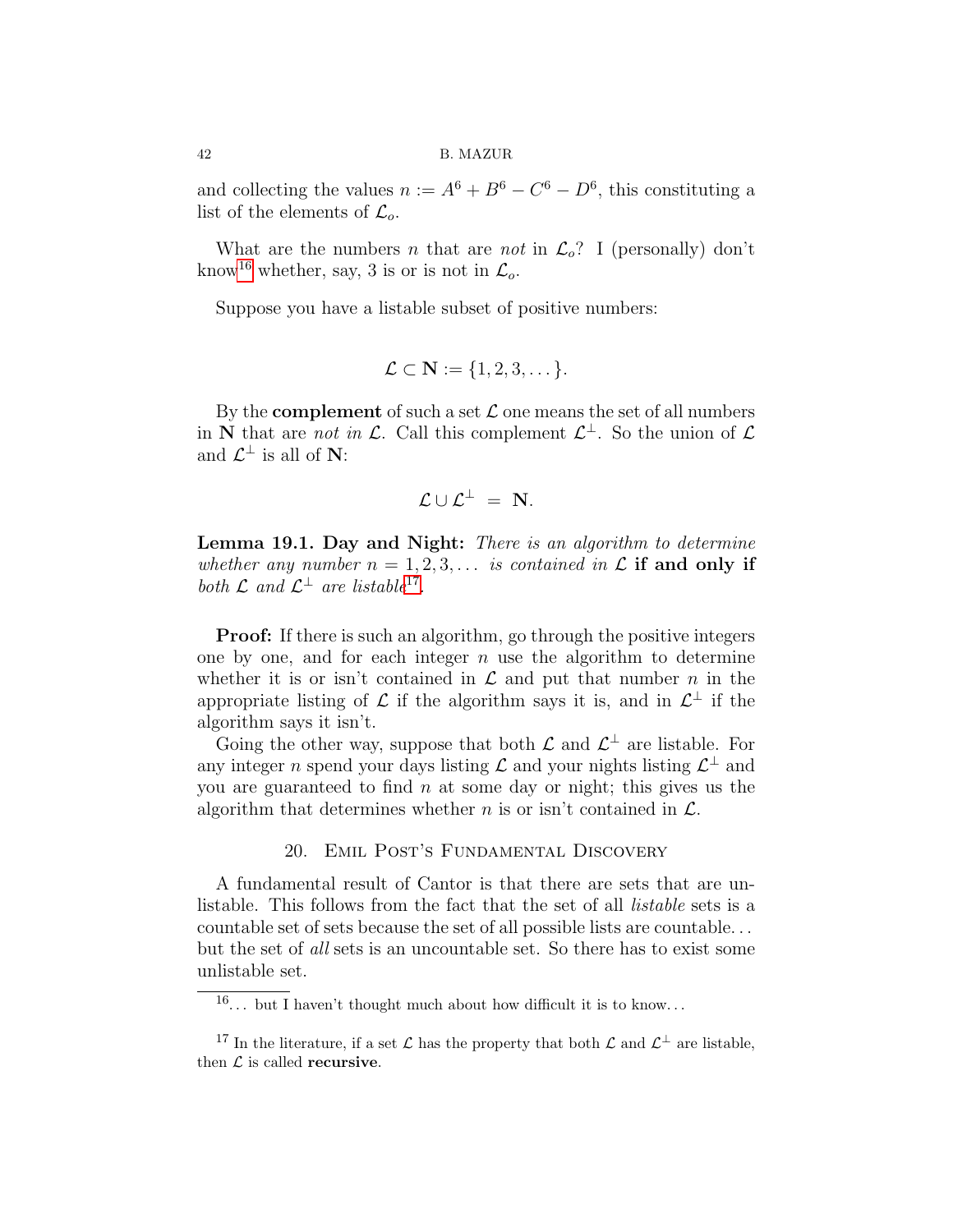But a fundamental discovery of Emil Post is that there exists a listable set  $\mathcal L$  whose complement  $\mathcal L^{\perp}$  is unlistable<sup>[18](#page-42-1)</sup>. It follows (e.g., from Lemma [19.1\)](#page-41-3) that there is no decision procedure to determine whether any given integer  $n$  is or is not contained in  $\mathcal{L}$ .

Much of what comes later are afterthoughts to—and elaborations of— this discovery!

#### 21. GÖDEL'S INCOMPLETENESS THEOREM

<span id="page-42-0"></span>Suppose we have a formal system  $\mathcal F$  (e.g., as described in Section [14\)](#page-26-0) that is **consistent**— i.e., is such that for no wff  $P$  is it true that  $P$  and  $\neg P$  is provable in  $\neg P$  and has a rich enough vocabulary to perform whatever it is required to do below<sup>[19](#page-42-2)</sup>. We aren't being at all explicit here, so take this as a (perhaps overly relaxed) way of directly getting to the heart of the idea of the incompleteness theorem.

For our formal system  $\mathcal F$  there is a language, we have the standard apparatus and clear rules of inference etc.as described in Section [14,](#page-26-0) so we can actually algorithmically list all well-formed-formulae. Do that for  $m = 1, 2, 3, \ldots$ , giving us a complete list

<span id="page-42-4"></span>
$$
(21.1) \t\t\t m \mapsto P_m
$$

that runs through every well-formed formula.

Definition 2. One says that a formal system is complete if for any proposition P formulated in the language of the system either the proposition P or its negation  $\neg P$  is provable.

Now take any one of Post's sets

$$
(21.2) \qquad \{1, 2, 3, \dots\} \leftrightarrow \mathcal{L}
$$

listable in the language of  $\mathcal F$  such that the complement  $\mathcal L^{\perp}$  is unlistable.

**Theorem 21.3.** (Gödel) There is at least one positive integer  $\nu$  for which neither the statement:

<span id="page-42-3"></span>
$$
P: \ \nu \ \text{is not in} \ \mathcal{L}
$$

<span id="page-42-1"></span><sup>&</sup>lt;sup>18</sup> I.e., following the previous footnote: (in the literature) the set  $\mathcal L$  would be called recursively enumerable but not recursive.

<span id="page-42-2"></span> $19$  For example: we are requiring our formal systems to be effectively axiomatized (also called effectively generated) so that its set of theorems is a listable set. That is, there is a computer program that, in principle, could enumerate precisely the theorems of the system. The standard formal systems Peano arithmetic and Zermelo-Fraenkel set theory (ZFC) have that property.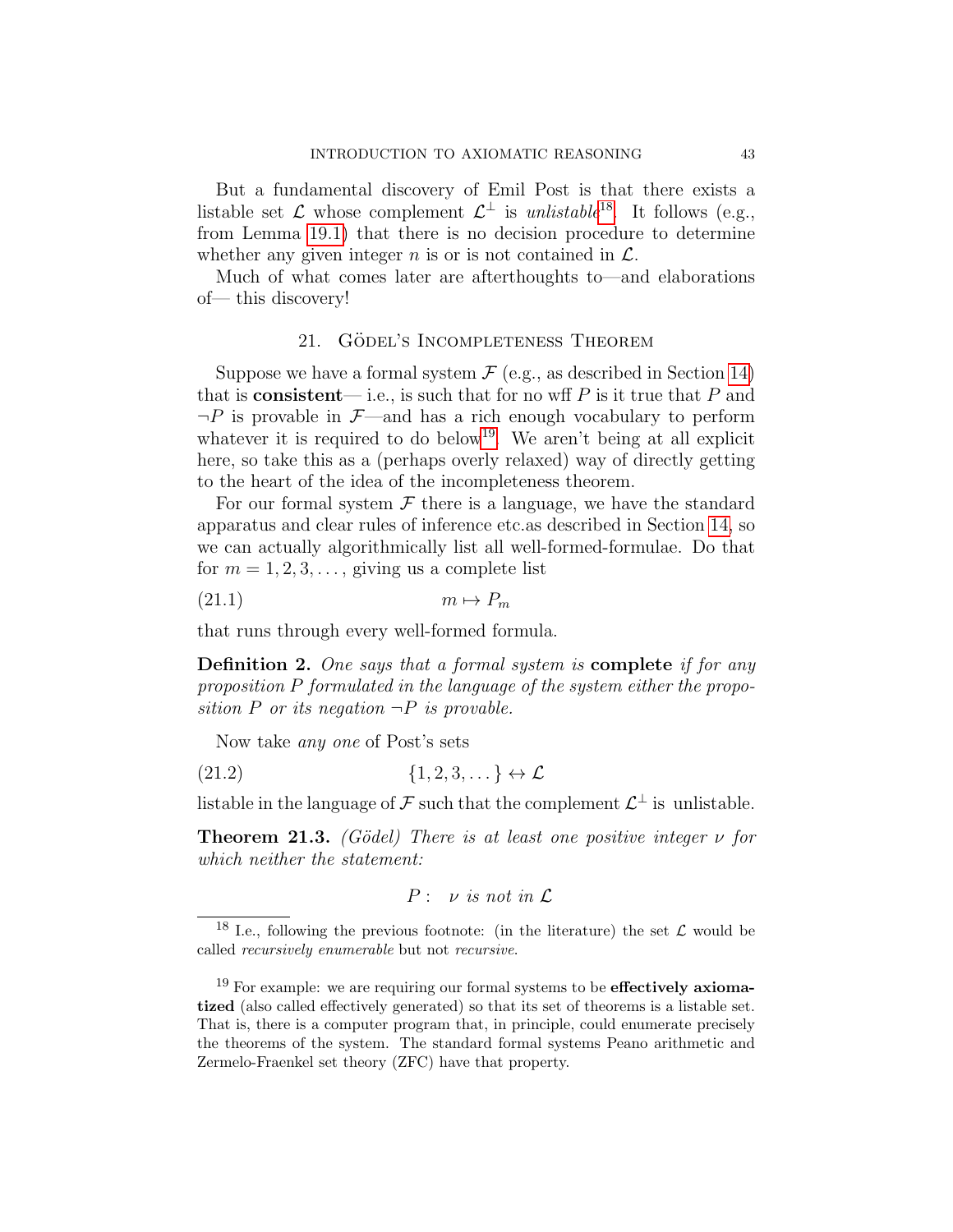nor its negation

 $\neg P$ :  $\nu$  is in  $\mathcal L$ 

is provable in the formal system F.

#### Proof:

Euclidean geometry without the parallel postulate is incomplete, because some statements in the language (such as the parallel postulate itself) can not be proved from the remaining axioms. Proof: Working systematically, take each positive integer  $n$  and spend your days and nights this way. For a fixed  $n$  here is the procedure, which I'll call  $$ 

> Each Day: look at successive 100 entries in the list  $(21.2)$  of elements of  $\mathcal L$  to check if n is among those entries. If, on some day, you find n in  $\mathcal L$  your work is done. Just remember all that work.

> Each Night: examine successive 100 well-formed formulae in the list [\(21.1\)](#page-42-4) to see if, for some  $P_m$  among those entries,  $P_m$  is a proof that  $\nu$  is not in  $\mathcal{L}$ . If, on some night, you find that one of those well-form formulae  $P_m$  is a proof that  $\nu$  is not in  $\mathcal L$  your work is done. Just remember it.

OK, here are the possibilities:

- (i) The 'procedure'  $\textbf{Proc}(n)$  terminates finitely for *every* positive integer n. That is, we have an algorithm that for all  $n$  determines in finite time whether *n* is or is not in  $\mathcal{L}$ .
- (ii) There "is" a positive integer  $\nu$  such that the 'procedure'  $\text{Proc}(\nu)$ never terminates.

Consider, first, (i) above: if (i) held it would give us a finite algorithm to list the elements of  $\mathcal{L}^{\perp}$ : for every n run systematically through your days and nights, throwing out the  $n$ 's that show up in daytime but list the n's for which a proof  $P_m$  (that  $n \in \mathcal{L}^{\perp}$ ) has been found in those nighttimes. This, in effect, gives an algorithmic listing of  $\mathcal{L}^{\perp}$ —contrary to assumptions. So, (i) cannot occur.

This leaves (ii). Note that such a number  $\nu$  cannot be a member of  $\mathcal{L}$ , for it if were, it would be found some day. So

• *ν* is a member of  $\mathcal{L}^{\perp}$ ; i.e., the statement *ν* is in  $\mathcal{L}$  is not provable; and: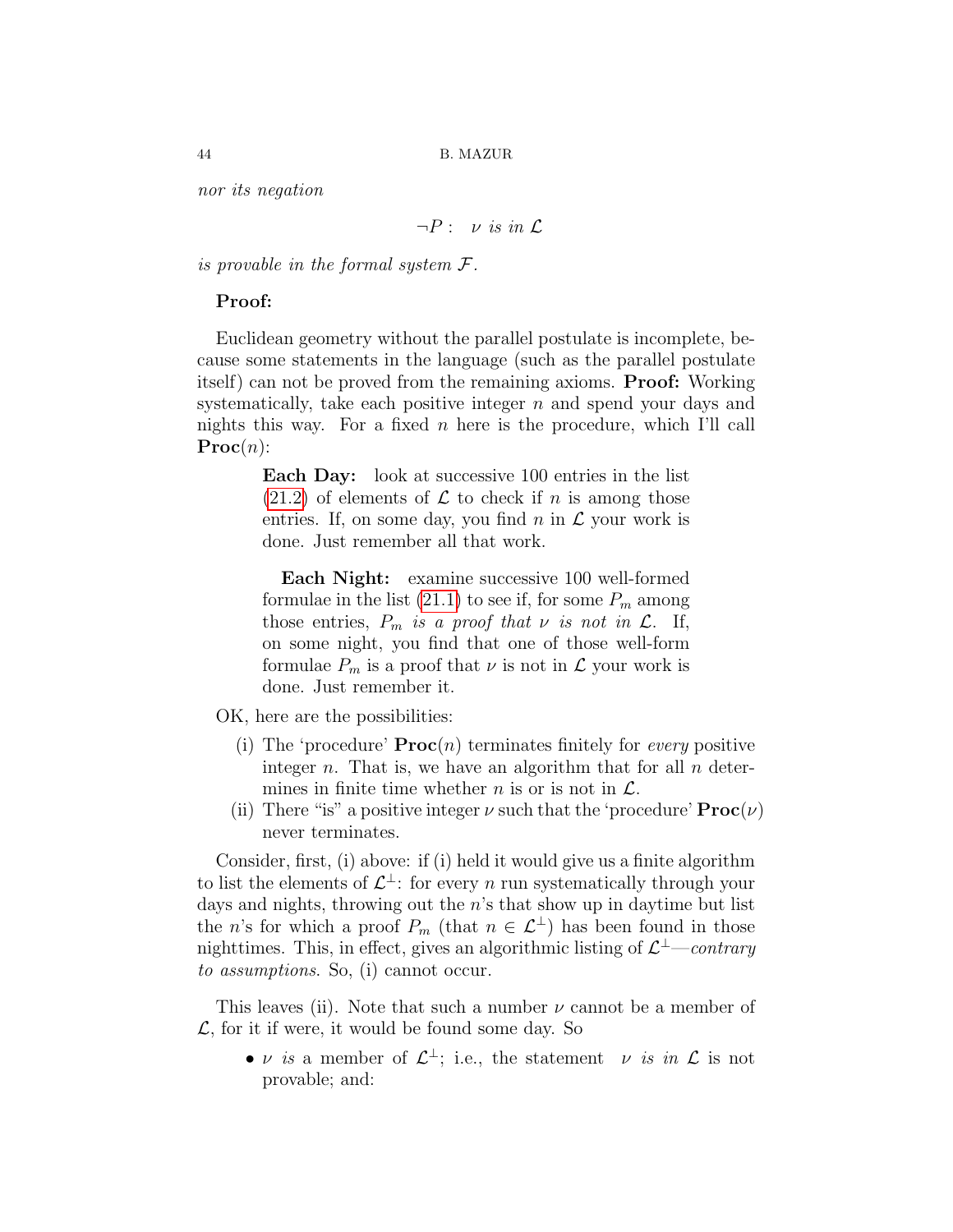• there's also no proof—in the formal system  $\mathcal{F}$ —of the negation of this—i.e., of the statement  $\nu$  is **not** in  $\mathcal{L}$ —since if there were, the procedure  $\text{Proc}(\nu)$  would terminate.

### QED

## Questions:

- (i) Why did I put quotation-marks in the "is" in the statement of (ii) above?
- (ii) How does this discussion change when I change the formal system  $\mathcal F$  (within which we are working)?
- <span id="page-44-0"></span>22. A Diophantine (synonym: 'arithmetic') formulation: the result of Matiyasevich-Robinson-Davis-Putnam: a counter-statement to Hilbert's Tenth Problem.

<span id="page-44-3"></span>**Theorem 22.1.** (MRDP) For any listable set of positive integers  $\mathcal{L}$ there is a polynomial  $p(t, x_1, x_2, \ldots, x_d)$  in some finite number  $(d + 1)$ of variables with integer coefficients such that n is in  $\mathcal L$  if and only if there are integers  $(a_1, a_2, \ldots, a_d)$  such that

<span id="page-44-1"></span>(22.2) 
$$
p(n, a_1, a_2, \ldots, a_d) = 0.
$$

<span id="page-44-2"></span>Corollary 22.3. (Unsolvability: a counter-statement to Hilbert's Tenth Problem) there is a polynomial  $p(t, x_1, x_2, \ldots, x_d)$  with integer coefficients for which there is no algorithm to determine for n running through all positive integers whether  $p(n, x_1, x_2, \ldots, x_d)$  has a solution (i.e., integers  $(a_1, a_2, \ldots, a_d)$  satisfying Equation [22.2\)](#page-44-1).

Proof of Corollary [22.3](#page-44-2) (given Theorem [22.1\)](#page-44-3): Just take any listable set  $\mathcal L$  for which  $\mathcal L^{\perp}$  is unlistable, use Theorem [22.1](#page-44-3) to find the corresponding polynomial, and interpret what this means.

# Unfortunately too brief discussion—but at least mention of these topics:

- (i) Various ways of thinking about Gödel's Incompleteness Theorem. E.g., "independence."
- (ii) Peano Arithmetic, ZFC.
- (iii) Gödel's view of Set Theory.
- (iv) Current 'programs': Harvey Friedman; Hugh Woodin.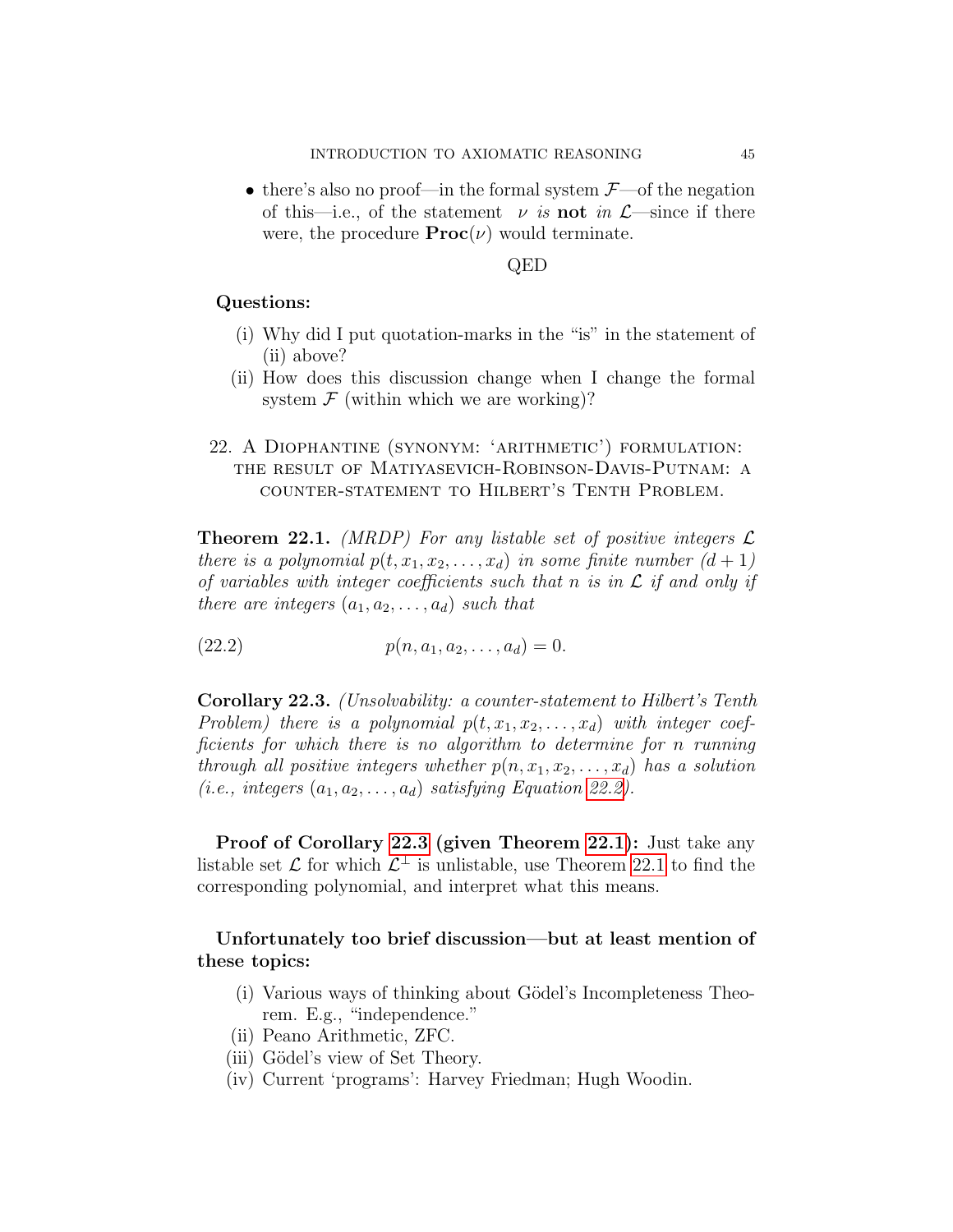#### 23. WHAT IS A SET?

<span id="page-45-0"></span>I'm not sure we know (definitively) yet. It is a pretty lean mathematical object, evoked—if not captured—by the simple phrase a collection of things. Nevertheless sets provide the substrate for such a wide variety of mathematical objects that an axiom system that 'models' set theory is clearly of foundational importance in mathematics.

That the axiom system for Set Theory is free of contradictions (i.e., is 'consistent') is, of course, necessary; and we should take particular care to achieve consistency, especially with Russell's paradox as a cautionary tale.

The most common such axiom system, Zermelo-Fraenkel Set theory referred to as ZF—or if one adds the axiom of choice to its list of axioms, one calls it ZFC—was proposed in the early twentieth century by Ernst Zermelo and Abraham Fraenkel.

Instead of presenting this axiom system as a 'formulated thing,' it might be more engaging if we discuss it, building it (or something close to it) up, by stages in conversation. The most dramatic procedure for such building-up is due to Von Neumann.

We allow our *set theory* to have the standard first-order logic as semantics so we can use, for example, the standard quantifications ∀ and  $\exists$ , etc...

Since we are trying to capture the notion of set as a formal entity having the intuitive meaning of *collection of things*, the most economical thing one might do—and Z-F does this!—is to

• have just one type of object in our vocabulary (these objects are either to be thought of as *sets* or *objects* that are members of some set or of some sets; or these objects are both sets in themselves and members of other sets: all this depends on their properties in connection with the unique relation  $(\in)$  that will be introduced in the bullet below; these objects will be designated by some letter (e.g.,  $x, y, \dots$ )

and

• have just one formal relation (*membership*, denoted  $\in$ ). So, for x, y in our discourse, it might be the case that  $x \in y$ —namely, x is a member of the set y. It might also be the case that  $x \in y \in z$  (i.e., y is a member of the set z but is also a set in its own right, containing  $x$  as a member).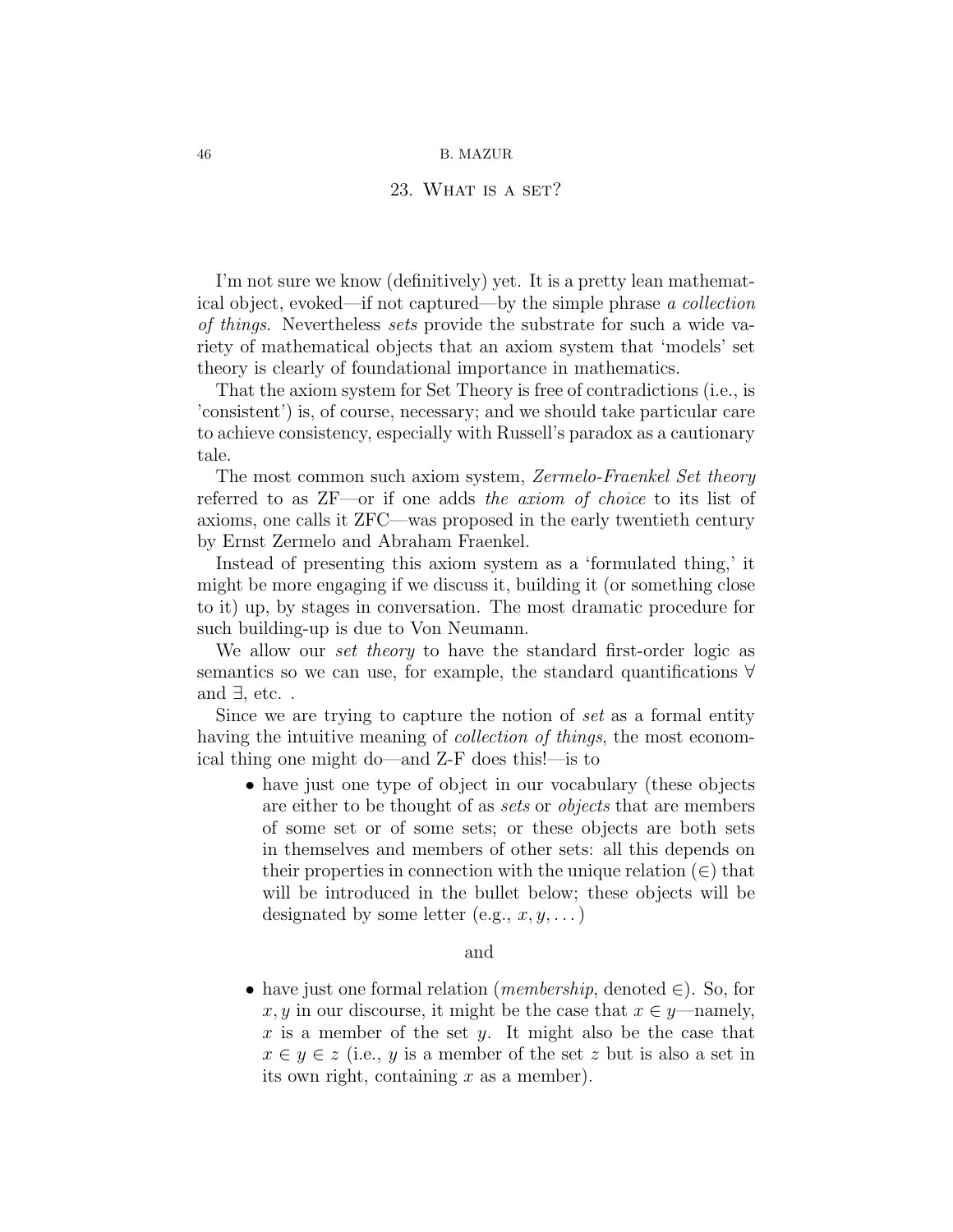A. The ambiguity of "and so on." Building sets; as von Neu**mann did.** Start with the set containing no element, the *empty set*  $\{\}$ which we'll call  $\varnothing$ . We then—ridiculous as this may seem—consider the set containing only one element, the empty set:  $\{\emptyset\}$ . Well then, we can imagine keeping going: form the set containing the two elements:

$$
\{ \varnothing, \{\varnothing\} \},
$$

the set containing the three elements:

$$
\{ \varnothing, \{\varnothing\} \{ \varnothing, \{\varnothing\} \},
$$

and so on. . .

Namely, this procedure proposes to construct an unlimited collection of sets (from nothing). In fact even the elements of these sets are, curiously, themselves sets. So all the objects of this discourse launched by von Neumann are themselves sets (!) Can we produce a system of axioms that

- formalizes the construction that von Neumann has proposed (so every object is a set) and
- provides a formal architecture reasonable for Set Theory?

The axiomatic system ZF consists of eight axioms: and if one throws in the very tricky Axiom of Choice as ninth axiom one calls the system ZFC.

B. Equality and 'Extensionality'. Discuss "extension versus intention"

We want two objects  $a, b$  of our discourse to be regarded as *equal* if—in English—every element of the set  $\alpha$  is equal to an element of the set b and vice versa; and also every set containing a as an element also contains  $b$  as an element and vice versa. If you are worried about this looking suspiciously like a circular definition, in that the word *equal* appears in the formulation—how about:

$$
\forall z[z \in x \Leftrightarrow z \in y] \land \forall w[x \in w \Leftrightarrow y \in w].
$$

Now the Axiom of Extensionality can be formulated as

$$
\forall x \forall y [\forall z (z \in x \Leftrightarrow z \in y) \Rightarrow \forall w (x \in w \Leftrightarrow y \in w)],
$$

which says that if x and y have the same elements, then they belong to the same sets; i.e., they're equal.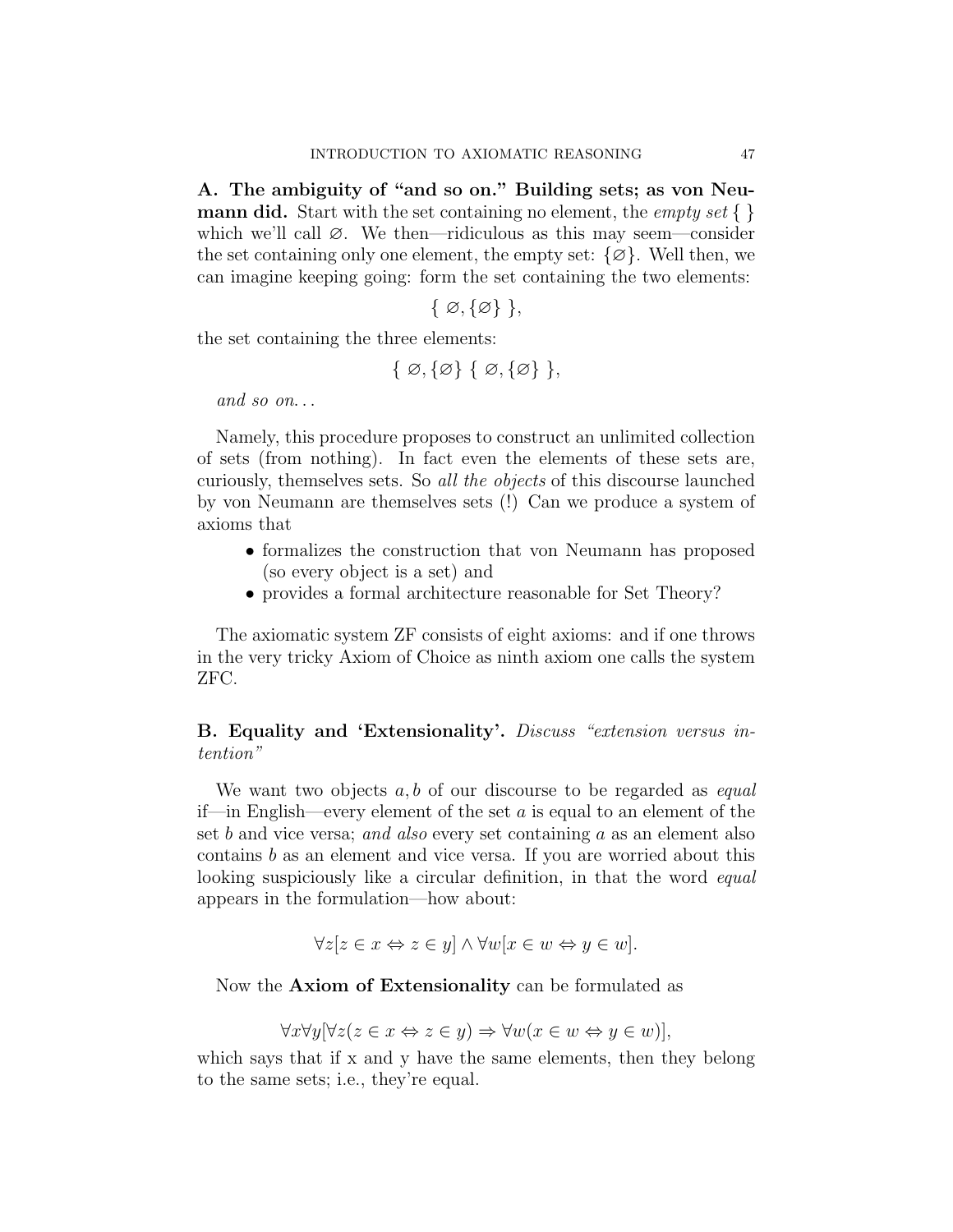#### Axioms that produce sets from other sets

**C.** Definition: A set z is a subset of a set x if and only if every element of  $z$  is also an element of  $x$ :

$$
(z \subseteq x) \Leftrightarrow (\forall q (q \in z \Rightarrow q \in x)).
$$

# D. The Axiom of Specification: An axiom guaranteeing that we may create a subset of a given set  $z$  by imposing conditions on the elements of z.

If z is a set and  $\phi(x)$  is some formula imposing a condition on the variable  $x$  then

$$
A := \{ x \in z : \phi(x) \}
$$

is a set too.

Note that a formula  $\phi(x)$  alone is not enough to produce a set (one of the troublesome features of various ontological proofs of the existence of God): this axiom requires you to stipulate a set z from which you want to cut out a piece (as subset) by imposing some predicate as a condition.

E. The Axiom of Power Sets: An axiom saying (essentially) that the 'collection' of all subsets of a given set is again itself a set (in its own right).

The Axiom of Power Set specifically states that for any set x, there is a set y that contains every subset of x:

$$
\forall x \exists y \forall z [z \subseteq x \Rightarrow z \in y].
$$

The axiom schema of specification can then be used to define the power set  $P(x)$  as the subset of such a y containing the subsets of x exactly:

$$
P(x) = \{ z \in y : z \subseteq x \}.
$$

**F.** Axiom of pairing: If x and y are sets, then there exists a set B which contains  $x$  and  $y$  as elements.

$$
\forall x \forall y \exists B (x \in B \land y \in B).
$$

(The axiom schema of specification can be used to reduce this to a set with exactly these two elements.) Note that taking  $x = y$  we then get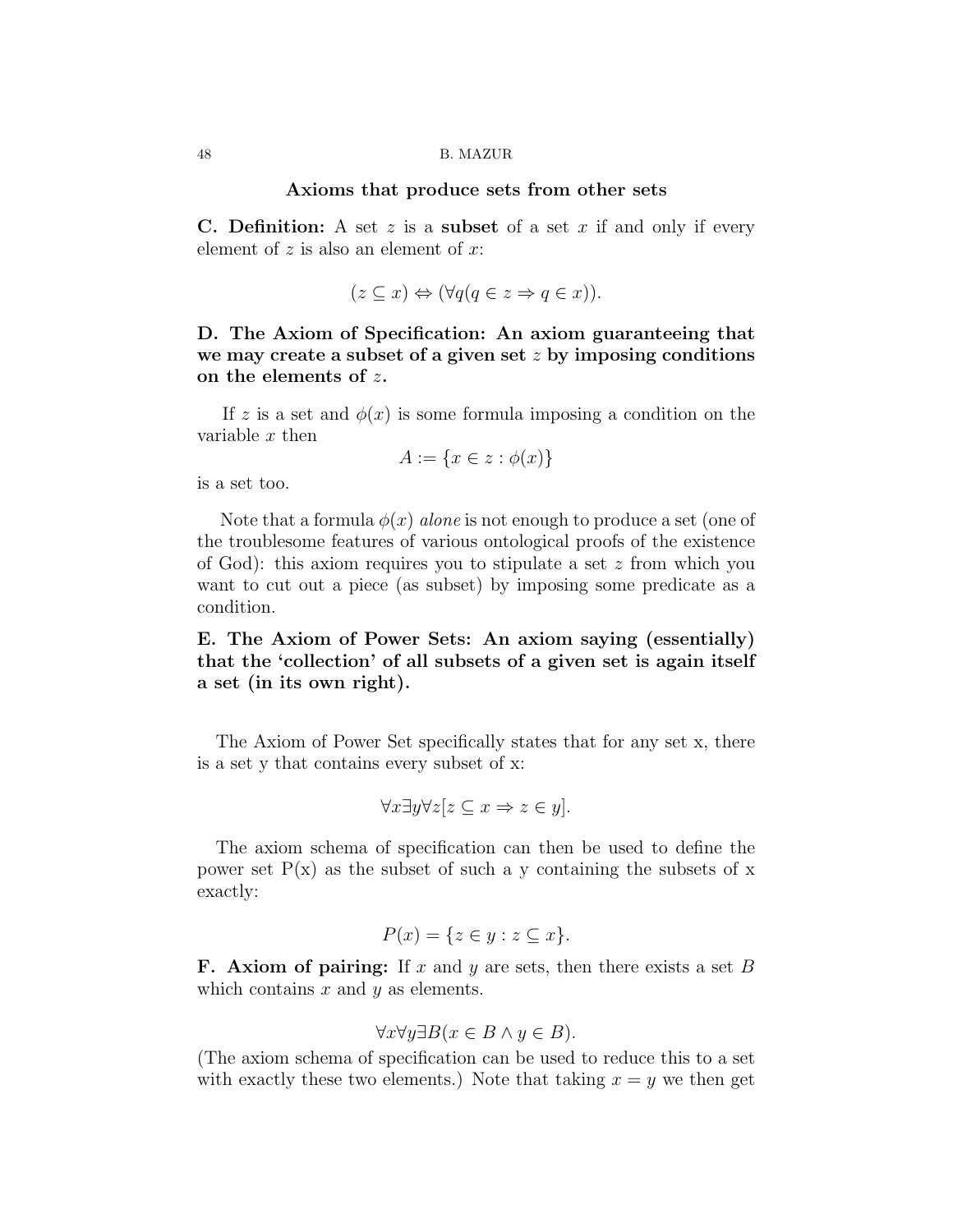that if x is any set, the singleton  $\{x\}$  (set containing x as its unique member) is again a set.

G. Axiom of union. The union over the elements of a set exists. The axiom of union states that for any set of sets

 $\mathcal F$ 

there is a set C containing every element that is a member of some member of  $\mathcal{F}$ .

Letting  $S(w)$  abbreviate  $w \cup \{w\}$  where w is some set, we get—from the Axioms of pairing and union that  $S(w)$  is indeed a set. So, for example, assuming that von Neumann's  $\varnothing$  is assumed to exist as a set in our theory, each of the following creatures in von Neumann's list also are sets in our theory:

∅, { ∅, {∅} }, { ∅, {∅} { ∅, {∅} }, etc.

Note that it would be perfectly consistent with the collection of axioms discussed so far to have a model of set theory where every set is finite. In fact, there might be no sets at all in our model, so  $\dots$ 

**H.** Axiom of Infinity. Recall that  $S(w) := w \cup \{w\}$  where w is a set. The Axiom of Infinity states that there exists a set  $X$  such that the empty set  $\emptyset$  is a member of X and, whenever a set y is a member of X, then  $S(y)$  is also a member of X. In effect, we are requiring that the ('infinite') union of the sets in von Neumann's list is also a set in our theory.

$$
\exists X \left[ \emptyset \in X \land \forall y (y \in X \Rightarrow S(y) \in X) \right].
$$

Now it would be good to know that  $X$  has infinitely many members (this issue is hinted at in the scare-quotes around the word "infinite' above). We need that the sets listed in the definition of  $X$  are all different, because if two of these sets are the same, the sequence will loop around in a finite cycle of sets. A Russellian quandary.

The *axiom of regularity* below is a clever way of establishing a basic property of the relation  $\in$  and preventing loops from happening:

I. Axiom of regularity. We include as axiom the requirement that every non-empty set x contains a member y such that x and y are disjoint sets.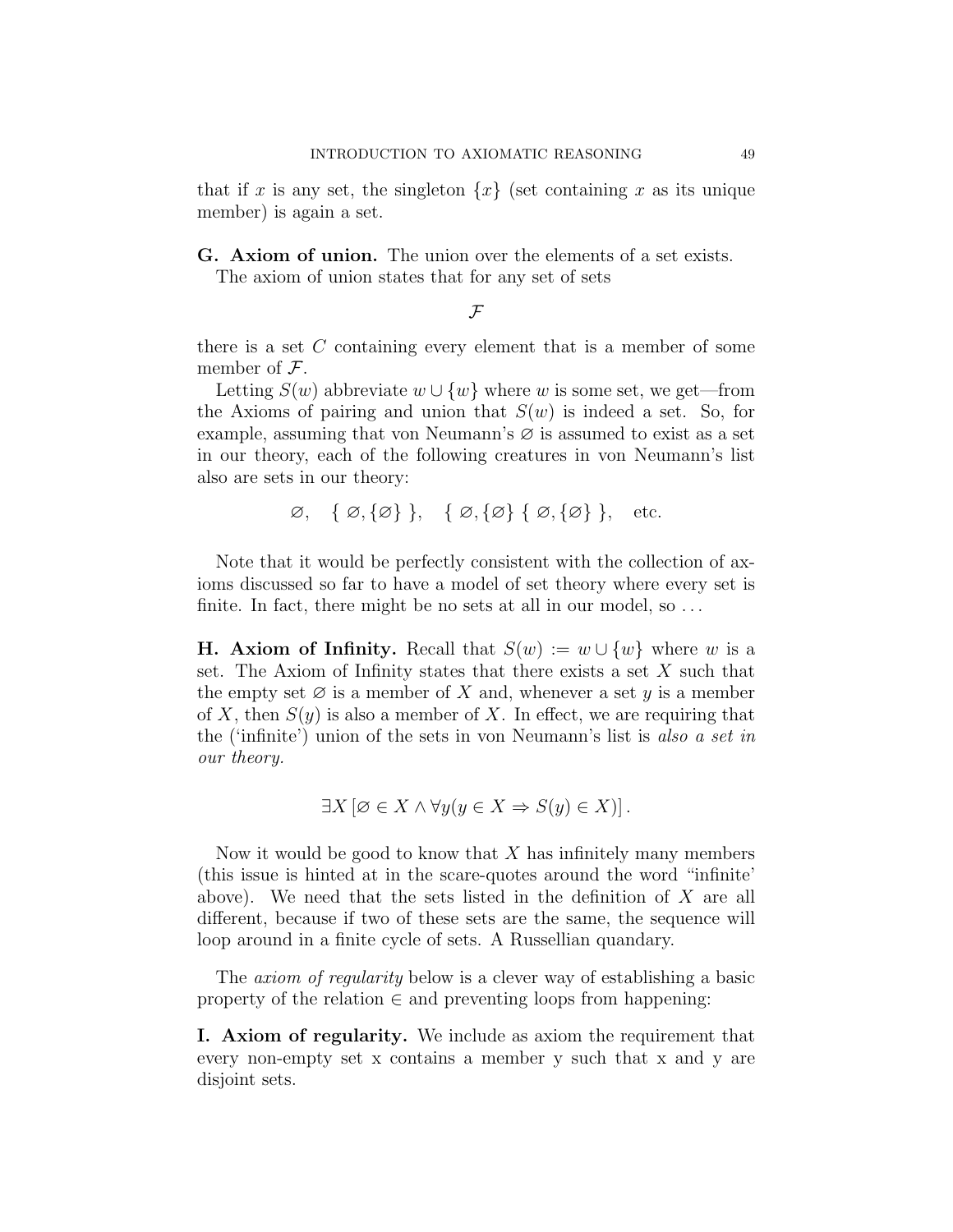$$
\forall x \, (x \neq \emptyset \to \exists y \in x \, (y \cap x = \emptyset)).
$$

# The remaining one (or two) axioms

The above evocation of the first 7 of the 8 axioms of ZF is meant to spark a discussion—I hope there's time for such discussion in our last sessions. We have not discussed the 8-th axiom The Axiom of Replacement which asserts that images of (appropriately) definable functions from sets to set,  $f : S \to T$ , are again sets; nor the final axiom The Axiom of Choice (that turns ZF to ZFC). But I hope we can talk a bit about the impact of Gödel's Incompleteness on the project of setting up a formal system that is comprehensive enough to be a 'foundation' for mathematical practice. And on the connection with higher cardinalities. And. . . the important issue of mathematical induction.

# 24. 'Wrap-up' for our seminar

<span id="page-49-0"></span>These are some things I learned this term<sup>[20](#page-49-1)</sup>

- (i) To better appreciate the broad intellectual, imaginative, and emotional range of axiomatic thought—
	- The Aristotelian *take* where axioms are not specifically labelled as such, but do occur as discussion-launching points. Plato's diairesis. Classification as a version of axiomatic structure; e.g., consider the taxonomy of Linnaeus (i.e., three kingdoms, divided into classes, and they, in turn, divide into orders, genera, species, etc.).
	- The extraordinary range of the quality, intent, and usefulness of straight mathematical axiomatic structure chez Euclid—Descartes—Hilbert—Birkhoff—Bourbaki—Formal Systems (as mathematical objects in their own right)— Contemporary views.
	- The extraordinary range of the quality, intent, and usefulness of xiomatic formulation of issues in Social Choice, Utility Theory.

<span id="page-49-1"></span> $^{\rm 20}$  The italicized words in the discussion below are topics relevant to the theme of our semester seminar that we haven't actually covered—they constitute material for future seminars. . .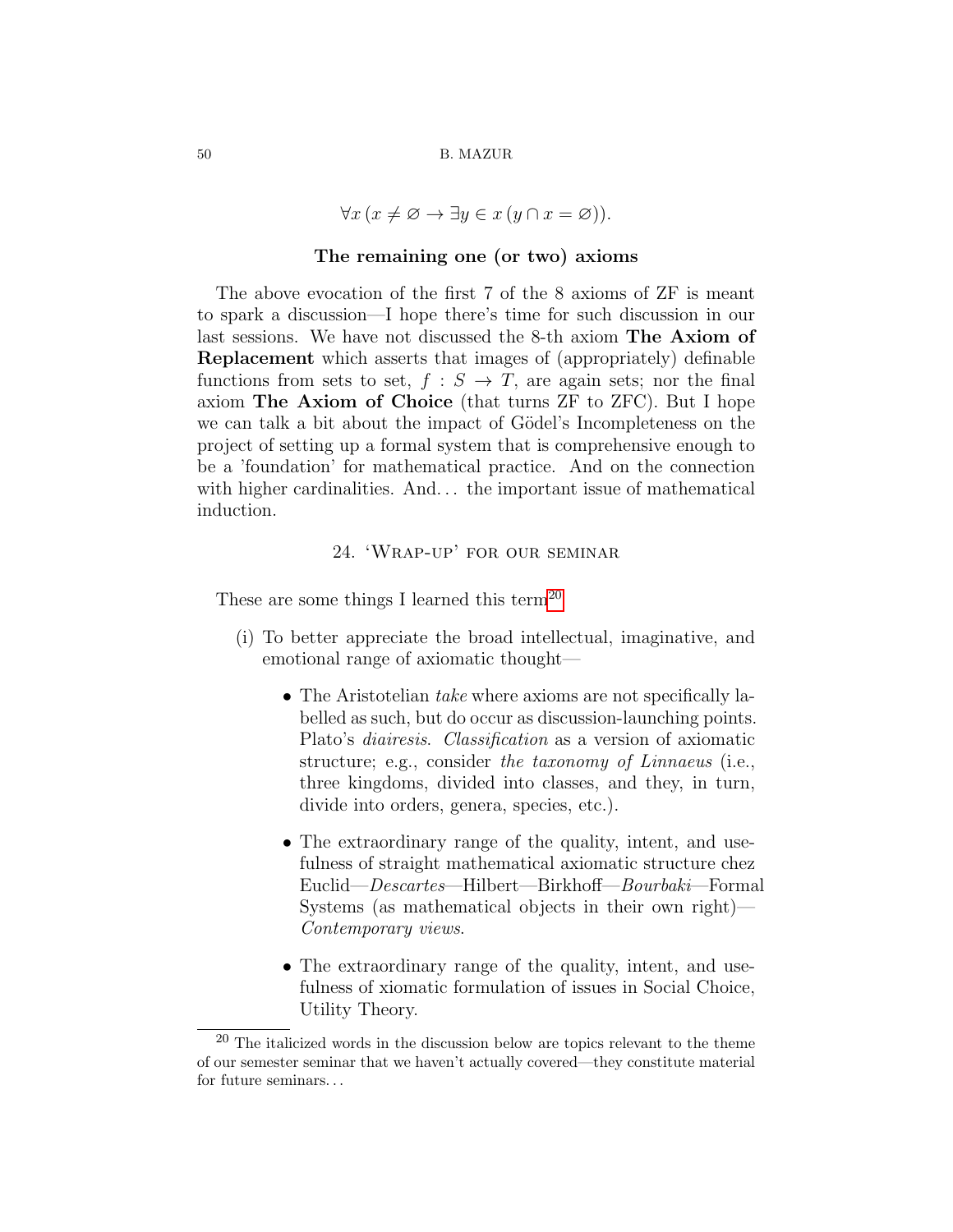- Axiomatic vocabulary for models in the Sciences: Relativity Theory, and Evolution.
- Axiomatic structure inherent in the range of different descriptions of our mental activities—
	- Noam Chomsky's Universal grammar.
	- Spinoza's Ethics—e.g., the very curious manner in which he ends his treatise (offering a a quite different take than St. Anselm's proof of the existence of God):

PROP. XIII. A mental image is more often vivid, in proportion as it is associated with a greater number of other images.

Proof.In proportion as an image is associated with a greater number of other images, so (II. xviii.) are there more causes whereby it can be aroused. Q.E.D.

PROP. XIV. The mind can bring it about, that all bodily modifications or images of things may be referred to the idea of God.

Proof.There is no modification of the body, whereof the mind may not form some clear and distinct conception (V. iv.); wherefore it can bring it about, that they should all be referred to the idea of God (I. xv.). Q.E.D.

PROP. XV. He who clearly and distinctly understands himself and his emotions loves God, and so much the more in proportion as he more understands himself and his emotions.

Proof.He who clearly and distinctly understands himself and his emotions feels pleasure (III. liii.), and this pleasure is (by the last Prop.) accompanied by the idea of God; therefore (Def. of the Emotions, vi.) such an one loves God, and (for the same